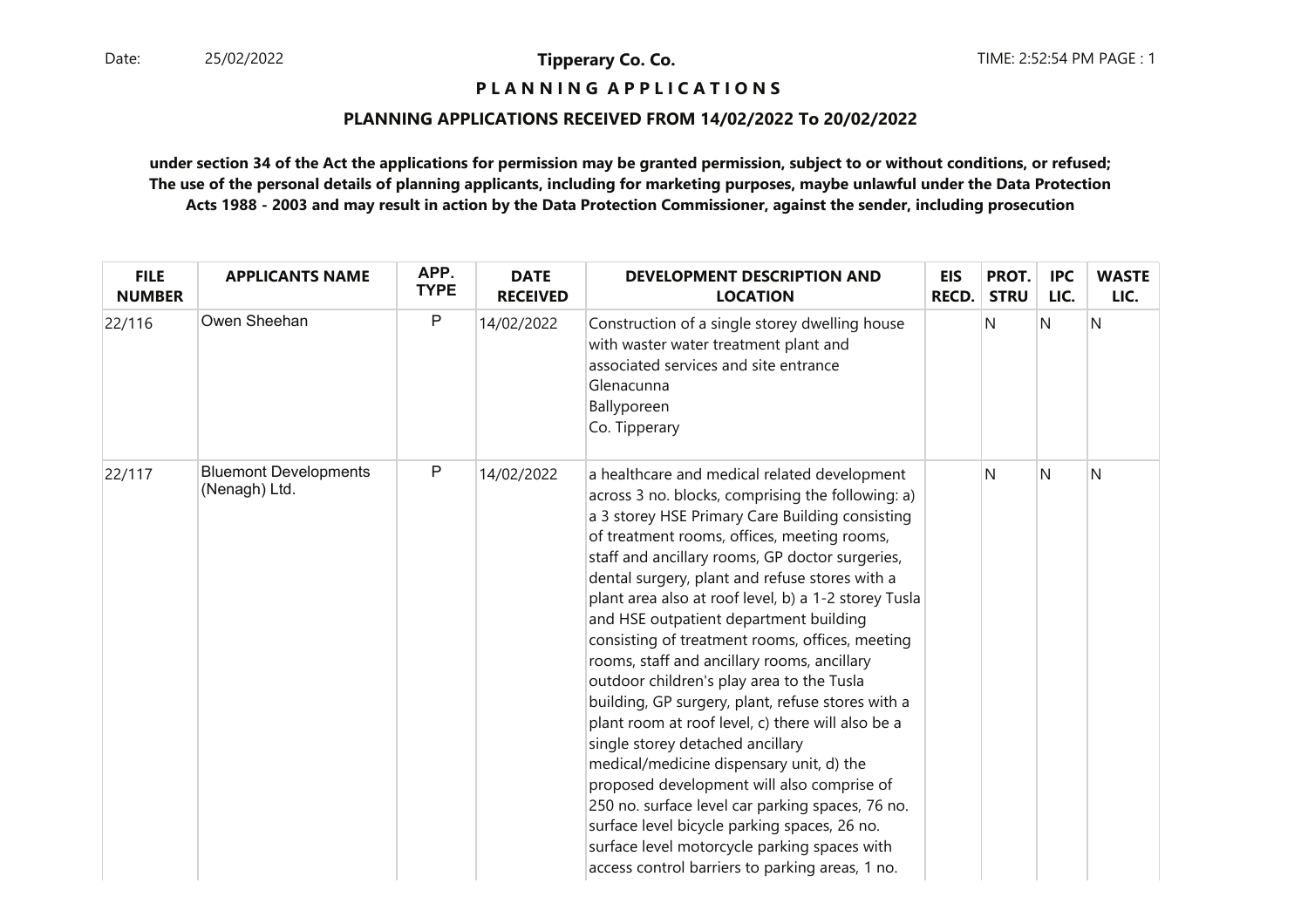# **P L A N N I N G A P P L I C A T I O N S**

#### **PLANNING APPLICATIONS RECEIVED FROM 14/02/2022 To 20/02/2022**

| 22/118 | Gerry Moloney | $\mathsf{R}$ | 14/02/2022 | Tyone Road, (R498)<br>Farnmurry, Nenagh, Co. Tipperary<br>existing shed including associated siteworks<br>Newtown(Guest)<br>Cloughjordan<br>Co Tipperary                                                                                                                                                                                                                                                                                                                                                                                            | N | N | N |
|--------|---------------|--------------|------------|-----------------------------------------------------------------------------------------------------------------------------------------------------------------------------------------------------------------------------------------------------------------------------------------------------------------------------------------------------------------------------------------------------------------------------------------------------------------------------------------------------------------------------------------------------|---|---|---|
|        |               |              |            | ESB substation, street lighting, landscaping,<br>boundary treatment provision of footpath and<br>cycle paths, signage and all associated site<br>development, drainage and engineering works<br>necessary to facilitate the development, the<br>provision of new vehicular, pedestrian and cycle<br>access from the R498 Tyone road and the<br>demolition of the existing detached ESB<br>building and former rugby club changing rooms<br>along with all associated structures that are<br>located on the site<br>former Nenagh Rugby Club grounds |   |   |   |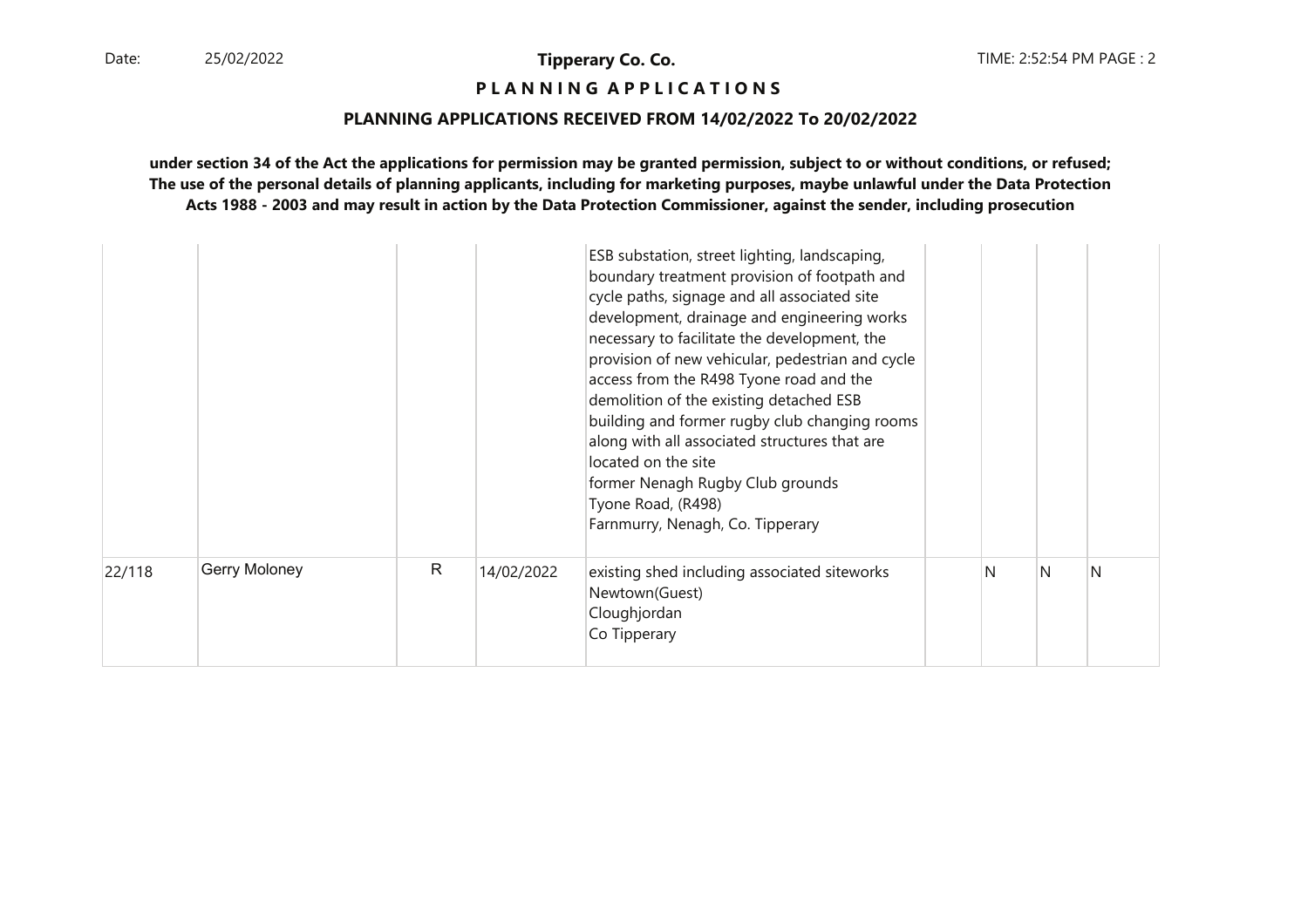# **P L A N N I N G A P P L I C A T I O N S**

### **PLANNING APPLICATIONS RECEIVED FROM 14/02/2022 To 20/02/2022**

| <b>FILE</b><br><b>NUMBER</b> | <b>APPLICANTS NAME</b> | APP.<br><b>TYPE</b> | <b>DATE</b><br><b>RECEIVED</b> | <b>DEVELOPMENT DESCRIPTION AND</b><br><b>LOCATION</b>                                                                                                                                                                                                                                                                | EIS<br><b>RECD.</b> | PROT.<br><b>STRU</b> | <b>IPC</b><br>LIC. | <b>WASTE</b><br>LIC. |
|------------------------------|------------------------|---------------------|--------------------------------|----------------------------------------------------------------------------------------------------------------------------------------------------------------------------------------------------------------------------------------------------------------------------------------------------------------------|---------------------|----------------------|--------------------|----------------------|
| 22/119                       | Paul & Niamh Hayes     | $\sf P$             | 14/02/2022                     | To demolish part of the existing southwest<br>facing stone boundary wall including attached<br>shed and to construct a single storey extension<br>to the side of existing dwelling house with all<br>other associated site works . this property is a<br>protected structure S214.<br><b>Burke Street</b><br>Fethard |                     | ٧                    | Ν                  | N                    |
| 22/120                       | Dermot Hickey          | $\mathsf{R}$        | 14/02/2022                     | For entire as constructed entrance and driveway<br>and any ancillary works untaken<br>Shanbally<br>Lisronagh<br>Clonmel                                                                                                                                                                                              |                     | N                    | Ν                  | N                    |
| 22/121                       | Frank & Marian Casey   | $\mathsf P$         | 15/02/2022                     | To build a single storey extension to the side<br>comprising of a bedroom and alterations to our<br>residence and all associated site works<br>No. 30 Kennedy Terrace<br>Carrick beg<br>Carrick on Suir                                                                                                              |                     | N                    | N                  | N                    |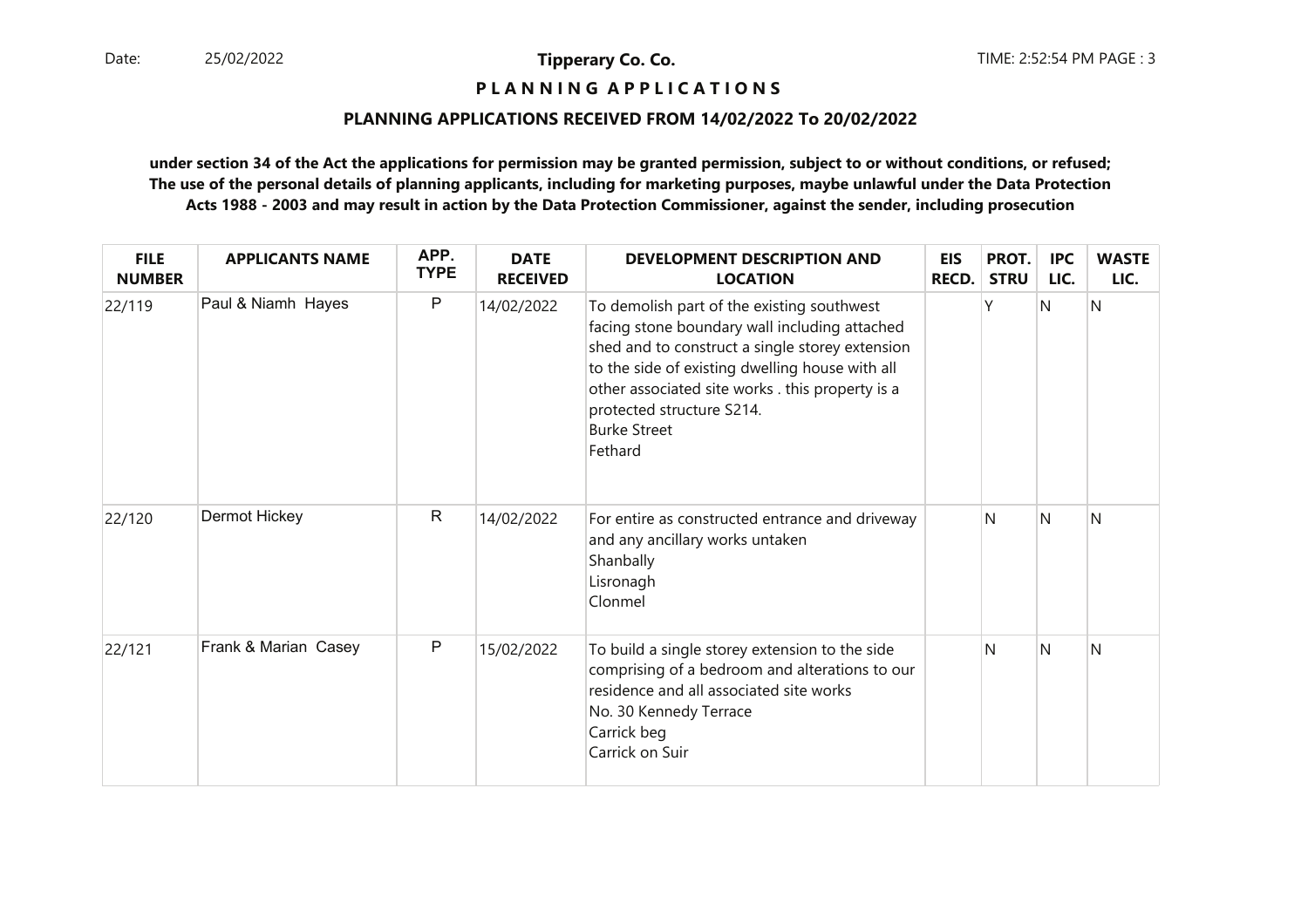# **P L A N N I N G A P P L I C A T I O N S**

### **PLANNING APPLICATIONS RECEIVED FROM 14/02/2022 To 20/02/2022**

| <b>FILE</b><br><b>NUMBER</b> | <b>APPLICANTS NAME</b> | APP.<br><b>TYPE</b> | <b>DATE</b><br><b>RECEIVED</b> | <b>DEVELOPMENT DESCRIPTION AND</b><br><b>LOCATION</b>                                                                                                                                                                                                                                                                                               | <b>EIS</b><br><b>RECD.</b> | PROT.<br><b>STRU</b> | <b>IPC</b><br>LIC. | <b>WASTE</b><br>LIC. |
|------------------------------|------------------------|---------------------|--------------------------------|-----------------------------------------------------------------------------------------------------------------------------------------------------------------------------------------------------------------------------------------------------------------------------------------------------------------------------------------------------|----------------------------|----------------------|--------------------|----------------------|
| 22/122                       | Lough Derg Marina Ltd  | $\circ$             | 15/02/2022                     | (i) provision of 8 no. detached dwelling units, (ii)<br>a substantial area of public parkland and (iii) all<br>associated site works<br>Lakeview<br>Cullenagh<br>Ballina, Co. Tipperary                                                                                                                                                             |                            | N                    | N                  | N                    |
| 22/123                       | Robert Keating         | P                   | 15/02/2022                     | to erect a single storey extension to the rear of<br>dwelling<br>No. 14 O Connell Court<br>Old Waterford Road<br>Raheen<br>Clonmel                                                                                                                                                                                                                  |                            | N                    | $\mathsf{N}$       | N                    |
| 22/124                       | Sonya Cullen           | $\mathsf{R}$        | 16/02/2022                     | Of (1) a single storey front porch, (2) a single<br>storey flat roof side extension, (3) a single storey<br>lean-to rear extension, (4) an attic conversion<br>with skylight windows to front and rear of<br>dwelling, (5) 2 no. single storey outbuildings to<br>rear of the existing dwelling<br>Corbally<br>Clonoulty<br>Cashel<br>Co. Tipperary |                            | N                    | N                  | Ν                    |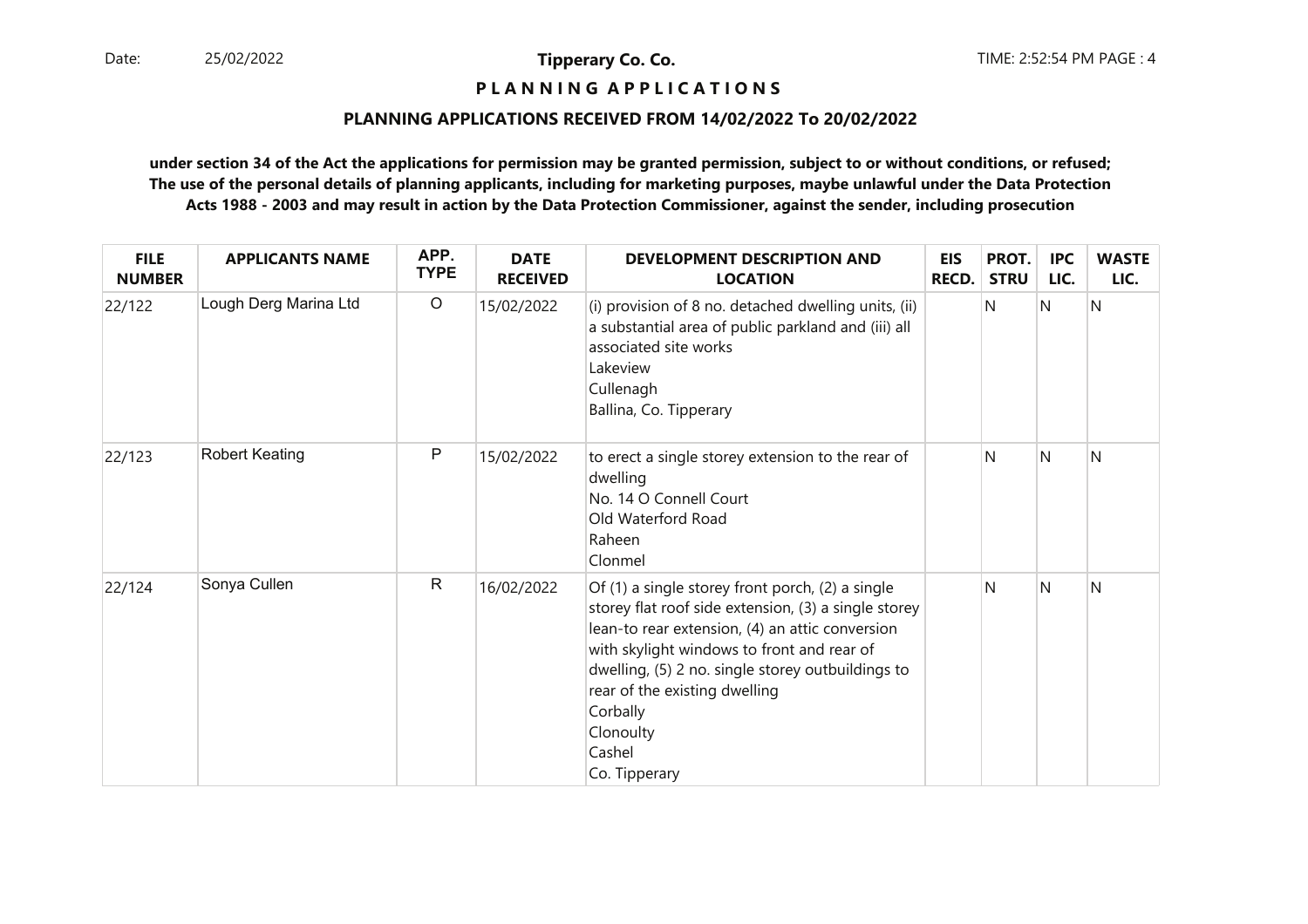# **P L A N N I N G A P P L I C A T I O N S**

### **PLANNING APPLICATIONS RECEIVED FROM 14/02/2022 To 20/02/2022**

| <b>FILE</b><br><b>NUMBER</b> | <b>APPLICANTS NAME</b>                     | APP.<br><b>TYPE</b> | <b>DATE</b><br><b>RECEIVED</b> | <b>DEVELOPMENT DESCRIPTION AND</b><br><b>LOCATION</b>                                                                                                                                                                                       | <b>EIS</b><br><b>RECD.</b> | PROT.<br><b>STRU</b> | IPC<br>LIC. | <b>WASTE</b><br>LIC. |
|------------------------------|--------------------------------------------|---------------------|--------------------------------|---------------------------------------------------------------------------------------------------------------------------------------------------------------------------------------------------------------------------------------------|----------------------------|----------------------|-------------|----------------------|
| 22/125                       | Euronet 360 Finance Ltd.<br>(Irish Branch) | P                   | 16/02/2022                     | The installation of an ATM machine to the west<br>elevation<br>Mari Mina Phamacy<br><b>Boles House</b><br>The Square, Cahir<br>Co. Tipperary                                                                                                |                            | N                    | Ν           | N                    |
| 22/126                       | John Paul & Claire<br>Shanahan             | P                   | 16/02/2022                     | 1) demolition of existing rear single storey<br>conservatory, 2) carry out internal renovations,<br>3) build new single and 2 storey extension to the<br>rear of the existing family dwelling<br>Montevideo Road<br>Roscrea<br>Co Tipperary |                            | N                    | N           | N                    |
| 22/127                       | Silvermines GAA Club                       | P                   | 16/02/2022                     | a.) construction of training hall, b.) extension to<br>and reorganisation of dressing rooms, c.)<br>kitchenette and d.) associated ancillary site<br>works<br><b>GAA Complex</b><br>Pollanorman<br>Dolla<br>Nenagh                          |                            | N                    | N           | N                    |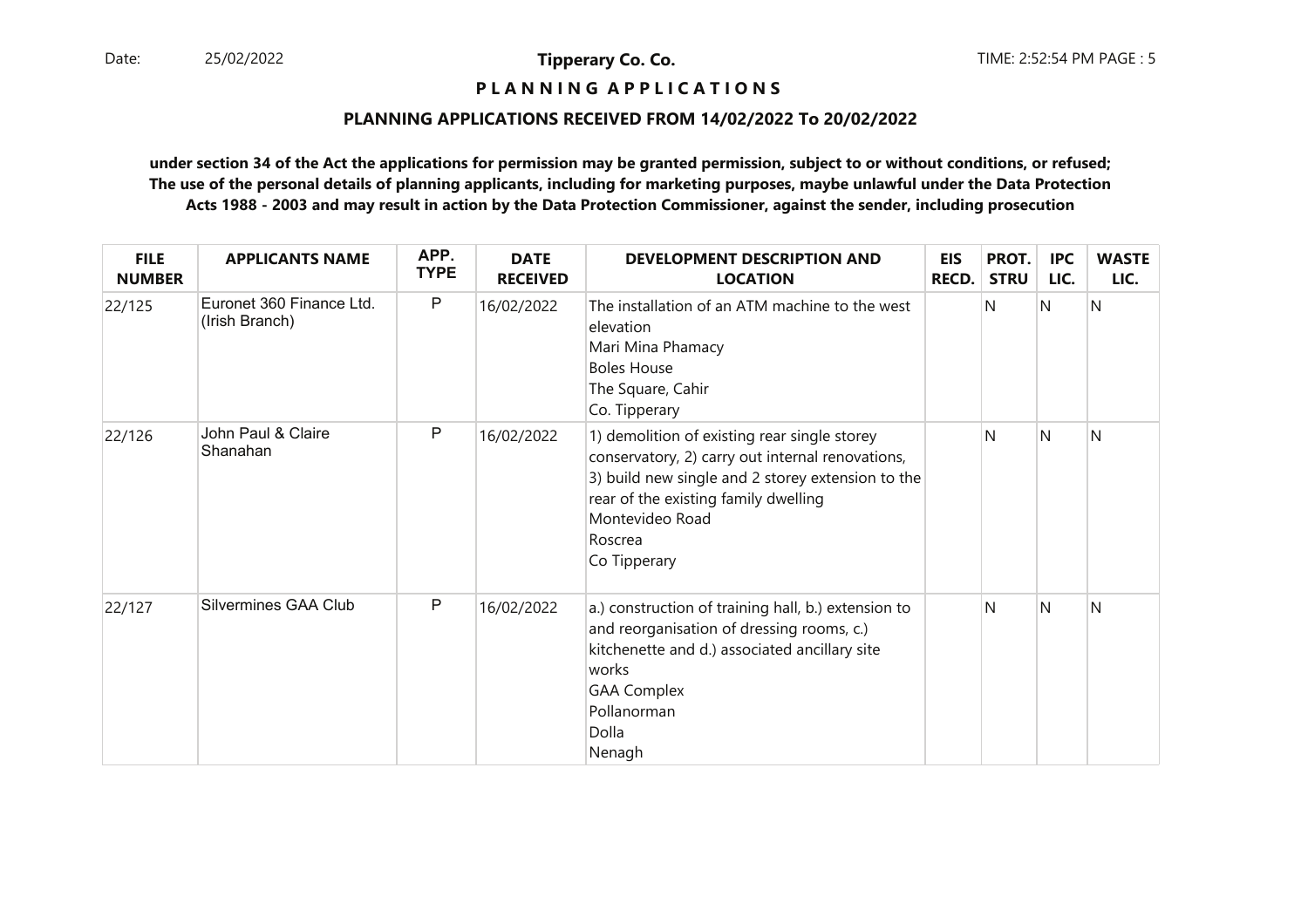**P L A N N I N G A P P L I C A T I O N S** 

### **PLANNING APPLICATIONS RECEIVED FROM 14/02/2022 To 20/02/2022**

| <b>FILE</b><br><b>NUMBER</b> | <b>APPLICANTS NAME</b>     | APP.<br><b>TYPE</b> | <b>DATE</b><br><b>RECEIVED</b> | <b>DEVELOPMENT DESCRIPTION AND</b><br><b>LOCATION</b>                                                                                                                                                 | <b>EIS</b><br>RECD. | PROT.<br><b>STRU</b> | <b>IPC</b><br>LIC. | <b>WASTE</b><br>LIC. |
|------------------------------|----------------------------|---------------------|--------------------------------|-------------------------------------------------------------------------------------------------------------------------------------------------------------------------------------------------------|---------------------|----------------------|--------------------|----------------------|
| 22/128                       | Siobhan Slater             | P                   | 16/02/2022                     | Demolition of existing dwelling, construction of<br>new 2 storey dwelling and attached garage,<br>change of entrance position and associated site<br>works<br>South Villa<br>Mountain Road<br>Clonmel |                     | N                    | N                  | N                    |
| 22/129                       | William & Christine Butler | $\mathsf{R}$        | 16/02/2022                     | To retain indefinitely the domestic garage,<br>attached store and separate stable block<br>constructed to the north and west of dwelling<br>Ballaghboy<br><b>Ballinure</b><br>Thurles                 |                     | N                    | N                  | N                    |
| 22/130                       | John & Aine O Brien        | P                   | 16/02/2022                     | To construct a dwelling house, domestic garage,<br>effluent treatment system and percolation area,<br>entrance and all other associated site works<br>Burgesland<br>Newcastle<br>Clonmel              |                     | N                    | N                  | N                    |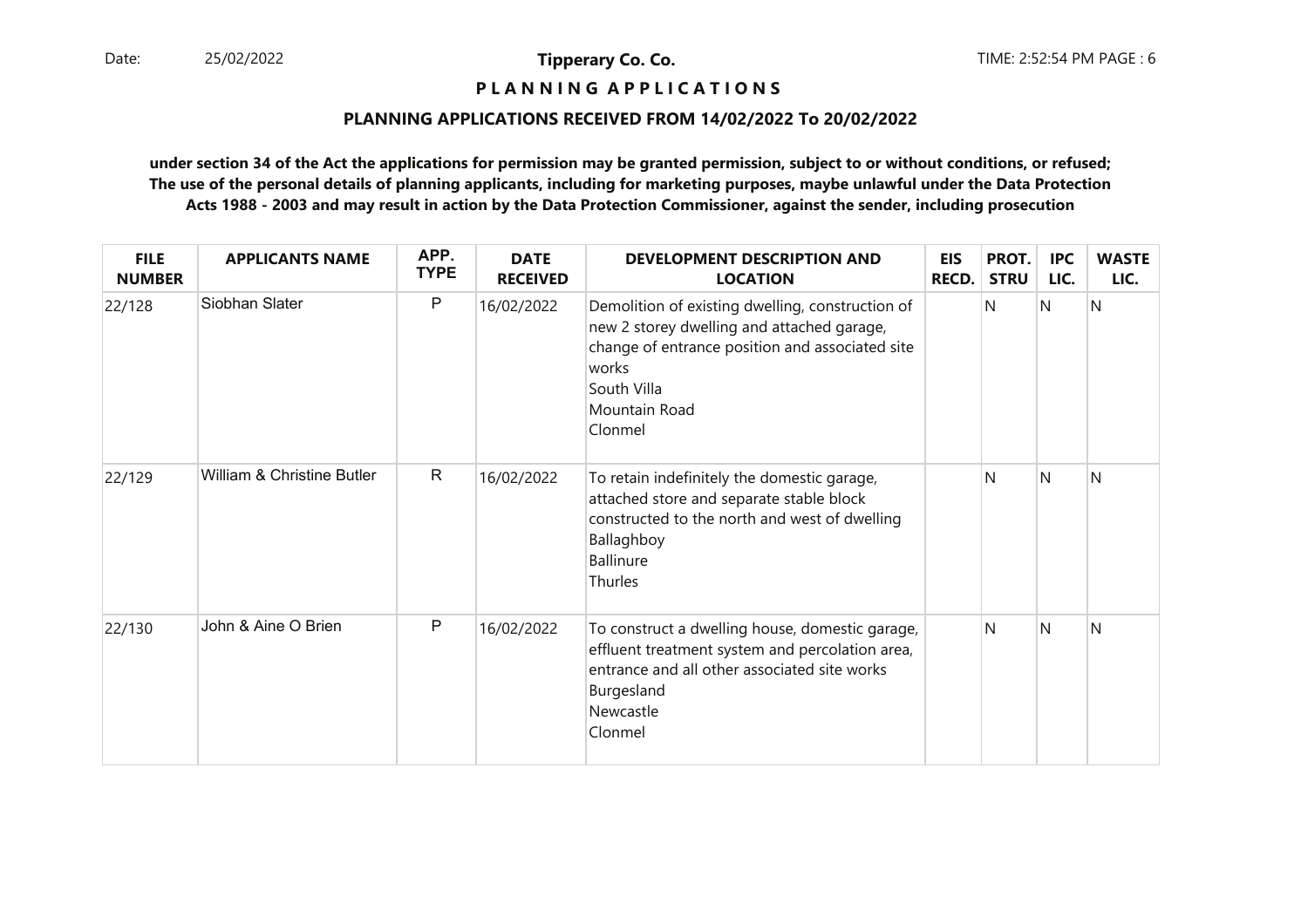**P L A N N I N G A P P L I C A T I O N S** 

### **PLANNING APPLICATIONS RECEIVED FROM 14/02/2022 To 20/02/2022**

| <b>FILE</b>   | <b>APPLICANTS NAME</b> | APP.        | <b>DATE</b>     | <b>DEVELOPMENT DESCRIPTION AND</b>                                                                                                                                                                                                                                                                                                                                                                                                                                                                                                                                                                                                                                                                                                                                                                                                                                                                                           | <b>EIS</b> | PROT.       | <b>IPC</b> | <b>WASTE</b> |
|---------------|------------------------|-------------|-----------------|------------------------------------------------------------------------------------------------------------------------------------------------------------------------------------------------------------------------------------------------------------------------------------------------------------------------------------------------------------------------------------------------------------------------------------------------------------------------------------------------------------------------------------------------------------------------------------------------------------------------------------------------------------------------------------------------------------------------------------------------------------------------------------------------------------------------------------------------------------------------------------------------------------------------------|------------|-------------|------------|--------------|
| <b>NUMBER</b> |                        | <b>TYPE</b> | <b>RECEIVED</b> | <b>LOCATION</b>                                                                                                                                                                                                                                                                                                                                                                                                                                                                                                                                                                                                                                                                                                                                                                                                                                                                                                              | RECD.      | <b>STRU</b> | LIC.       | LIC.         |
| 22/131        | Summit Solar Ltd       | P           | 17/02/2022      | The development will consist of the construction Y<br>of Solar PV development comprising<br>photovoltaic panels laid out in arrays over a<br>total development site area of ca. 54.5 ha, the<br>construction of a 38KV substation (ca. 114.4m2 x<br>4.75m tall), a transformer unit (ca. 18m2 x 4m<br>tall) and associated bund (ca. 55m2) along with<br>ancillary development including: 17 no. Power<br>Hubs (ca. 15.25m2 x 2.4) which incorporate at<br>inverter and a transformer, 1. No. single storey<br>communications building (11.1m2 x 2.5m), 1 no.<br>single storey client side sub-station building<br>$(15.25m2 x 2.9)$ 1. No. single storey equipment<br>storage building (7.5m2 x 2.7m), 7 no. CCTV<br>cameras mounted on 4m high poles, perimeter<br>security fencing and all ancillary works. NIS will<br>be submitted with the planning application<br>Kyleagarry, Ballyryan East and Gortdrum<br>Donohill |            | IN.         | N          | N            |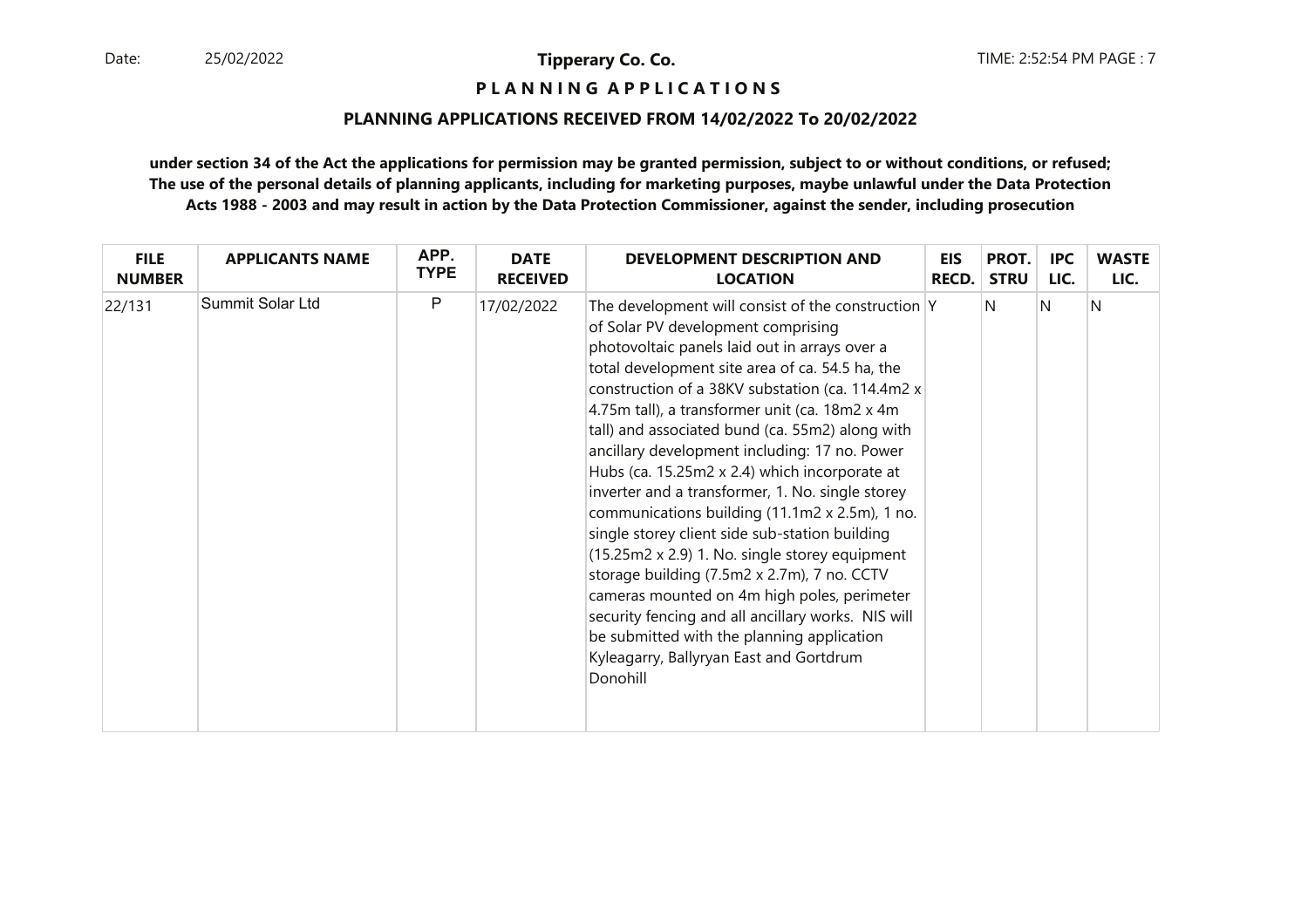# **P L A N N I N G A P P L I C A T I O N S**

### **PLANNING APPLICATIONS RECEIVED FROM 14/02/2022 To 20/02/2022**

| <b>FILE</b><br><b>NUMBER</b> | <b>APPLICANTS NAME</b>                 | APP.<br><b>TYPE</b> | <b>DATE</b><br><b>RECEIVED</b> | <b>DEVELOPMENT DESCRIPTION AND</b><br><b>LOCATION</b>                                                                                                                                                                                                                                                                                                                                                                    | <b>EIS</b><br><b>RECD.</b> | PROT.<br><b>STRU</b> | <b>IPC</b><br>LIC. | <b>WASTE</b><br>LIC. |
|------------------------------|----------------------------------------|---------------------|--------------------------------|--------------------------------------------------------------------------------------------------------------------------------------------------------------------------------------------------------------------------------------------------------------------------------------------------------------------------------------------------------------------------------------------------------------------------|----------------------------|----------------------|--------------------|----------------------|
| 22/132                       | Niall & Joanne O Callaghan             | $\mathsf{P}$        | 17/02/2022                     | To demolish existing dwelling house and for<br>permission to construct new dwelling house,<br>waste water treatment system, soil polishing<br>filter and associated site works<br>Solloghodbeg<br>Donohill                                                                                                                                                                                                               |                            | N                    | N                  | IN.                  |
| 22/133                       | Kilsaran Concrete Unlimited<br>Company | $\mathsf{P}$        | 17/02/2022                     | For (a) construction of a steel framed lime<br>storage shed (11.96m high with a gross floor<br>area of 400m2); (b) new single storey rear and<br>side extension to existing site office building<br>(new additional gross floor area of 88.9m2, total<br>combined gross floor area of 131.5m2)<br>consisting of office and welfare facilities; (c) all<br>ancillary works<br>Deerpark & Kilfeacle Townlands<br>Kilfeacle |                            | N                    | N                  | N                    |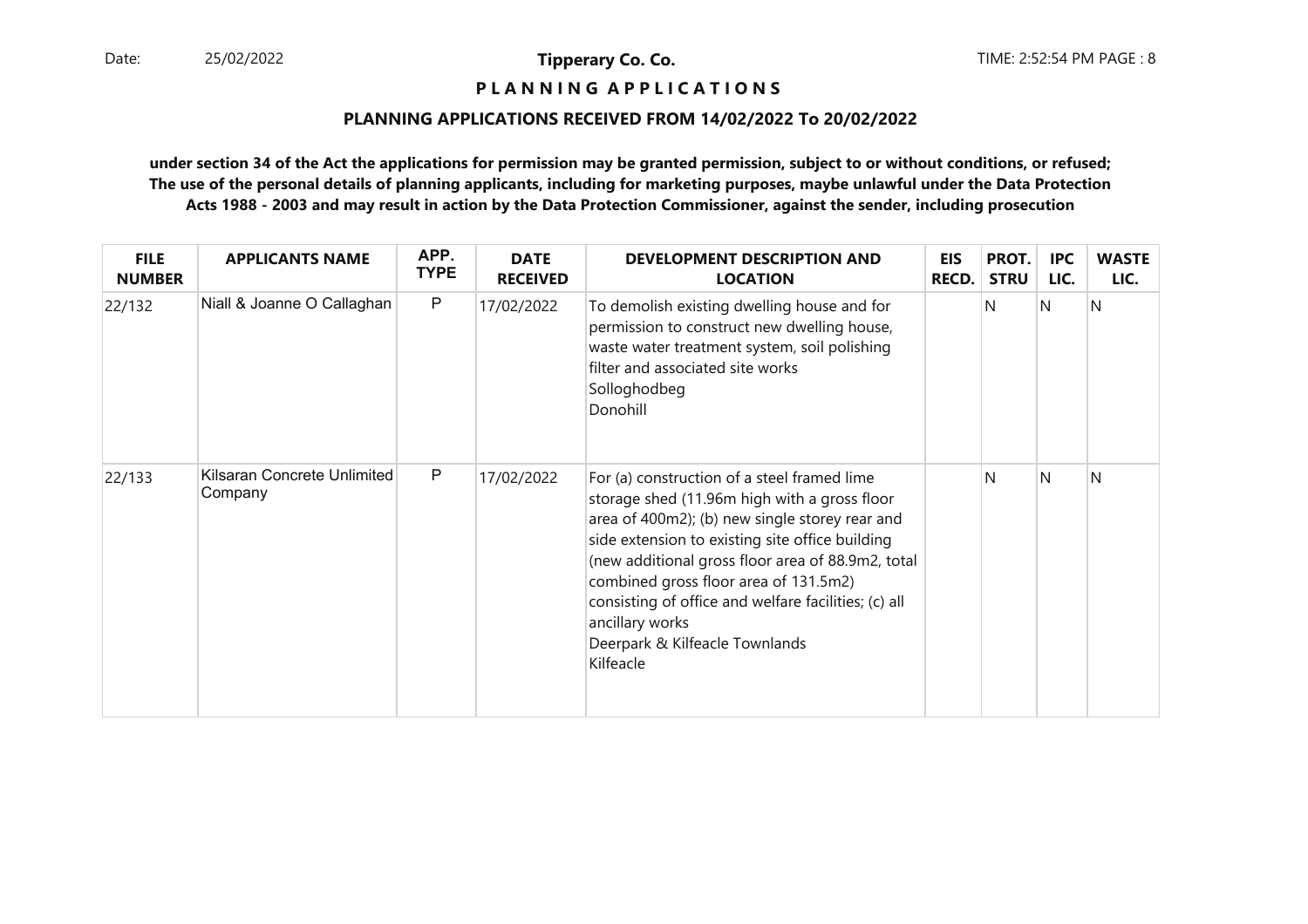**P L A N N I N G A P P L I C A T I O N S** 

### **PLANNING APPLICATIONS RECEIVED FROM 14/02/2022 To 20/02/2022**

| <b>FILE</b><br><b>NUMBER</b> | <b>APPLICANTS NAME</b>      | APP.<br><b>TYPE</b> | <b>DATE</b><br><b>RECEIVED</b> | <b>DEVELOPMENT DESCRIPTION AND</b><br><b>LOCATION</b>                                                                                                                                                                                                                                                                                                                               | EIS<br>RECD. | PROT.<br><b>STRU</b> | <b>IPC</b><br>LIC. | <b>WASTE</b><br>LIC. |
|------------------------------|-----------------------------|---------------------|--------------------------------|-------------------------------------------------------------------------------------------------------------------------------------------------------------------------------------------------------------------------------------------------------------------------------------------------------------------------------------------------------------------------------------|--------------|----------------------|--------------------|----------------------|
| 22/134                       | John G Buckley              | $\mathsf{P}$        | 17/02/2022                     | change of use of the partment on the second<br>floor (apartment no. 10) from residential to<br>dental surgery and to integrate it with the<br>existing surgery on the lower floors complete<br>with all internal alterations and associated<br>works. River House is a Protected Structure RPS<br>193 & NIAH 22117130<br><b>River House</b><br>New Quay<br>Clonmel<br>Co. Tipperary |              |                      | N                  | N                    |
| 22/135                       | John Mullany                | $\mathsf{P}$        | 17/02/2022                     | construct a machinery storage shed, demolish<br>existing Lean To structure and to construct a<br>slatted cattle unit with animal handling facilities<br>and underground effluent tank and to carry out<br>all associated site works<br>Ballygorteen<br>Bansha<br>Co Tipperary                                                                                                       |              | N                    | $\mathsf{N}$       | N                    |
| 22/136                       | <b>Silvermines GAA Club</b> | $\mathsf{P}$        | 18/02/2022                     | a) construction of training hall, b) extension to<br>and reorganisation of dressing rooms, c)<br>kitchenette and d) associated ancillary site works<br><b>GAA Complex</b><br>Pollanorman<br>Dolla, Nenagh,<br>Co Tipperary                                                                                                                                                          |              | N                    | N                  | N                    |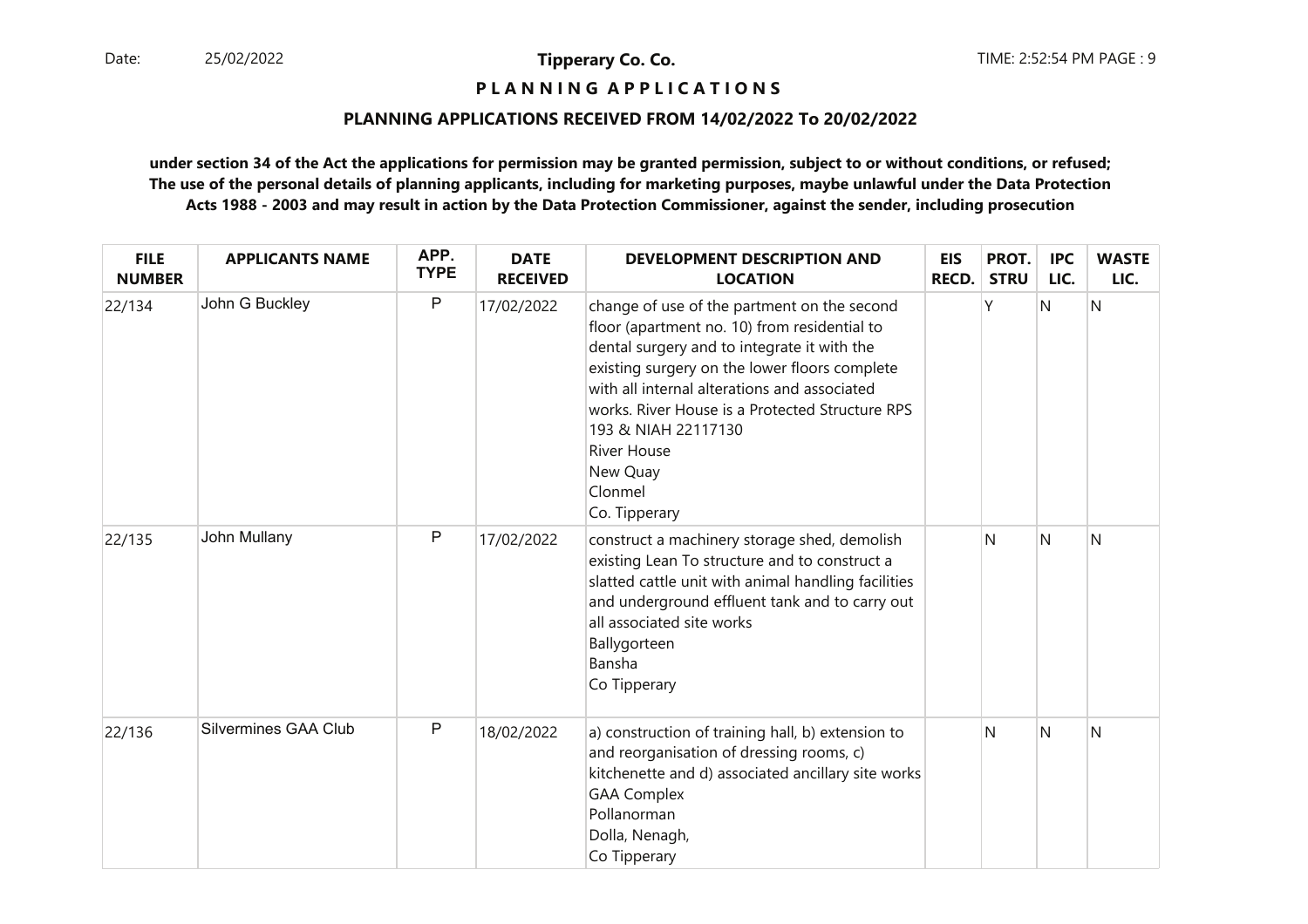**P L A N N I N G A P P L I C A T I O N S** 

### **PLANNING APPLICATIONS RECEIVED FROM 14/02/2022 To 20/02/2022**

| <b>FILE</b><br><b>NUMBER</b> | <b>APPLICANTS NAME</b>   | APP.<br><b>TYPE</b> | <b>DATE</b><br><b>RECEIVED</b> | <b>DEVELOPMENT DESCRIPTION AND</b><br><b>LOCATION</b>                                                                                                                                                                                                                                                                                                                                                                                                                                                                    | <b>EIS</b><br><b>RECD.</b> | PROT.<br><b>STRU</b> | <b>IPC</b><br>LIC. | <b>WASTE</b><br>LIC. |
|------------------------------|--------------------------|---------------------|--------------------------------|--------------------------------------------------------------------------------------------------------------------------------------------------------------------------------------------------------------------------------------------------------------------------------------------------------------------------------------------------------------------------------------------------------------------------------------------------------------------------------------------------------------------------|----------------------------|----------------------|--------------------|----------------------|
| 22/137                       | Fr. John Molloy P.P.     | $\mathsf{P}$        | 18/02/2022                     | a) renovation of existing roof including<br>improved air-tightness and insulation, b)<br>removal of existing suspended ceilings and<br>replacement with new ceilings, c) replacement<br>of existing lightening conductors and d)<br>associated ancillary site works. (St Josephs<br>church is recorded as protected structure<br>reference S385)<br>St Joseph's R.C. Church<br>Castlequarter<br>Toomevara<br>Co. Tipperary                                                                                               |                            | Υ                    | N                  | N                    |
| 22/138                       | <b>Flamewell Limited</b> | P                   | 18/02/2022                     | the proposed development will consist of the<br>construction of 3 no. warehousing/light<br>industrial units (with a floor area of 1029sqm for<br>building 1, a floor area of 1430 sqm for building<br>2 and a floor area of 1430 sqm for building 3,<br>parking spaces and all associated services. In<br>addition, Flamewell Limited intend to apply for a<br>change of use for the existing cottage on the<br>development from domestic to office use<br><b>Ard Gaoithe</b><br>Lawlesstown<br>Clonmel<br>Co. Tipperary |                            | γ                    | N                  | N                    |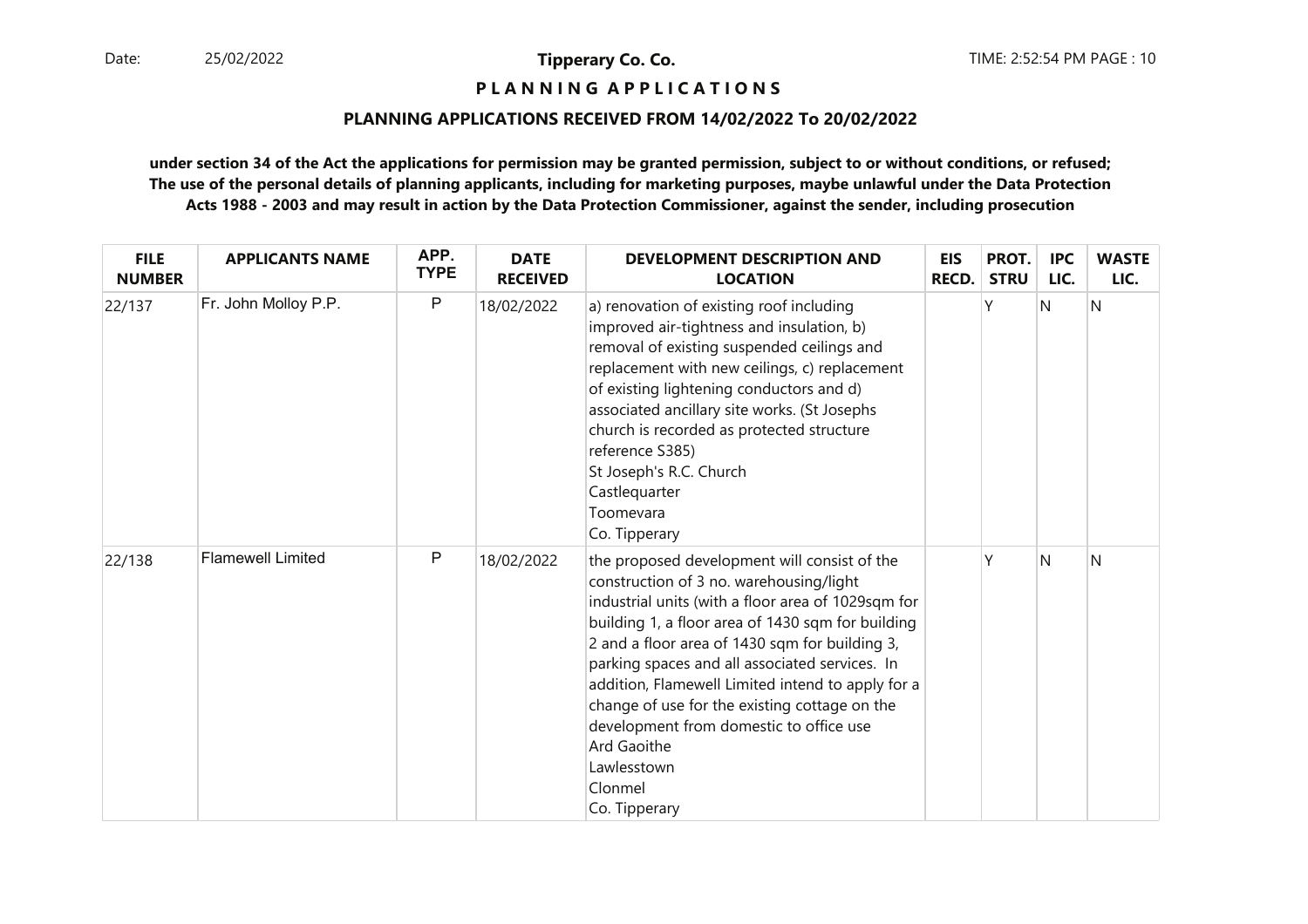# **P L A N N I N G A P P L I C A T I O N S**

### **PLANNING APPLICATIONS RECEIVED FROM 14/02/2022 To 20/02/2022**

| <b>FILE</b><br><b>NUMBER</b> | <b>APPLICANTS NAME</b>             | APP.<br><b>TYPE</b> | <b>DATE</b><br><b>RECEIVED</b> | <b>DEVELOPMENT DESCRIPTION AND</b><br><b>LOCATION</b>                                                                                                                                                                                                                                                                                                                                                                                    | <b>EIS</b><br>RECD. | PROT.<br><b>STRU</b> | <b>IPC</b><br>LIC. | <b>WASTE</b><br>LIC. |
|------------------------------|------------------------------------|---------------------|--------------------------------|------------------------------------------------------------------------------------------------------------------------------------------------------------------------------------------------------------------------------------------------------------------------------------------------------------------------------------------------------------------------------------------------------------------------------------------|---------------------|----------------------|--------------------|----------------------|
| 22/139                       | Michael Ryan                       | ${\sf P}$           | 18/02/2022                     | the erection of an extension to existing livestock<br>shed with underground effluent storage tank<br>and all associated site works<br>Newtown (Hodgins)<br>Cloughjordan<br>Co. Tipperary                                                                                                                                                                                                                                                 |                     | N                    | Ν                  | N                    |
| 22/140                       | Doon farm enterprises Ltd          | $\mathsf{R}$        | 18/02/2022                     | Retention (i) Second stage house extension (ii)<br>Loose dry sow house extension and all<br>associated site works<br>Doon<br>Araglin                                                                                                                                                                                                                                                                                                     |                     | N                    | N                  | N                    |
| 22/141                       | <b>Clonmel Service Station Ltd</b> | $\mathsf{R}$        | 18/02/2022                     | To retain indefinitely a) the raising of an existing<br>blockwork wall along the southern boundary of<br>our site, b) the erection of a new blockwork wall<br>along the western and north western boundary<br>of our site, c) the erection of new signage, d) the<br>extension of the service station yard area and<br>development of new services, infrastructure and<br>all associated site development works<br>Cahir Road<br>Clonmel |                     | N                    | N                  | N                    |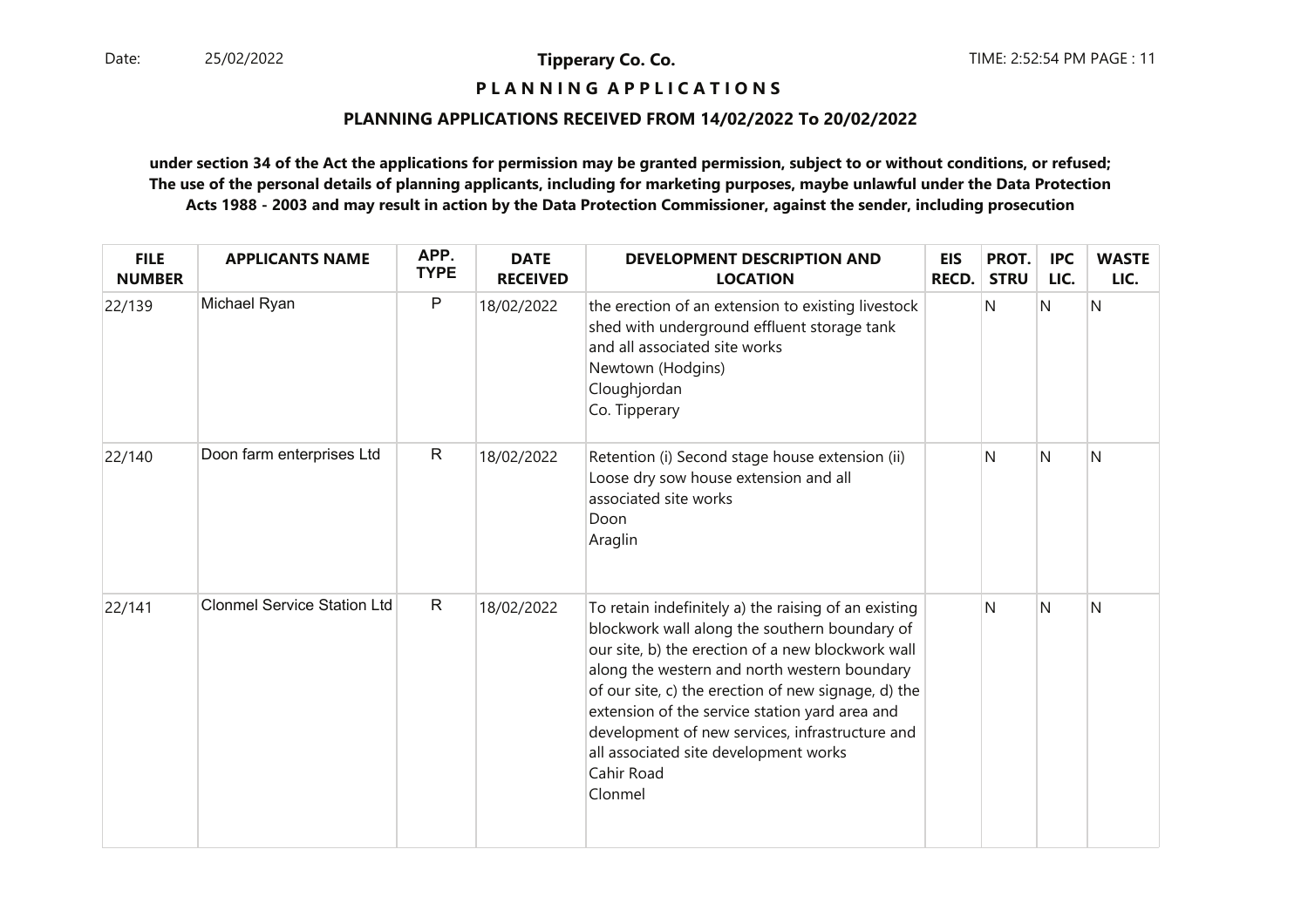# **P L A N N I N G A P P L I C A T I O N S**

### **PLANNING APPLICATIONS RECEIVED FROM 14/02/2022 To 20/02/2022**

| 22/60059 | Ciara Mockler | $\mathsf{P}$ | 14/02/2022 | a new dwelling and garage, with a new entrance<br>and new septic tank and percolation area and a<br>new well and all associated site works at<br>Coldfields, Thurles, Co. Tipperary<br>Coldfields<br>Thurles<br>Co. Tipperary<br>E41C8C9                                                                                                                                                                                                                                                                                                                                                                                                                                                                                                                                                                                                                                                                                                                                                                                                                                                      | N | N | N |
|----------|---------------|--------------|------------|-----------------------------------------------------------------------------------------------------------------------------------------------------------------------------------------------------------------------------------------------------------------------------------------------------------------------------------------------------------------------------------------------------------------------------------------------------------------------------------------------------------------------------------------------------------------------------------------------------------------------------------------------------------------------------------------------------------------------------------------------------------------------------------------------------------------------------------------------------------------------------------------------------------------------------------------------------------------------------------------------------------------------------------------------------------------------------------------------|---|---|---|
| 22/60060 | Camida Ltd    | P            | 14/02/2022 | works to and within the curtilage of 2 no<br>protected structures at no 3 Anglesea Street<br>Clonmel (rps 6 NIAH 22117098) and No 16 New<br>Quay (Bellevue Place) Clonmel (NIAH 22117110)<br>No 3 Anglesea Street - existing Sankeys Lane<br>extension: amendments to existing rear<br>extension of modern construction (PA 1392)<br>linked to No 3 Anglesea Street (PA4591) on<br>Sankeys Lane including ;a) removal of pitched<br>roof and b) increasing height of external walls to<br>create new flat roof which will be partly roof<br>garden and will accommodate an air to water<br>heat pump and will be accessed from second<br>floor level of No 3 Anglesea Street, c) alterations<br>to elevations both at Sankey's Lane and south<br>facade including replacement of all existing pvc<br>windows, installation of glass balustrades to roof<br>garden and installation of new windows and<br>entrance door at ground floor Sankeys Lane<br>elevation. No 3 Anglesea Street main building<br>NIAH 22117098 ; The proposal also involves<br>work to No 3 Anglesea Street which is a | Υ | N | N |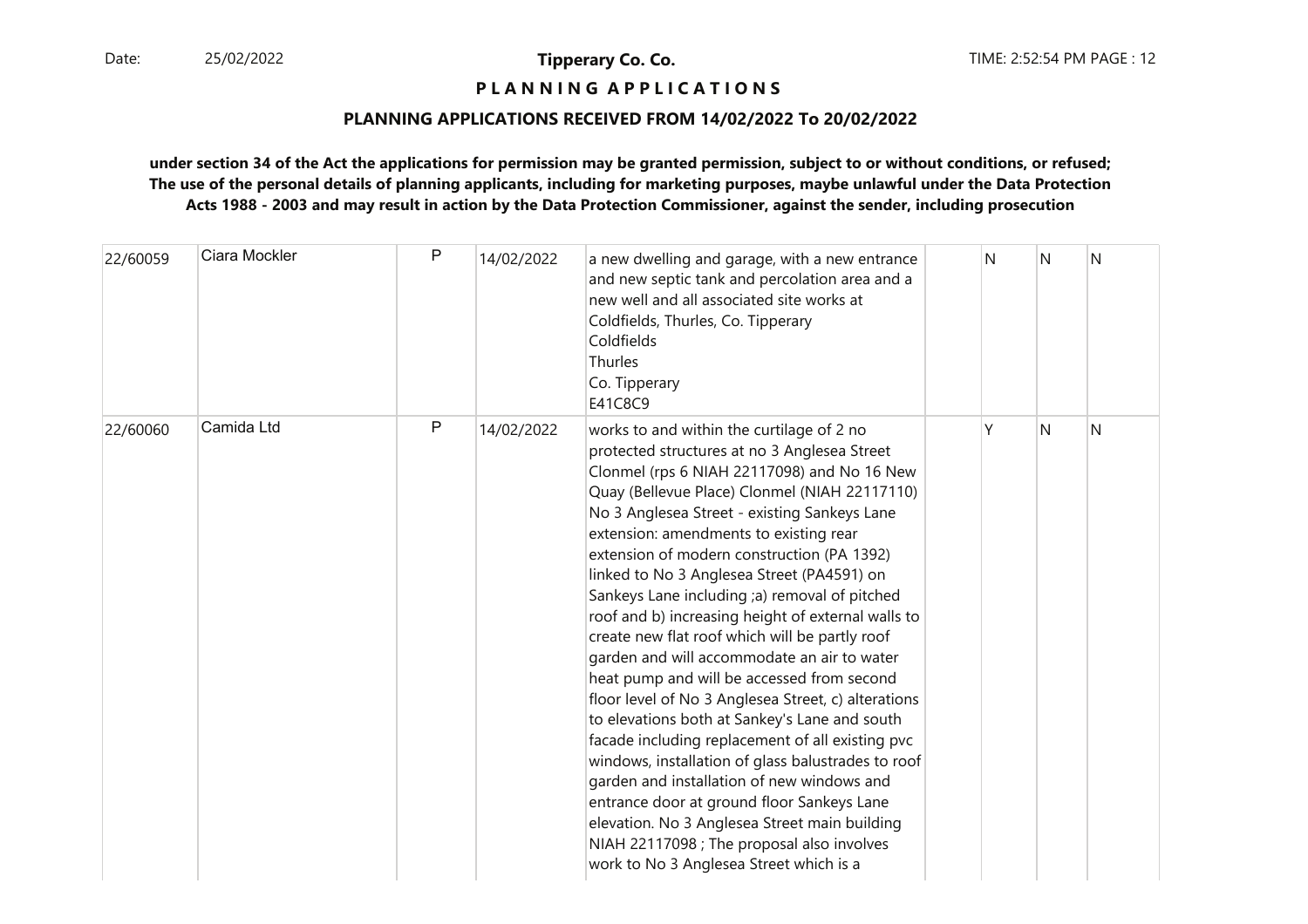**P L A N N I N G A P P L I C A T I O N S** 

### **PLANNING APPLICATIONS RECEIVED FROM 14/02/2022 To 20/02/2022**

| protected structure including; d) fitting of       |  |  |
|----------------------------------------------------|--|--|
| smoke vent to the roof over stairwell, e)          |  |  |
| formation of new opening to rear elevation at      |  |  |
| second floor to allow access to proposed flat      |  |  |
| roof and relocation of window to allow for same,   |  |  |
| f) re-arrangement of internal layout to address    |  |  |
| current Building Regulation, Fire Safety and       |  |  |
| operational compliance and q) conservation         |  |  |
| based repair and refurbishment works to            |  |  |
| existing building fabric to allow for necessary    |  |  |
| upgrade, stabilisation and maintenance of the      |  |  |
| protected structure. No 16 New Quay (ref p         |  |  |
| 14/550030) including; h) the creation of a new     |  |  |
| opening to form an internal link in the party wall |  |  |
| between stables building no 16 and rear            |  |  |
|                                                    |  |  |
| extension of 3 Anlglesea Street i) forming         |  |  |
| window in existing stable door opening on          |  |  |
| Sankeys Lane with sliding timber door. j)          |  |  |
| forming sliding door opening in place of           |  |  |
| windows in recently constructed courtyard wall     |  |  |
| and k) associated site works and services.         |  |  |
| 3 Anglesea Street and 16 New Quay                  |  |  |
| Clonmel                                            |  |  |
| Co Tipperary                                       |  |  |
| E91D6C5                                            |  |  |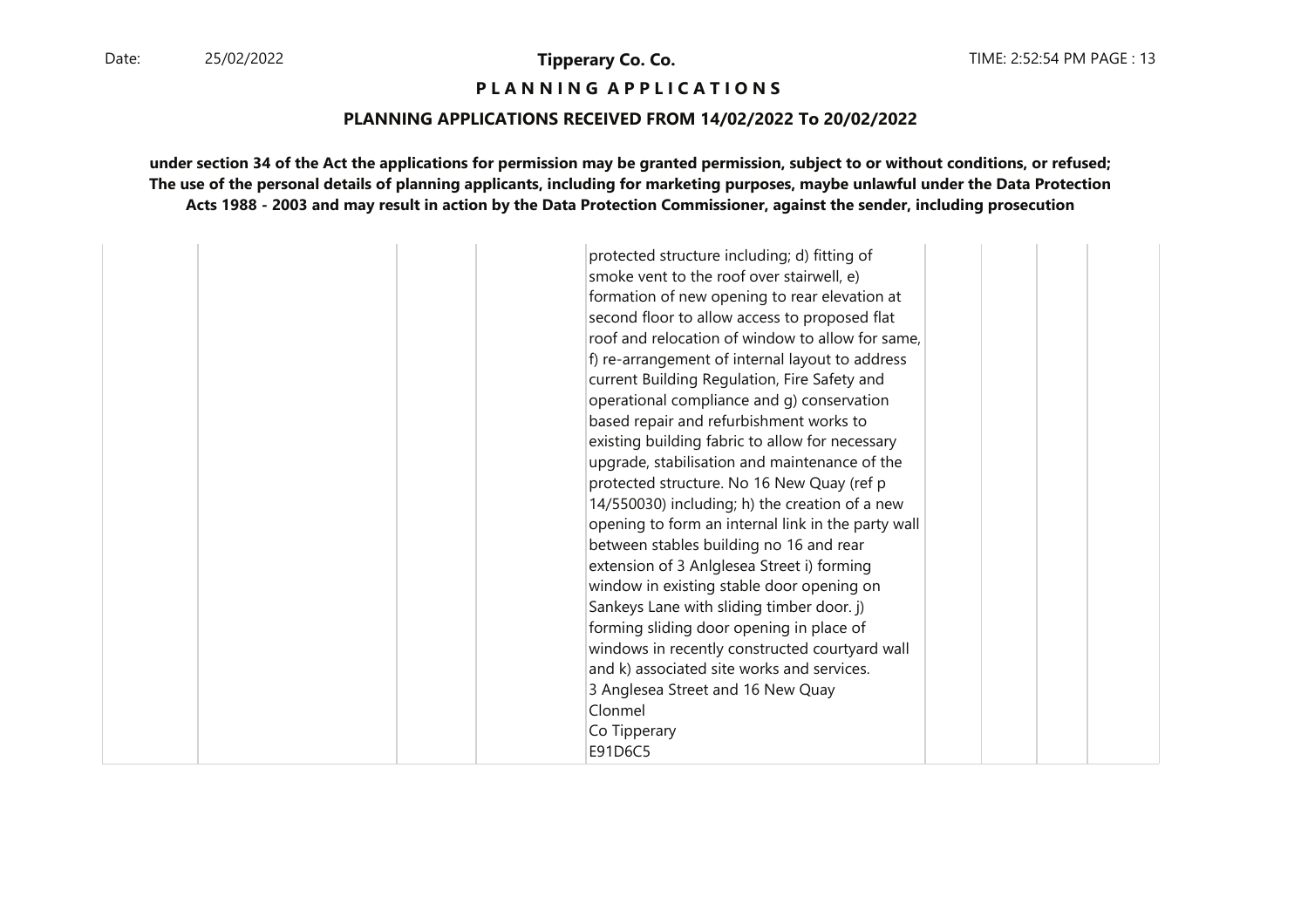# **P L A N N I N G A P P L I C A T I O N S**

### **PLANNING APPLICATIONS RECEIVED FROM 14/02/2022 To 20/02/2022**

| 22/60061 | Sara Gleeson          | $\mathsf{P}$ | 14/02/2022 | a dwelling house, detached garage, entrance,<br>effluent treatment system together with all<br>associated site works<br>Galbertstown Lower,<br>Holycross<br>Thurles                                                                                                                                                                                                                                                                                                                                                                                                                                                                   | N | N | N |
|----------|-----------------------|--------------|------------|---------------------------------------------------------------------------------------------------------------------------------------------------------------------------------------------------------------------------------------------------------------------------------------------------------------------------------------------------------------------------------------------------------------------------------------------------------------------------------------------------------------------------------------------------------------------------------------------------------------------------------------|---|---|---|
| 22/60062 | Thomas & Mary Mullins | $\mathsf{R}$ | 14/02/2022 | domestic garage to the north side of my<br>dwelling and an extension to the southern side<br>of our dwelling house incorporating a utility<br>room and storeroom with all associated<br>siteworks<br>Grallagh<br>Ballinure,<br>Thurles, Co. Tipperary<br>E41W897                                                                                                                                                                                                                                                                                                                                                                      | N | N | N |
| 22/60063 | Camida Ltd            | P            | 15/02/2022 | works to and within the curtilage of 2 no<br>protected structures at no 3 Anglesea Street<br>Clonmel (rps 6 NIAH 22117098) and No 16 New<br>Quay (Bellevue Place) Clonmel (NIAH 22117110)<br>No 3 Anglesea Street - existing Sankeys Lane<br>extension: amendments to existing rear<br>extension of modern construction (PA 1392)<br>linked to No 3 Anglesea Street (PA4591) on<br>Sankeys Lane including ;a) removal of pitched<br>roof and b) increasing height of external walls to<br>create new flat roof which will be partly roof<br>garden and will accommodate an air to water<br>heat pump and will be accessed from second | Υ | N | N |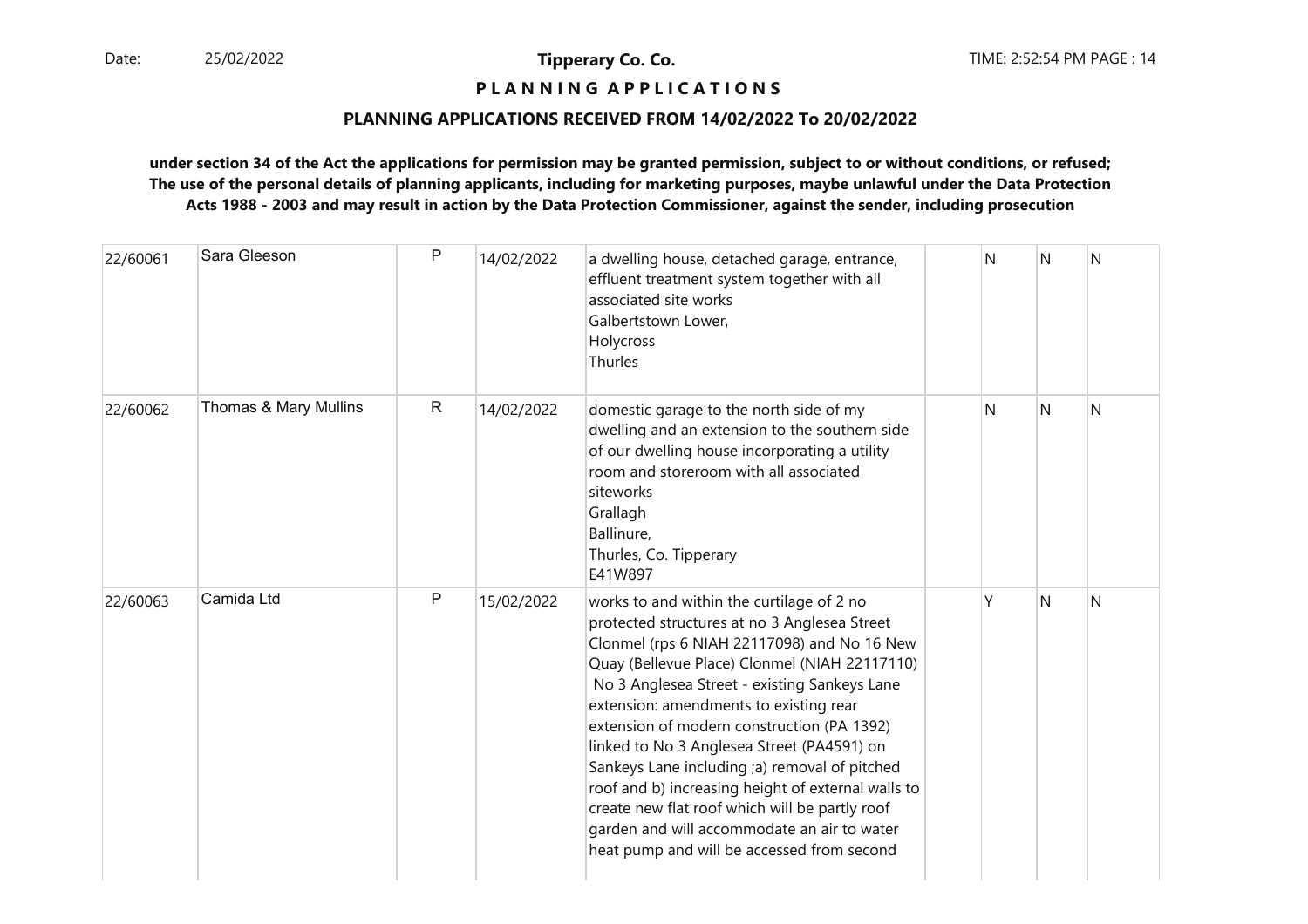#### **P L A N N I N G A P P L I C A T I O N S**

#### **PLANNING APPLICATIONS RECEIVED FROM 14/02/2022 To 20/02/2022**

**under section 34 of the Act the applications for permission may be granted permission, subject to or without conditions, or refused;The use of the personal details of planning applicants, including for marketing purposes, maybe unlawful under the Data ProtectionActs 1988 - 2003 and may result in action by the Data Protection Commissioner, against the sender, including prosecution**

> floor level of No 3 Anglesea Street, c) alterations to elevations both at Sankey's Lane and south facade including replacement of all existing pvc windows, installation of glass balustrades to roof garden and installation of new windows and entrance door at ground floor Sankeys Lane elevation. No 3 Anglesea Street main building NIAH 22117098 ; The proposal also involves work to No 3 Anglesea Street which is a protected structure including; d) fitting of smoke vent to the roof over stairwell, e) formation of new opening to rear elevation at second floor to allow access to proposed flat roof and relocation of window to allow for same, f) re-arrangement of internal layout to address current Building Regulation, Fire Safety and operational compliance and g) conservation based repair and refurbishment works to existing building fabric to allow for necessary upgrade, stabilisation and maintenance of the protected structure. No 16 New Quay (ref p 14/550030) including; h) the creation of a new opening to form an internal link in the party wall between stables building no 16 and rear extension of 3 Anlglesea Street i) forming window in existing stable door opening on Sankeys Lane with sliding timber door. j) forming sliding door opening in place of windows in recently constructed courtyard wall and k) associated site works and services.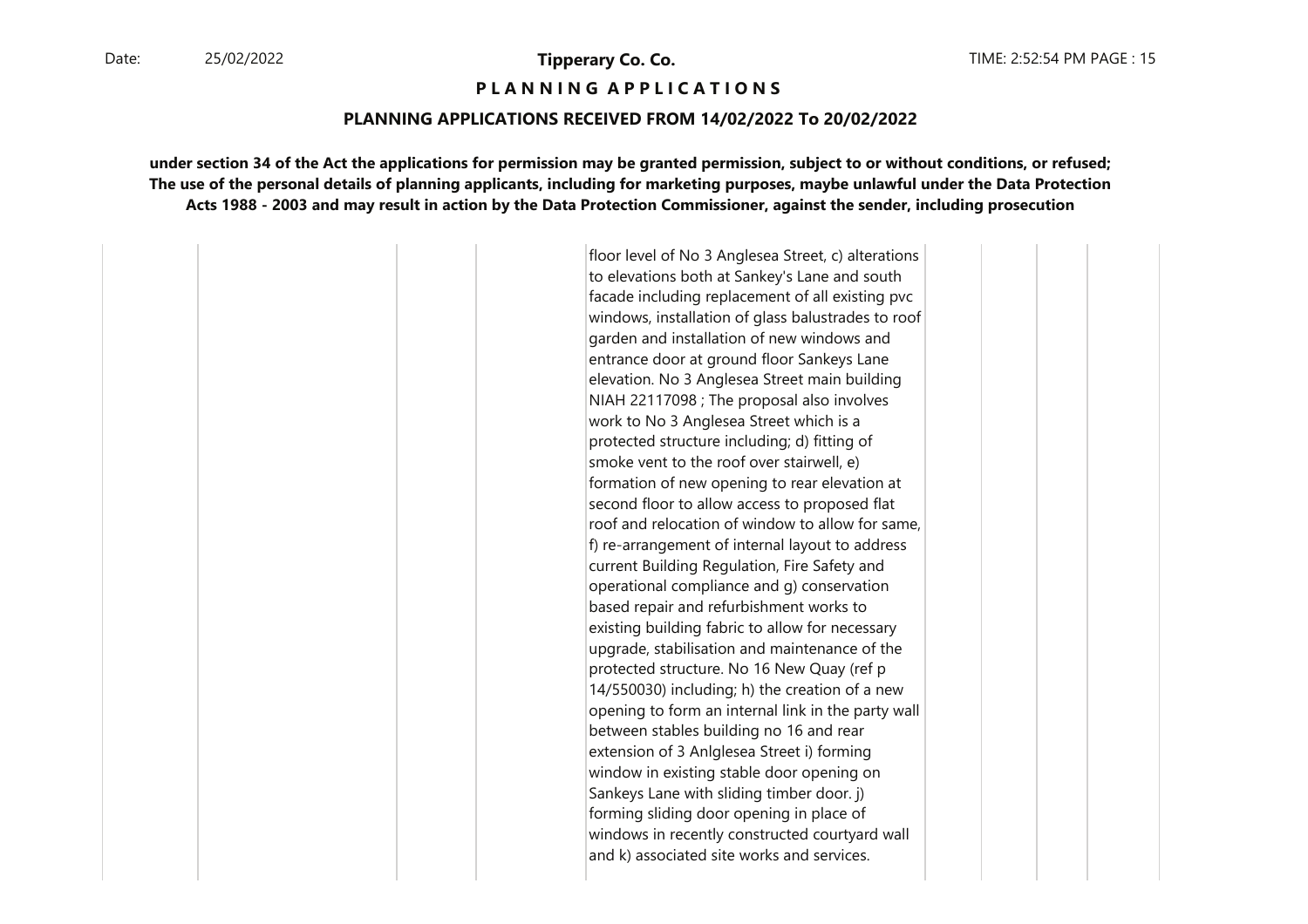# **P L A N N I N G A P P L I C A T I O N S**

### **PLANNING APPLICATIONS RECEIVED FROM 14/02/2022 To 20/02/2022**

|          |                      |              |            | 3 Anglesea Street and 16 New Quay<br>Clonmel<br>Co Tipperary<br>E91D6C5                                                                                                                                                                                                                                                                                                                                                             |   |   |              |
|----------|----------------------|--------------|------------|-------------------------------------------------------------------------------------------------------------------------------------------------------------------------------------------------------------------------------------------------------------------------------------------------------------------------------------------------------------------------------------------------------------------------------------|---|---|--------------|
| 22/60064 | <b>Cathal Bourke</b> | $\mathsf{P}$ | 16/02/2022 | a. Proposed Part 2 storey (low eaves style)/ part<br>single storey dwelling b.Proposed single storey<br>garage and attached carport ancillary to<br>proposed dwelling c. Proposed new treatment<br>system, percolation area. d. Proposed new<br>entrance from public road to replace existing<br>Agricultural entrance. e. And all associated site<br>works, and ancillary services.<br>Rathcarden<br>Borrisoleigh<br>Co. Tipperary | N | N | <sup>N</sup> |
| 22/60065 | Paki O Halloran      | P            | 16/02/2022 | for garage, renovate existing cottage and<br>extend to the rear and right hand side and all<br>associated site works.<br>Gotinstown<br>Co. Tipperary<br>Co. Tipperary                                                                                                                                                                                                                                                               | N | N | <sup>N</sup> |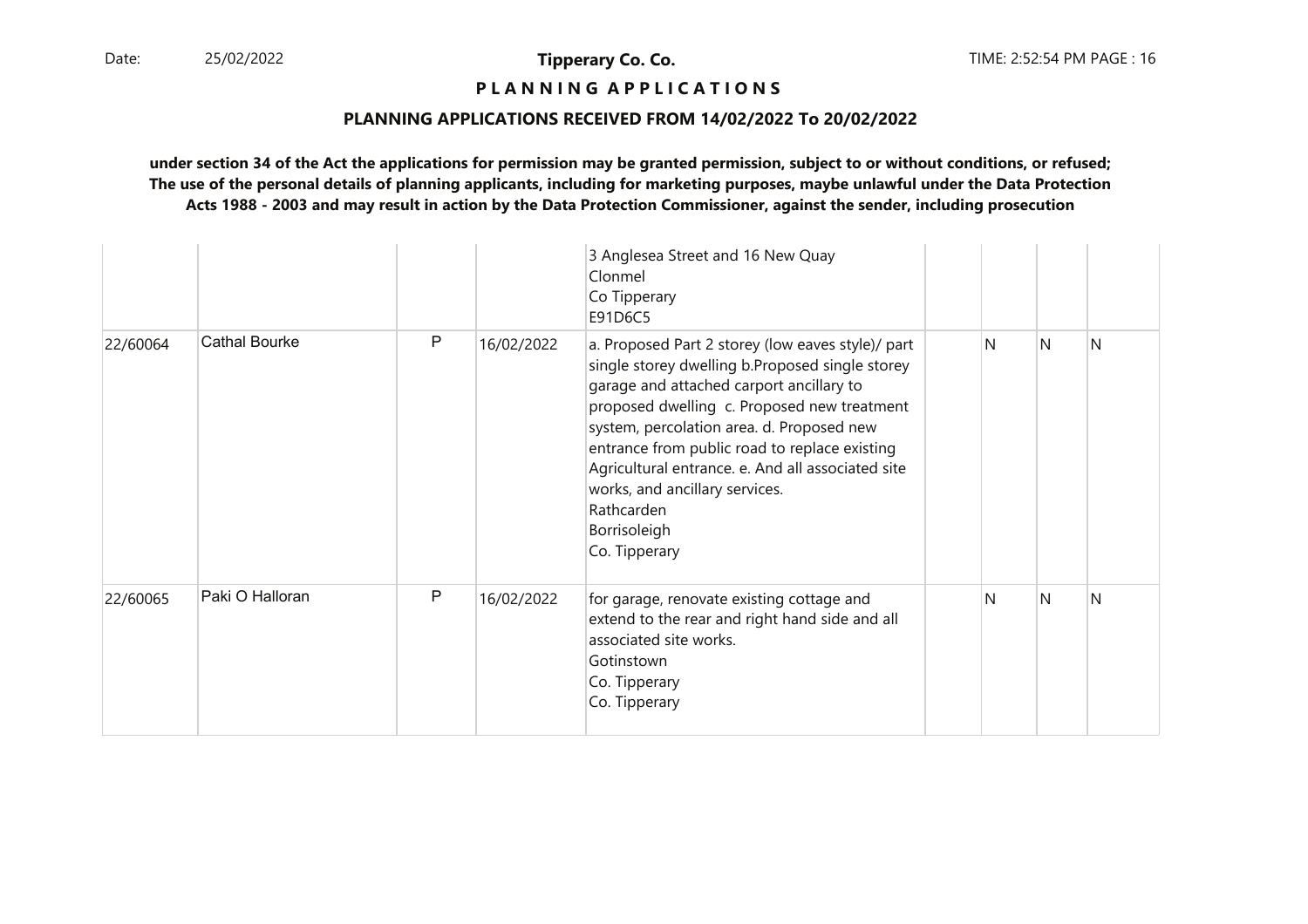# **P L A N N I N G A P P L I C A T I O N S**

### **PLANNING APPLICATIONS RECEIVED FROM 14/02/2022 To 20/02/2022**

| <b>FILE</b><br><b>NUMBER</b> | <b>APPLICANTS NAME</b>                  | APP.<br><b>TYPE</b> | <b>DATE</b><br><b>RECEIVED</b> | <b>DEVELOPMENT DESCRIPTION AND</b><br><b>LOCATION</b>                                                                                                                                                                 | <b>EIS</b><br>RECD. | PROT.<br><b>STRU</b> | <b>IPC</b><br>LIC. | <b>WASTE</b><br>LIC. |
|------------------------------|-----------------------------------------|---------------------|--------------------------------|-----------------------------------------------------------------------------------------------------------------------------------------------------------------------------------------------------------------------|---------------------|----------------------|--------------------|----------------------|
| 22/60066                     | Emma Fanning                            | P                   | 16/02/2022                     | a new dwelling house, new entrance and<br>driveway, effluent treatment system and<br>percolation area, all associated siteworks and<br>boundary alterations as may be required<br>Surville<br>Golden<br>Co Tipperary. |                     | N                    | N                  | N                    |
| 22/60067                     | Sara Gleeson                            | P                   | 16/02/2022                     | a dwelling house, detached garage, entrance,<br>effluent treatment system together with all<br>associated site works<br>Galbertstown Lower,<br>Holycross<br>Thurles                                                   |                     | N                    | N                  | N                    |
| 22/60068                     | Stakelum Hardware Ltd -<br>Pat Stakelum | P                   | 16/02/2022                     | an extension to our building consisting of<br>additional office facility spaces with all<br>associated site works and ancillary works<br>Racecourse Retail Park<br>Bawntameena, Nenagh Road<br>Thurles, Co. Tipperary |                     | N                    | N                  | N                    |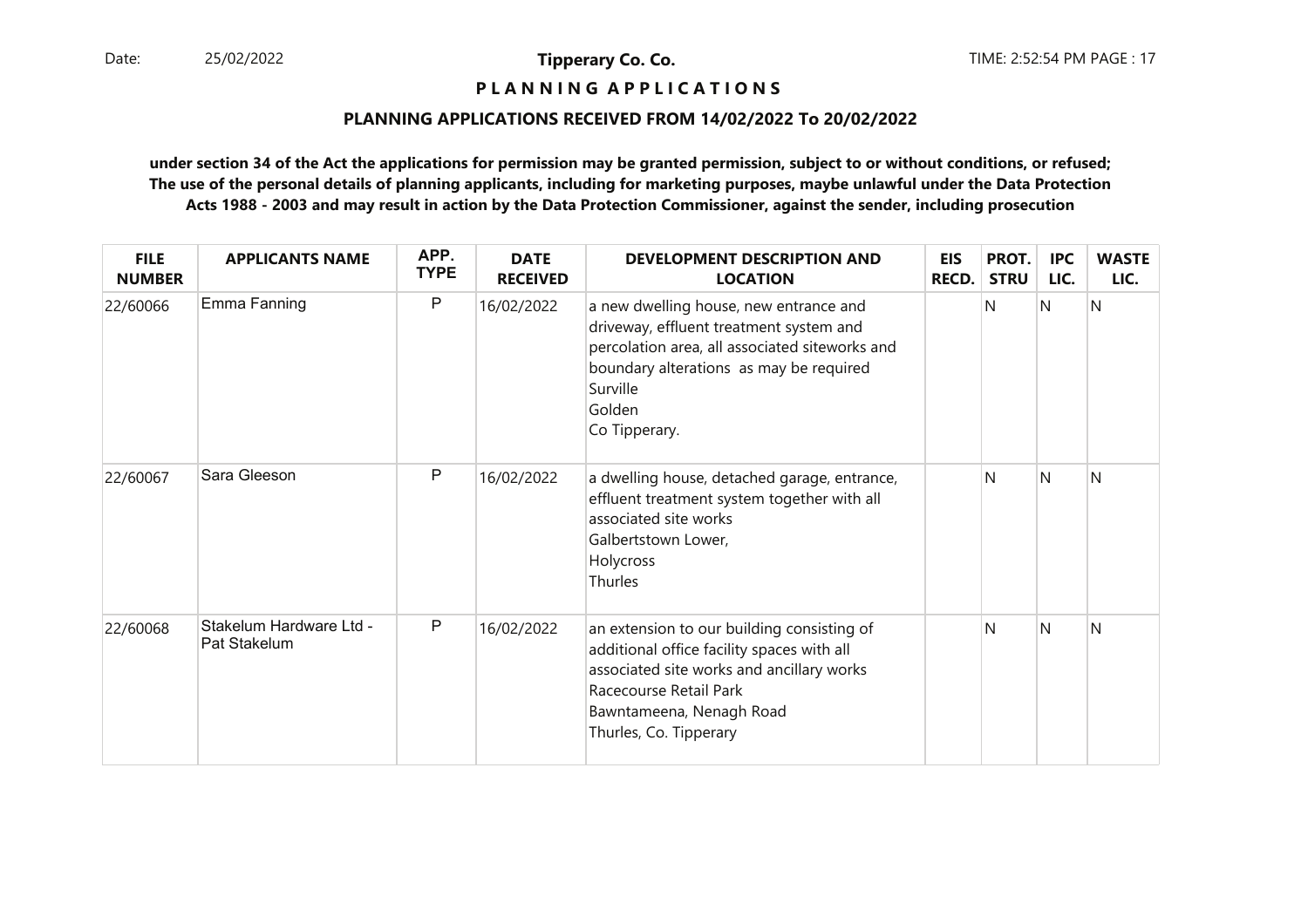# **P L A N N I N G A P P L I C A T I O N S**

### **PLANNING APPLICATIONS RECEIVED FROM 14/02/2022 To 20/02/2022**

| <b>FILE</b><br><b>NUMBER</b> | <b>APPLICANTS NAME</b>    | APP.<br><b>TYPE</b> | <b>DATE</b><br><b>RECEIVED</b> | <b>DEVELOPMENT DESCRIPTION AND</b><br><b>LOCATION</b>                                                                                                                                 | <b>EIS</b><br>RECD. | PROT.<br><b>STRU</b> | <b>IPC</b><br>LIC. | <b>WASTE</b><br>LIC. |
|------------------------------|---------------------------|---------------------|--------------------------------|---------------------------------------------------------------------------------------------------------------------------------------------------------------------------------------|---------------------|----------------------|--------------------|----------------------|
| 22/60069                     | Pairc Rua Investments Ltd | P                   | 16/02/2022                     | This development will consist of a loose and<br>slatted house with underground slurry storage<br>and all associated site works.<br>Monagee,<br>Cashel,<br>Co.Tipperary                |                     | N                    | Ν                  | N                    |
| 22/60070                     | Ena Mills                 | $\mathsf{R}$        | 17/02/2022                     | the following; 1) rear and side extension to my<br>dwelling and 2) 3no. storage sheds and all<br>associated site development works<br>Killurney<br>Ballypatrick<br>Clonmel<br>E91TC04 |                     | N                    | N                  | N                    |
| 22/60071                     | Mary Bourke               | $\mathsf{R}$        | 18/02/2022                     | sunroom as constructed to the side of dwelling<br>7 Black Bridge<br>Dundrum<br>Co. Tipperary<br>E34VK88                                                                               |                     | N                    | N                  | N                    |
| 22/60072                     | Tony & Brigid Whelan      | $\mathsf{R}$        | 18/02/2022                     | to retain extension as constructed on site<br>Coolaholloga<br>Nenagh<br>Co. Tipperary<br>E45Y992                                                                                      |                     | N                    | N                  | N                    |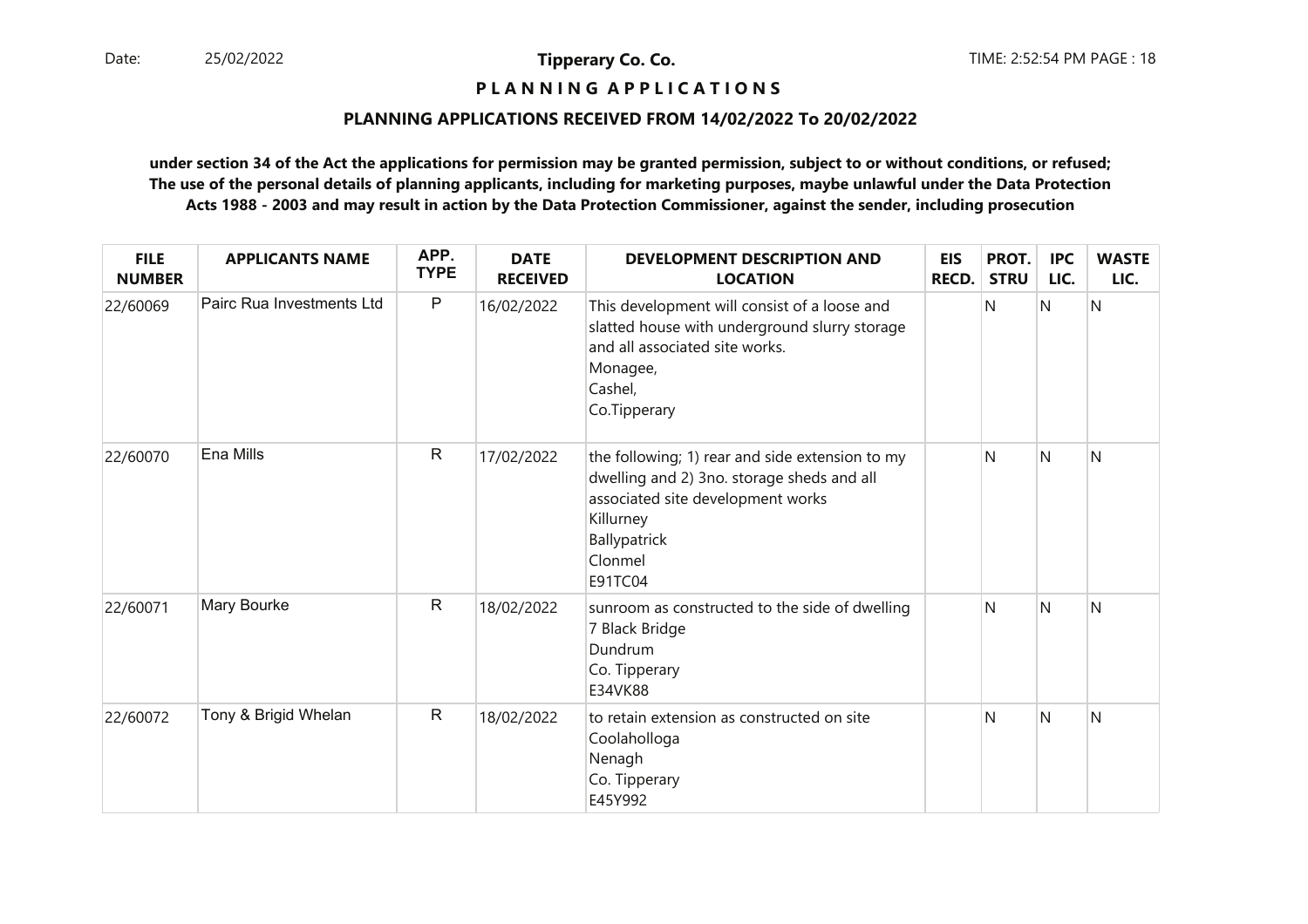**P L A N N I N G A P P L I C A T I O N S** 

#### **PLANNING APPLICATIONS RECEIVED FROM 14/02/2022 To 20/02/2022**

**under section 34 of the Act the applications for permission may be granted permission, subject to or without conditions, or refused; The use of the personal details of planning applicants, including for marketing purposes, maybe unlawful under the Data ProtectionActs 1988 - 2003 and may result in action by the Data Protection Commissioner, against the sender, including prosecution**

| <b>FILE</b>   | <b>APPLICANTS NAME</b>    | APP.         | <b>DATE</b>     | <b>DEVELOPMENT DESCRIPTION AND</b>                                                                                                                                                                                                                                                                                                                                                                                                                                                                                                                                                                                                                                                             | <b>EIS</b>   | PROT.       | IPC. | <b>WASTE</b> |
|---------------|---------------------------|--------------|-----------------|------------------------------------------------------------------------------------------------------------------------------------------------------------------------------------------------------------------------------------------------------------------------------------------------------------------------------------------------------------------------------------------------------------------------------------------------------------------------------------------------------------------------------------------------------------------------------------------------------------------------------------------------------------------------------------------------|--------------|-------------|------|--------------|
| <b>NUMBER</b> |                           | <b>TYPE</b>  | <b>RECEIVED</b> | <b>LOCATION</b>                                                                                                                                                                                                                                                                                                                                                                                                                                                                                                                                                                                                                                                                                | <b>RECD.</b> | <b>STRU</b> | LIC. | LIC.         |
| 22/60073      | Richard & Kimberly Morkan | $\mathsf{P}$ | 18/02/2022      | for change of use from previous retail use at<br>part of the ground floor and to reinstate the<br>building as a single residential unit, to demolish<br>an existing lean-to extension and part of a<br>single storey extension to the rear of the<br>dwelling, to re-roof the building in natural slate,<br>for repairs to the shopfront to include<br>replacement glazing, for removal of the rear<br>chimney, for alterations to some rear<br>windows/door openings to carry out internal<br>alterations and modifications together with any<br>associated works. The above proposed works<br>are to protected structure.<br><b>Patrick Street</b><br>Templemore<br>Co. Tipperary<br>E41VN81 |              |             | N    | N            |

**41Total:**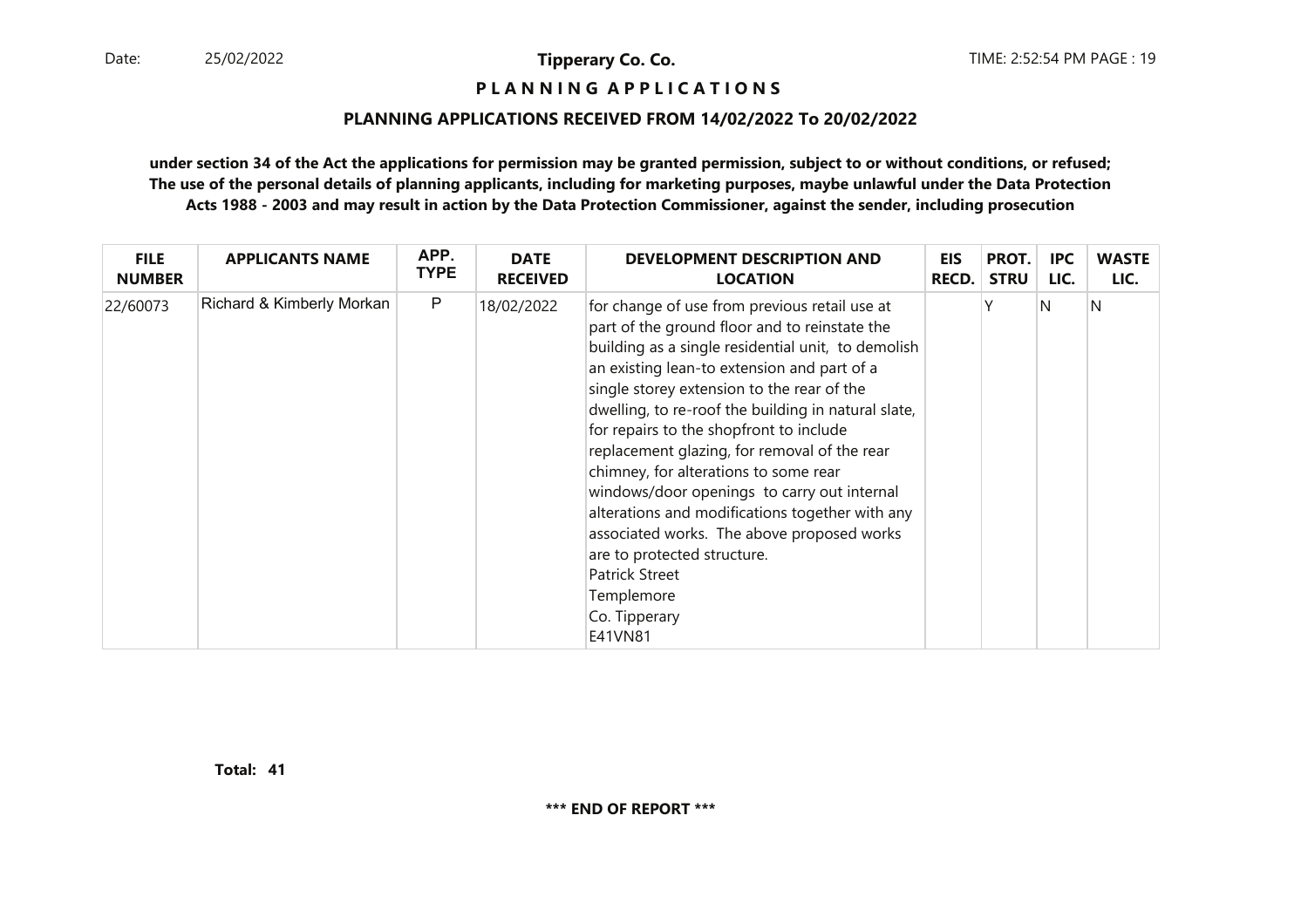### **P L A N N I N G A P P L I C A T I O N S**

### **PLANNING APPLICATIONS GRANTED FROM 14/02/2022 To 20/02/2022**

**in deciding a planning application the planning authority, in accordance with section 34(3) of the Act, has had regard to submissionsor observations recieved in accordance with these Regulations;**

| <b>FILE</b><br><b>NUMBER</b> | <b>APPLICANTS NAME</b>               | APP.<br><b>TYPE</b> | <b>DATE</b><br><b>RECEIVED</b> | <b>DEVELOPMENT DESCRIPTION</b><br><b>AND LOCATION</b>                                                                                                                                                                                | <b>M.O.</b><br><b>DATE</b> | <b>M.O.</b><br><b>NUMBER</b> |
|------------------------------|--------------------------------------|---------------------|--------------------------------|--------------------------------------------------------------------------------------------------------------------------------------------------------------------------------------------------------------------------------------|----------------------------|------------------------------|
| 21/1433                      | <b>Brendan Leahy</b>                 | P                   | 27/09/2021                     | 1) stables and storage shed, 2) roofed horse<br>walker, 3) concrete yard, dungstead and<br>effluent storage tank, 4) access road and 5)<br>all associated site works<br>Clondoty<br>Loughmore<br>Templemore, Co. Tipperary           | 14/02/2022                 |                              |
| 21/1563                      | Michael Purcell and Eimear<br>Cahill | P                   | 26/10/2021                     | construction of a single storey dwelling,<br>domestic garage, septic tank and percolation<br>area together with new site entrance and<br>carry out all associated site works<br>Connell's Cross<br>Drom<br>Templemore, Co. Tipperary | 17/02/2022                 |                              |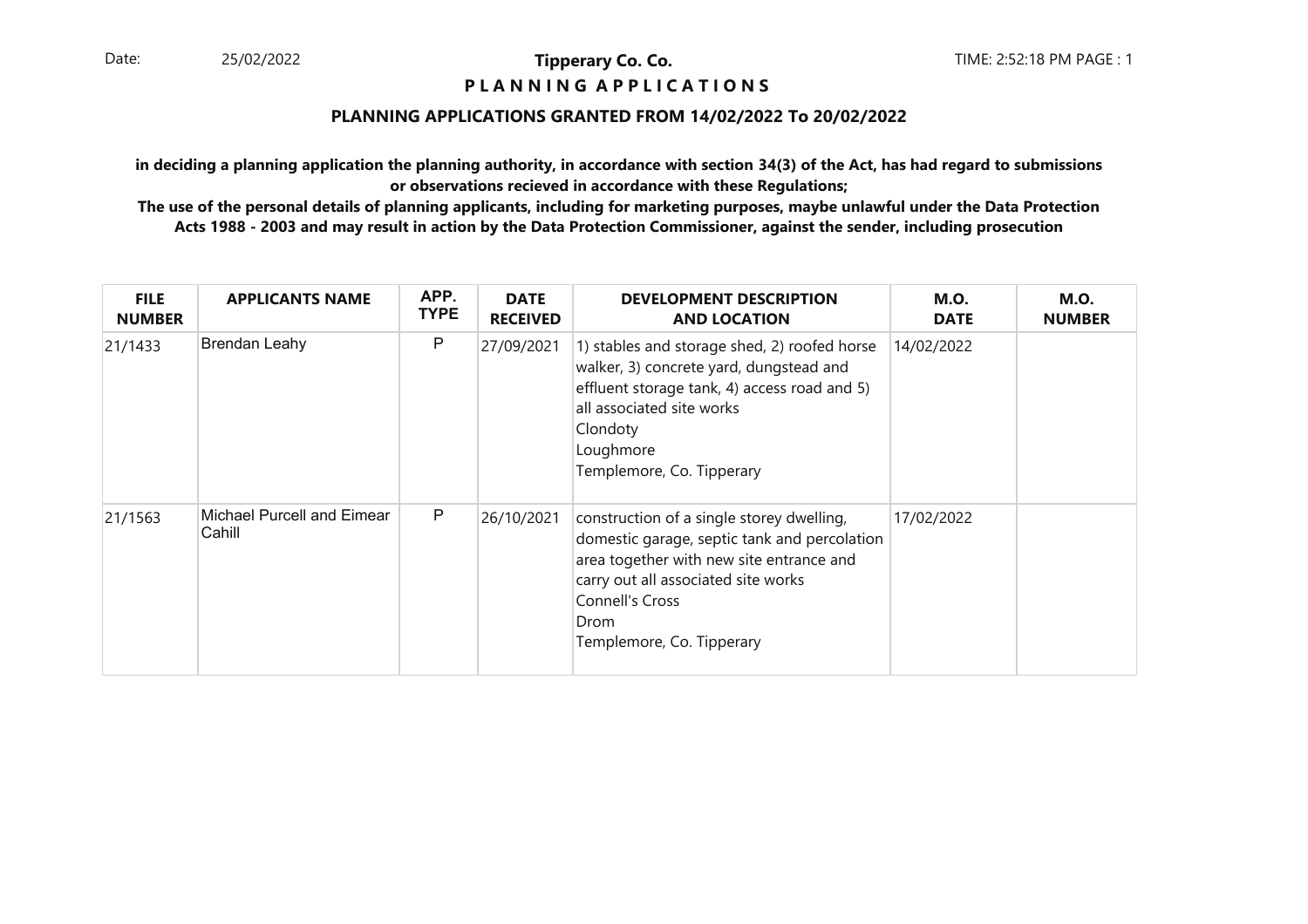### **P L A N N I N G A P P L I C A T I O N S**

### **PLANNING APPLICATIONS GRANTED FROM 14/02/2022 To 20/02/2022**

**in deciding a planning application the planning authority, in accordance with section 34(3) of the Act, has had regard to submissionsor observations recieved in accordance with these Regulations;**

| <b>FILE</b><br><b>NUMBER</b> | <b>APPLICANTS NAME</b>            | APP.<br><b>TYPE</b> | <b>DATE</b><br><b>RECEIVED</b> | <b>DEVELOPMENT DESCRIPTION</b><br><b>AND LOCATION</b>                                                                                                                                                                                                                                                                             | <b>M.O.</b><br><b>DATE</b> | <b>M.O.</b><br><b>NUMBER</b> |
|------------------------------|-----------------------------------|---------------------|--------------------------------|-----------------------------------------------------------------------------------------------------------------------------------------------------------------------------------------------------------------------------------------------------------------------------------------------------------------------------------|----------------------------|------------------------------|
| 21/1625                      | Jozette Hartnett                  | R                   | 08/11/2021                     | as constructed extension works, and<br>permission for completion of the<br>development works which include ground<br>floor extension to the rear of existing single<br>storey house, sunroom and utility room over<br>the existing footprints of the demolished<br>extensions<br>Breffini<br>Monadreen<br>Thurles<br>Co Tipperary | 16/02/2022                 |                              |
| 21/1641                      | Claire Morrissey & Peter<br>Doyle | P                   | 11/11/2021                     | a new dwelling house, entrance and waste<br>water treatment system with all associated<br>site works<br>Castlefogarty<br>Ballycahill<br>Thurles<br>Co Tipperary                                                                                                                                                                   | 16/02/2022                 |                              |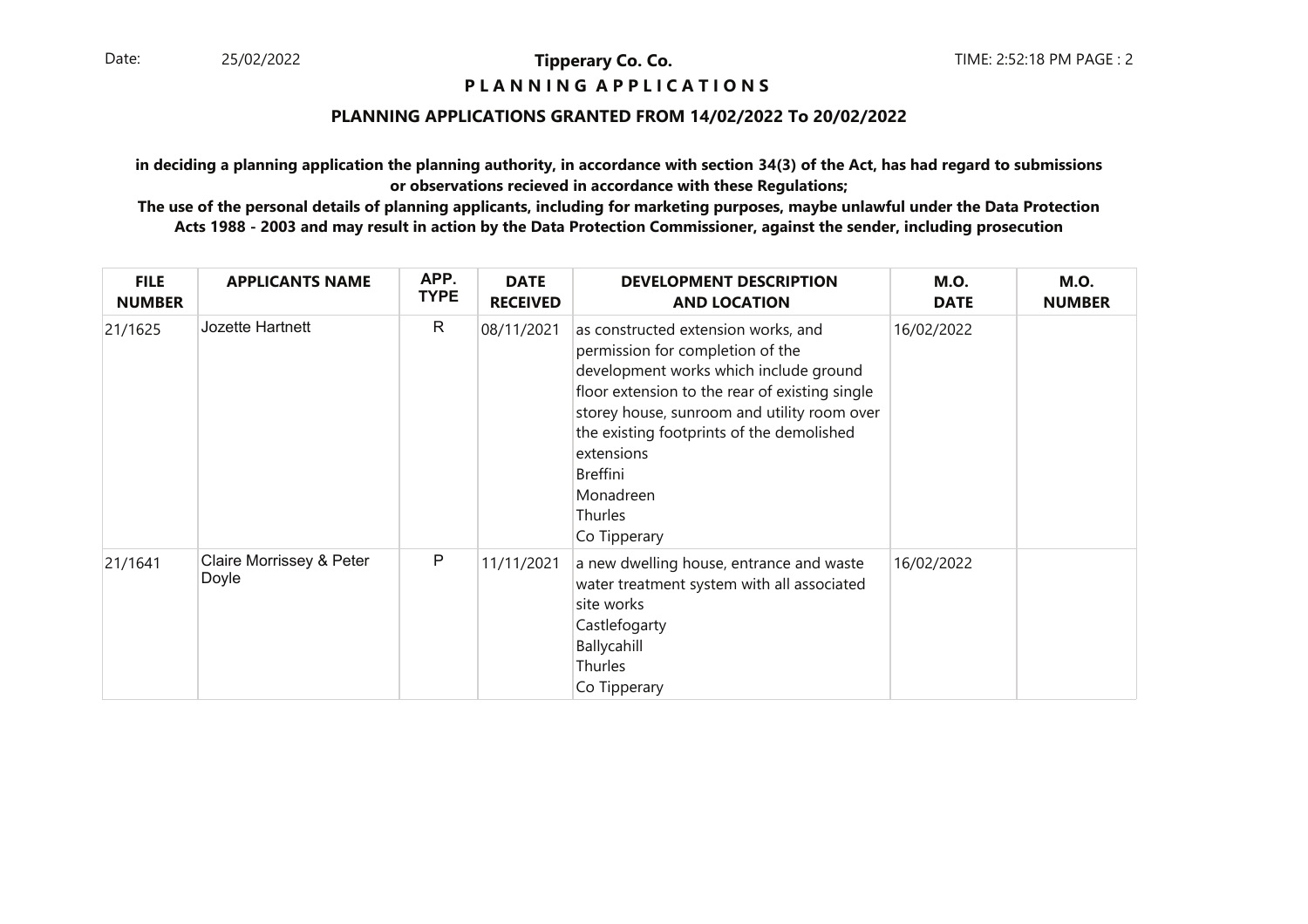### **P L A N N I N G A P P L I C A T I O N S**

### **PLANNING APPLICATIONS GRANTED FROM 14/02/2022 To 20/02/2022**

**in deciding a planning application the planning authority, in accordance with section 34(3) of the Act, has had regard to submissionsor observations recieved in accordance with these Regulations;**

| <b>FILE</b><br><b>NUMBER</b> | <b>APPLICANTS NAME</b> | APP.<br><b>TYPE</b> | <b>DATE</b><br><b>RECEIVED</b> | <b>DEVELOPMENT DESCRIPTION</b><br><b>AND LOCATION</b>                                                                                                                                                                                                                                                                                                                                                                                                                                                                               | <b>M.O.</b><br><b>DATE</b> | <b>M.O.</b><br><b>NUMBER</b> |
|------------------------------|------------------------|---------------------|--------------------------------|-------------------------------------------------------------------------------------------------------------------------------------------------------------------------------------------------------------------------------------------------------------------------------------------------------------------------------------------------------------------------------------------------------------------------------------------------------------------------------------------------------------------------------------|----------------------------|------------------------------|
| 21/1679                      | Eamonn Quigley         | P                   | 18/11/2021                     | 1) a single storey rear extension (16m2) to<br>provide sun-room, 2) internal refurbishment<br>works, 3) replacement of existing septic<br>tank, 4) change of use of dwelling from<br>residential use to short-term holiday rental<br>accommodation, 5) landscaping and ancillary<br>site services work to facilitate this<br>development, 6) Retention planning<br>permission for existing agricultural barn,<br>entrance gates and boundary walls to<br>farmyard<br>Gortagarry Cottage<br>Ballinalough<br>Toomevara, Co. Tipperary | 17/02/2022                 |                              |
| 21/1690                      | Joseph Connolly        | P                   | 19/11/2021                     | construct a dwelling house, entrance,<br>driveway, treatment system, percolation area<br>and all associated site development works<br>Cathaganstown<br>Killenaule<br>Co. Tipperary                                                                                                                                                                                                                                                                                                                                                  | 17/02/2022                 |                              |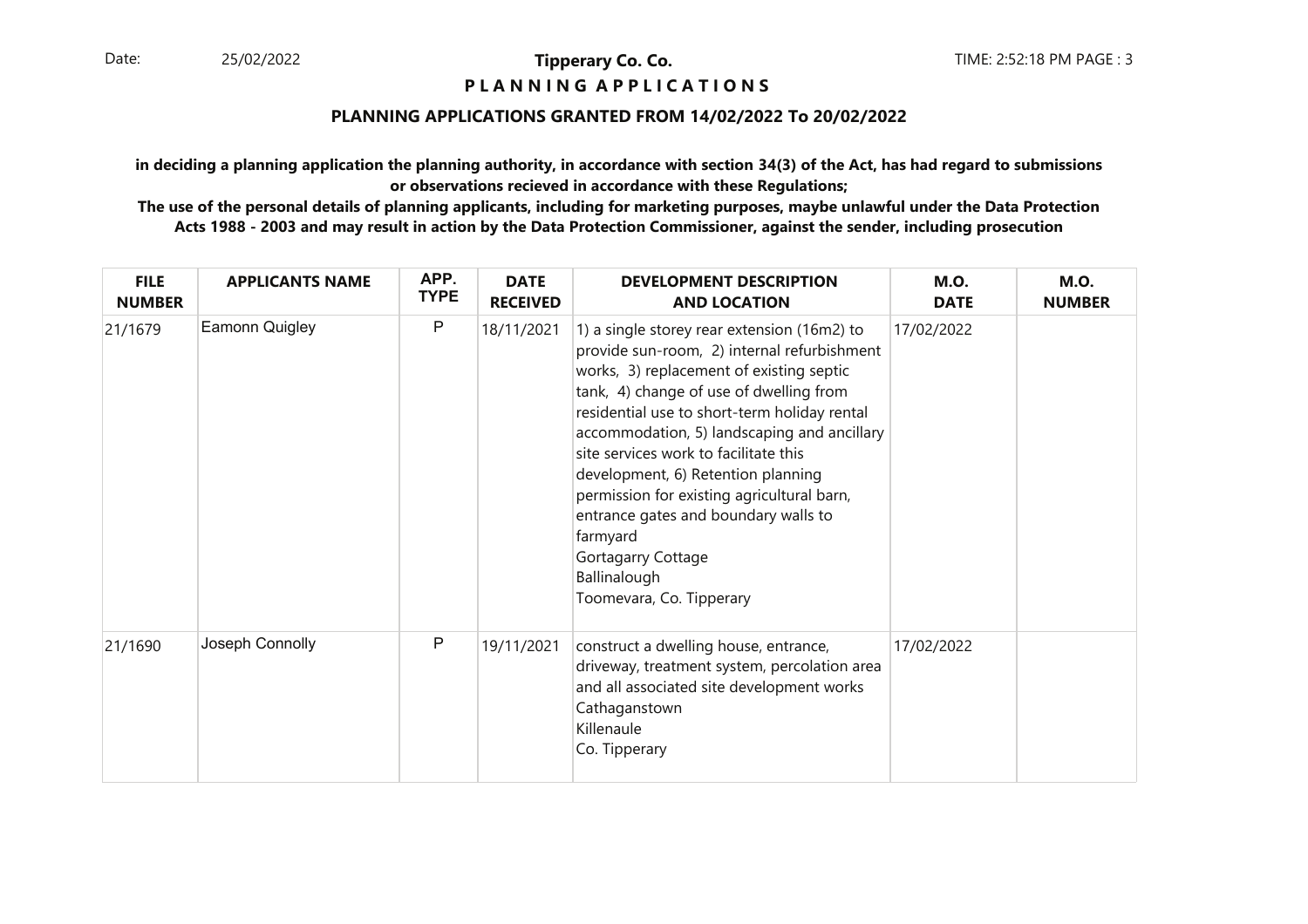## **P L A N N I N G A P P L I C A T I O N S**

### **PLANNING APPLICATIONS GRANTED FROM 14/02/2022 To 20/02/2022**

### **in deciding a planning application the planning authority, in accordance with section 34(3) of the Act, has had regard to submissionsor observations recieved in accordance with these Regulations;**

| 21/1811 | Joseph & Anthony Healy | P | 15/12/2021 | construction of a cubicle shed over existing<br>and proposed slurry tank and all associated<br>site works<br>Newhill<br>Two Mile Borris<br>Thurles<br>Co Tipperary                                                                                                                                                                                                                                                                                                                                                                                                                                                                                                                                                                                                                                                                                                                                                                                                                                  | 16/02/2022 |  |
|---------|------------------------|---|------------|-----------------------------------------------------------------------------------------------------------------------------------------------------------------------------------------------------------------------------------------------------------------------------------------------------------------------------------------------------------------------------------------------------------------------------------------------------------------------------------------------------------------------------------------------------------------------------------------------------------------------------------------------------------------------------------------------------------------------------------------------------------------------------------------------------------------------------------------------------------------------------------------------------------------------------------------------------------------------------------------------------|------------|--|
| 21/1818 | Solar Sense SPV1 Ltd   | P | 15/12/2021 | alterations to the previously granted solar<br>farm in the townlands of Ballynagrana and<br>Deerparklodge, Carrick-on-Suir, Co.<br>Tipperary (Tipperary County Council Reg Ref.<br>16600640, and An Bord Pleanála Reg Ref.<br>PL92.248089) as amended by Tipperary<br>County Council Reg Ref. 19600120.<br>Permission was originally granted for a solar<br>photovoltaic installation comprising up to<br>36,500 m2 of solar panels on ground<br>mounted frames, 6 no. inverters housed in 3<br>units, 1 no. 20kV substation, security fencing,<br>new entrance onto public road, CCTV;<br>underground cable and ducts including cable<br>and ducts along the public road to the<br>entrance of the existing Deerpark substation<br>within the townland of Deerparklodge,<br>Carrick-on-Suir, Co. Tipperary and all<br>associated ancillary development works and<br>services. Permission was subsequently<br>granted for three battery storage containers,<br>alterations to the approved planning | 16/02/2022 |  |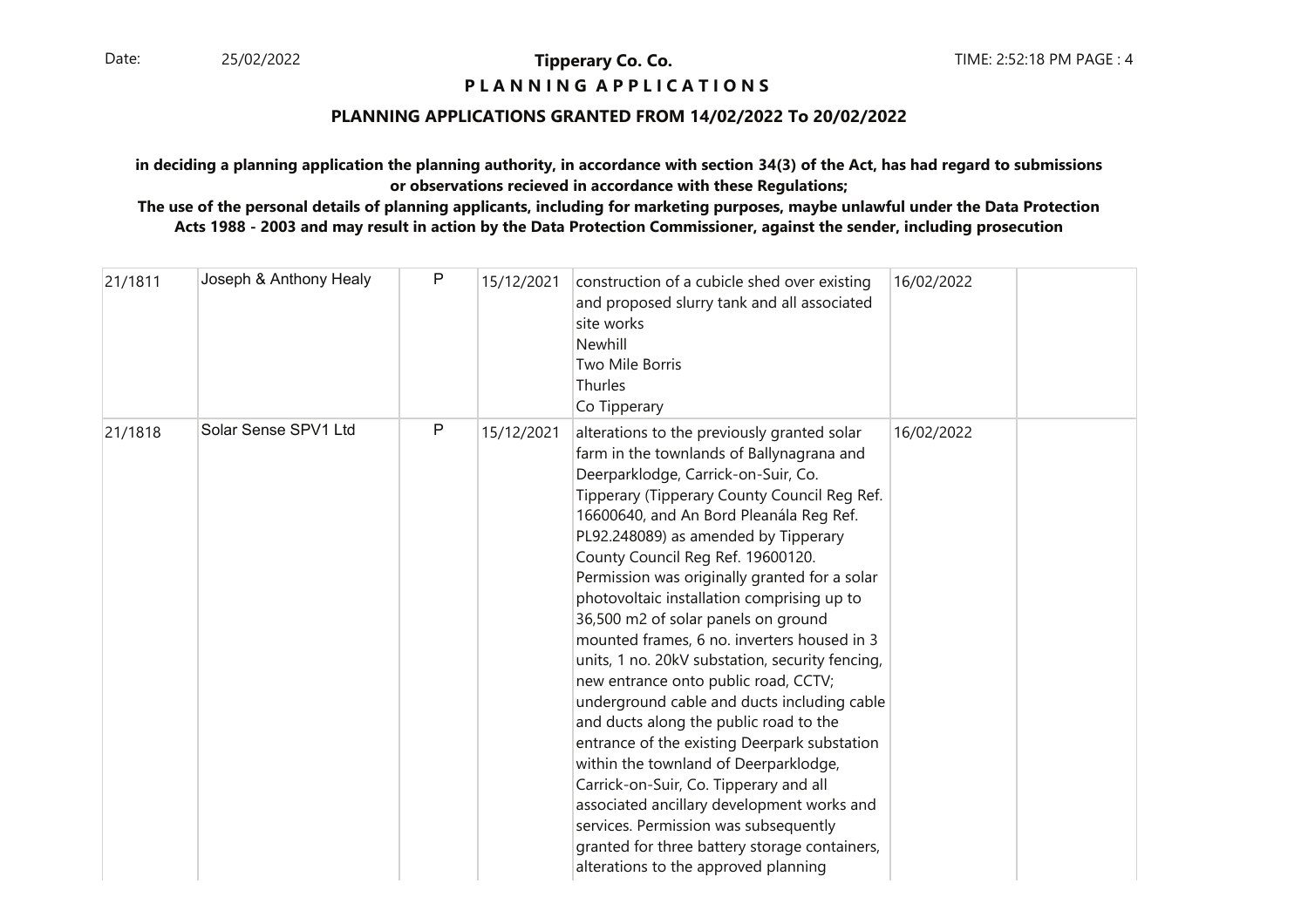### **P L A N N I N G A P P L I C A T I O N S**

### **PLANNING APPLICATIONS GRANTED FROM 14/02/2022 To 20/02/2022**

**in deciding a planning application the planning authority, in accordance with section 34(3) of the Act, has had regard to submissionsor observations recieved in accordance with these Regulations;**

|  | boundary and the operational permission of<br>the solar farm from 25 to 30 years.<br>Permission is now sought for the following;<br>optimized solar pv panel configuration to<br>comprise of up to 33,203 m2 of solar panels<br>on ground mounted frames; increase to the<br>length of the 20 kV substation from 9.98m to<br>11.975m to allow installation of required<br>electrical equipment; increase in height to<br>the permitted solar panels from 2.72 m to<br>2.82m and; permission to increase the<br>operational period of the solar farm from 30<br>years to 35 years. The site is located in the<br>townlands of Ballynagrana and<br>Deerparklodge, Carrick-on-Suir, Co.<br>Tipperary. A Natura Impact Statement (NIS)<br>accompanies this application. Planning<br>Permission is sought for a period of 10 years<br>Ballynagrana and Deerparklodge<br>Carrick-on-Suir<br>Co. Tipperary |  |
|--|-----------------------------------------------------------------------------------------------------------------------------------------------------------------------------------------------------------------------------------------------------------------------------------------------------------------------------------------------------------------------------------------------------------------------------------------------------------------------------------------------------------------------------------------------------------------------------------------------------------------------------------------------------------------------------------------------------------------------------------------------------------------------------------------------------------------------------------------------------------------------------------------------------|--|
|  |                                                                                                                                                                                                                                                                                                                                                                                                                                                                                                                                                                                                                                                                                                                                                                                                                                                                                                     |  |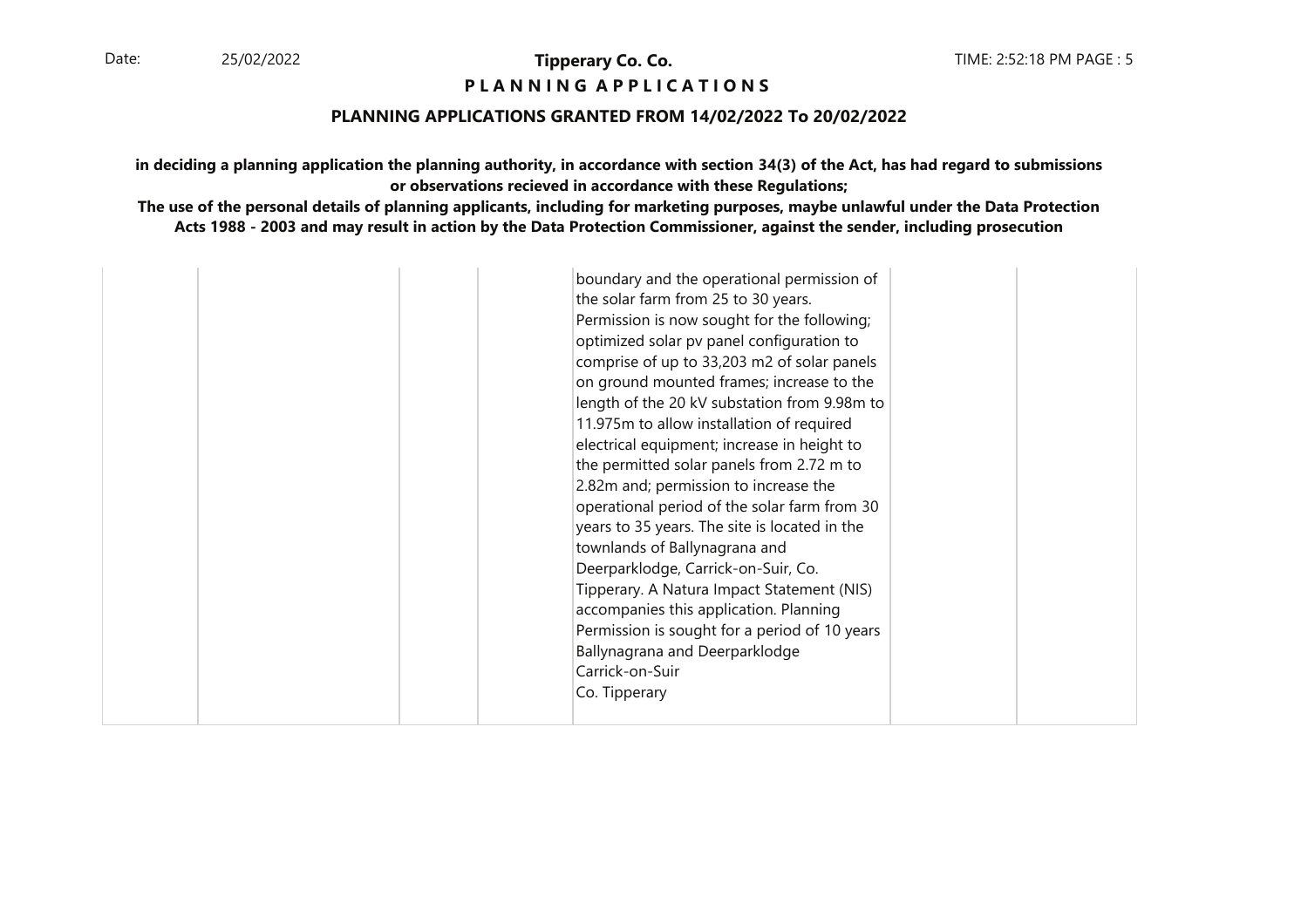### **P L A N N I N G A P P L I C A T I O N S**

### **PLANNING APPLICATIONS GRANTED FROM 14/02/2022 To 20/02/2022**

### **in deciding a planning application the planning authority, in accordance with section 34(3) of the Act, has had regard to submissionsor observations recieved in accordance with these Regulations;**

| 21/1819 | <b>Carrick SLR Limited</b> | P | 15/12/2021 | alterations to the previously granted solar<br>farm (Tipperary County Council Reg Ref<br>17600928) Permission was originally granted<br>for a solar photovoltaic installation<br>comprising arrays of approximately 13,770<br>solar PV panels on ground mounted frames<br>no taller than 2.8m; 2 no.<br>inverter/transformer container units; a<br>battery storage container unit; a 20kV on-site<br>substation; landscaping, fencing and CCTV<br>cameeras around the solar PV arrays and<br>connecting to the off-site Deerpark ESB<br>substation; provision of a temporary<br>construction compound; widening of the<br>existing farm entrance and internal tracks;<br>and all ancillary works on a site of 9.12 ha.<br>Permission is now sought for the following:<br>optimised solar pv panel configuration to<br>comprise up to 23,581 m" of solar panels on<br>ground mounted frames; increase in height<br>to the permitted solar panels from 2.72m to<br>2.82m and; Permission for an operational<br>period of the solar farm from 35 years.<br>Planning Permission is sought for a period of<br>10 years<br>Deerpark<br>Carrick-on-Suir<br>Co. Tipperary | 16/02/2022 |  |
|---------|----------------------------|---|------------|-------------------------------------------------------------------------------------------------------------------------------------------------------------------------------------------------------------------------------------------------------------------------------------------------------------------------------------------------------------------------------------------------------------------------------------------------------------------------------------------------------------------------------------------------------------------------------------------------------------------------------------------------------------------------------------------------------------------------------------------------------------------------------------------------------------------------------------------------------------------------------------------------------------------------------------------------------------------------------------------------------------------------------------------------------------------------------------------------------------------------------------------------------------------|------------|--|
|---------|----------------------------|---|------------|-------------------------------------------------------------------------------------------------------------------------------------------------------------------------------------------------------------------------------------------------------------------------------------------------------------------------------------------------------------------------------------------------------------------------------------------------------------------------------------------------------------------------------------------------------------------------------------------------------------------------------------------------------------------------------------------------------------------------------------------------------------------------------------------------------------------------------------------------------------------------------------------------------------------------------------------------------------------------------------------------------------------------------------------------------------------------------------------------------------------------------------------------------------------|------------|--|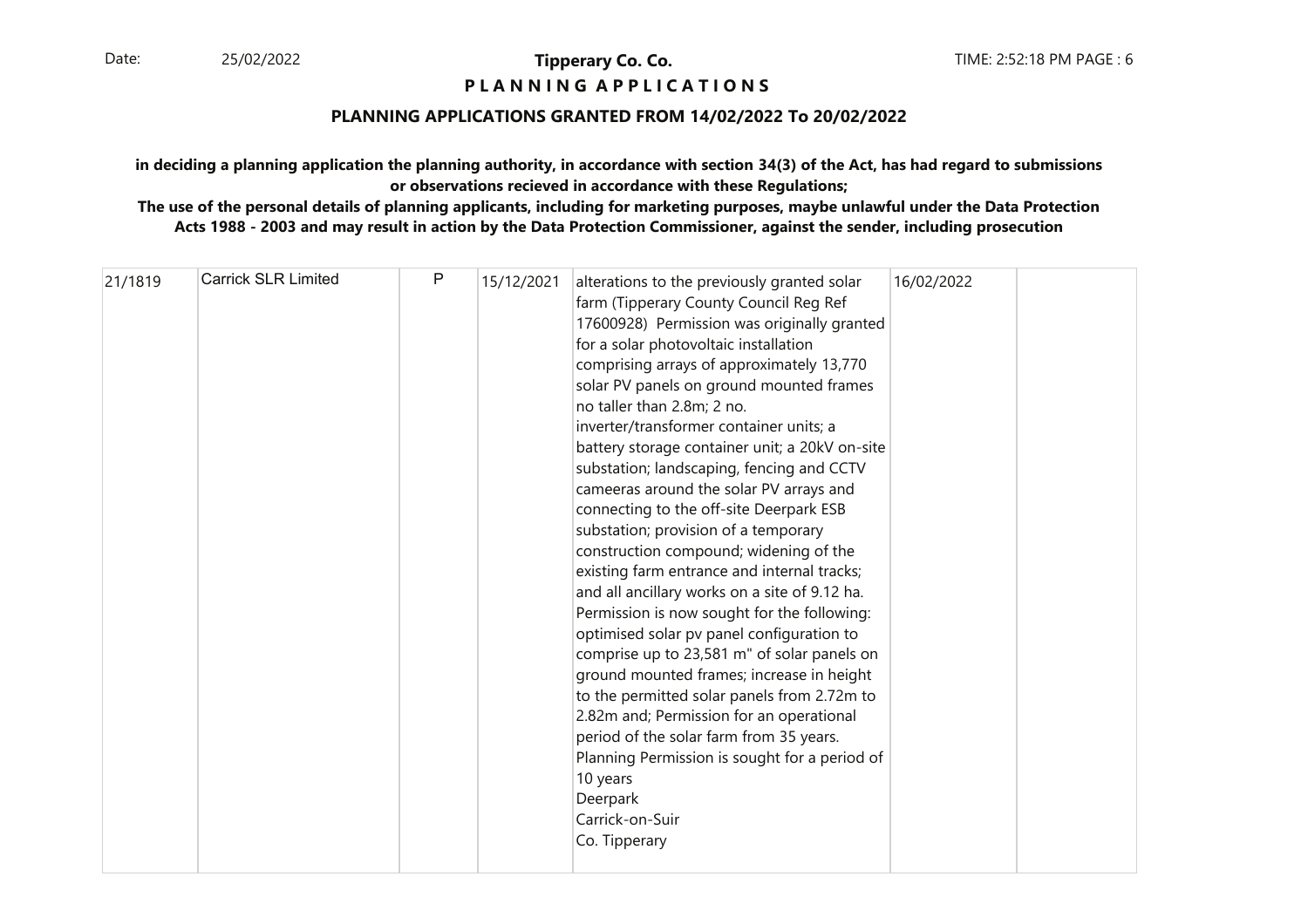### **P L A N N I N G A P P L I C A T I O N S**

### **PLANNING APPLICATIONS GRANTED FROM 14/02/2022 To 20/02/2022**

**in deciding a planning application the planning authority, in accordance with section 34(3) of the Act, has had regard to submissionsor observations recieved in accordance with these Regulations;**

| <b>FILE</b>   | <b>APPLICANTS NAME</b>  | APP.         | <b>DATE</b>     | <b>DEVELOPMENT DESCRIPTION</b>                                                                                                                                                                                                                                                                                                                                                                                                                                                                                                                                                                                                                                                                                                                                                                                                                      | <b>M.O.</b> | <b>M.O.</b>   |
|---------------|-------------------------|--------------|-----------------|-----------------------------------------------------------------------------------------------------------------------------------------------------------------------------------------------------------------------------------------------------------------------------------------------------------------------------------------------------------------------------------------------------------------------------------------------------------------------------------------------------------------------------------------------------------------------------------------------------------------------------------------------------------------------------------------------------------------------------------------------------------------------------------------------------------------------------------------------------|-------------|---------------|
| <b>NUMBER</b> |                         | <b>TYPE</b>  | <b>RECEIVED</b> | <b>AND LOCATION</b>                                                                                                                                                                                                                                                                                                                                                                                                                                                                                                                                                                                                                                                                                                                                                                                                                                 | <b>DATE</b> | <b>NUMBER</b> |
| 21/1820       | Adrian and Claire Brett | $\mathsf{R}$ | 15/12/2021      | changes to planning permission ref<br>18/601008 to remove an existing single<br>storey extension, a shed and out buildings to<br>the rear of the dwelling and to construct a<br>single storey extension to the rear with<br>refurbishments to the existing dwelling.<br>Retentions are 1 to retain windows, doors<br>and roof lights on the rear extension which<br>differs from the fenestration on the original<br>planning application. 2 to retain solar PVs<br>mounted on the rear extension roof. 3 to<br>retain a stone finish to the front elevation<br>and traditional plaster finish to the side and<br>rear elevations of the original structure and<br>the rear extensions elevations and 4 to retain<br>velux roof lights to the rear roof of the<br>original structure on our lands<br>Carrick Street<br>Mullinahone<br>Co. Tipperary | 16/02/2022  |               |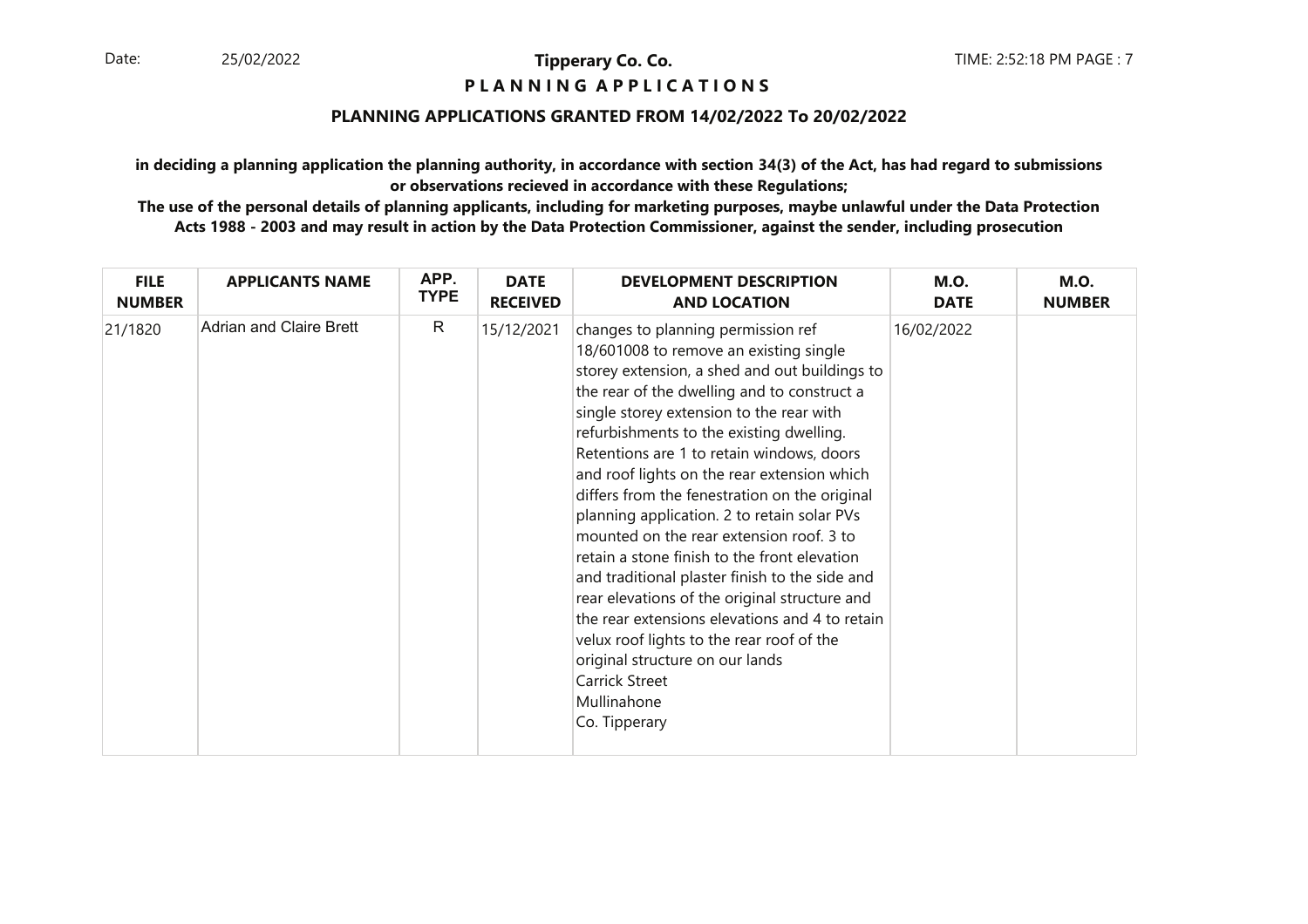### **P L A N N I N G A P P L I C A T I O N S**

### **PLANNING APPLICATIONS GRANTED FROM 14/02/2022 To 20/02/2022**

**in deciding a planning application the planning authority, in accordance with section 34(3) of the Act, has had regard to submissionsor observations recieved in accordance with these Regulations;**

| <b>FILE</b><br><b>NUMBER</b> | <b>APPLICANTS NAME</b>                 | APP.<br><b>TYPE</b> | <b>DATE</b><br><b>RECEIVED</b> | <b>DEVELOPMENT DESCRIPTION</b><br><b>AND LOCATION</b>                                                                                                                                                                          | <b>M.O.</b><br><b>DATE</b> | <b>M.O.</b><br><b>NUMBER</b> |
|------------------------------|----------------------------------------|---------------------|--------------------------------|--------------------------------------------------------------------------------------------------------------------------------------------------------------------------------------------------------------------------------|----------------------------|------------------------------|
| 21/1823                      | Northraven Ltd.                        | P                   | 16/12/2021                     | erection of 2250.00 m2 or 380.25 kWp of<br>photovoltaic panels on the roofs of building,<br>Roscrea Cold Storage, with all associated site<br>works<br>Parkmore Industrial Estate<br>Roscrea<br>Co Tipperary<br>E53 R827       | 15/02/2022                 |                              |
| 21/1825                      | Southraven Management<br>Services Ltd. | P                   | 16/12/2021                     | erection of 2,120.00 m2 or 363.60 kWp of<br>photovoltaic panels on the roofs of building,<br>Roscrea Cold Storage, with all associated site<br>works<br>Parkmore Industrial Estate<br>Roscrea<br>Co Tipperary<br>E53 T971      | 15/02/2022                 |                              |
| 21/1827                      | Thomas Ryan                            | P                   | 16/12/2021                     | construction of an extension to the side and<br>rear of dwelling with connection to existing<br>services and all associated and ancillary site<br>works<br>No. 9 St. Columba Terrace<br>Bohernanave<br>Thurles<br>Co Tipperary | 17/02/2022                 |                              |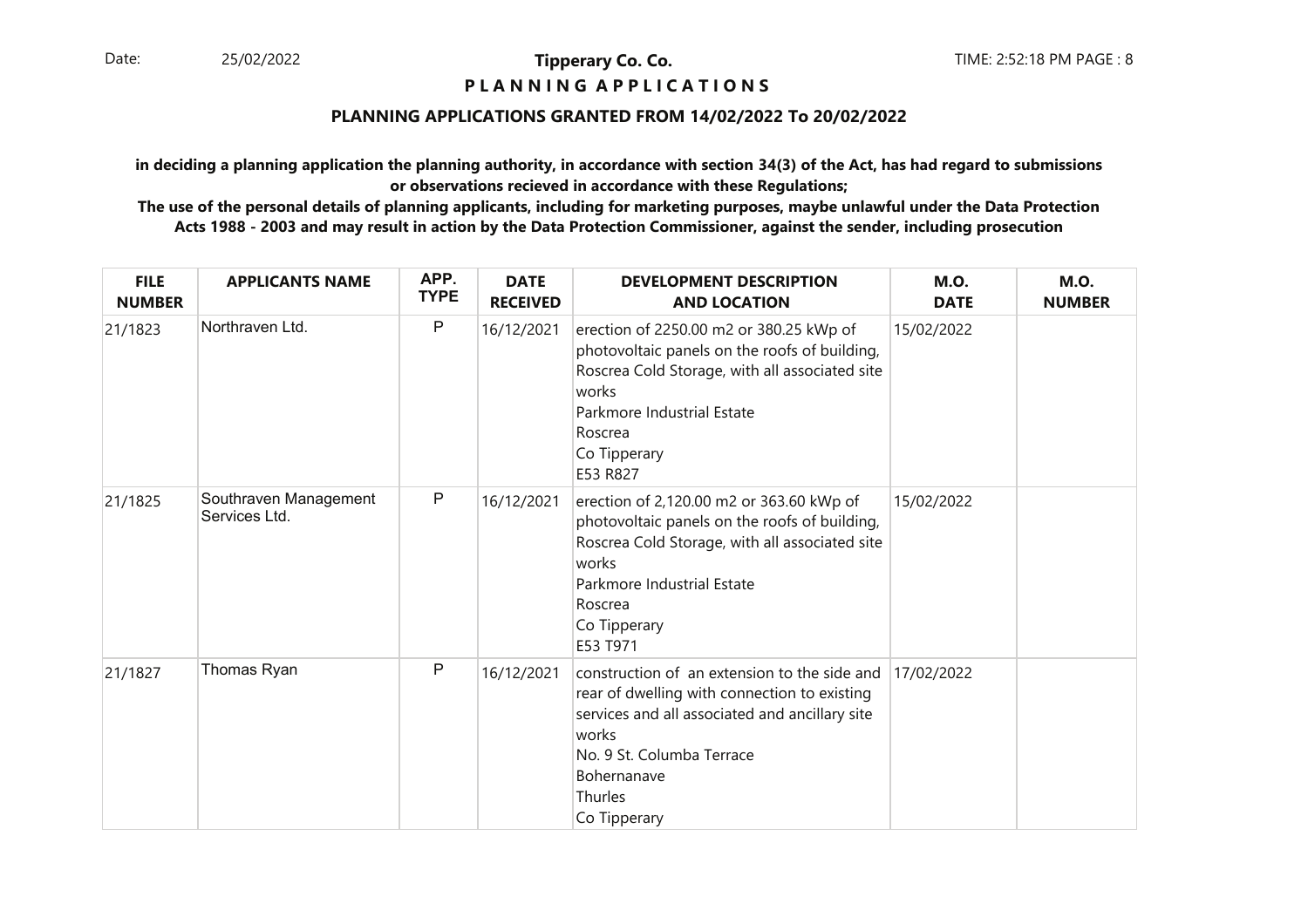### **P L A N N I N G A P P L I C A T I O N S**

### **PLANNING APPLICATIONS GRANTED FROM 14/02/2022 To 20/02/2022**

**in deciding a planning application the planning authority, in accordance with section 34(3) of the Act, has had regard to submissionsor observations recieved in accordance with these Regulations;**

| <b>FILE</b>   | <b>APPLICANTS NAME</b>                  | APP.        | <b>DATE</b>     | <b>DEVELOPMENT DESCRIPTION</b>                                                                                                                                                                                                                                                                                                                                                                                                                                                                                                                                                                                                                                                                                     | <b>M.O.</b> | <b>M.O.</b>   |
|---------------|-----------------------------------------|-------------|-----------------|--------------------------------------------------------------------------------------------------------------------------------------------------------------------------------------------------------------------------------------------------------------------------------------------------------------------------------------------------------------------------------------------------------------------------------------------------------------------------------------------------------------------------------------------------------------------------------------------------------------------------------------------------------------------------------------------------------------------|-------------|---------------|
| <b>NUMBER</b> |                                         | <b>TYPE</b> | <b>RECEIVED</b> | <b>AND LOCATION</b>                                                                                                                                                                                                                                                                                                                                                                                                                                                                                                                                                                                                                                                                                                | <b>DATE</b> | <b>NUMBER</b> |
| 21/1830       | Frank Alley of Dundrum<br>Nurseries Ltd | R           | 16/12/2021      | 1) as constructed horticultural glasshouse<br>building to the rear of site with covered<br>link/walkway structure and PERMISSION for<br>2) demolition of existing public toilet block<br>and staff canteen building, 3) construction of<br>new building consisting of new public toilets<br>and display/storage/shop space on ground<br>floor and staff canteen/training room and<br>ancillary office space at first floor level, 4)<br>additional car parking spaces to the front<br>public car parking area and for proposed<br>new footbridge over the manmade ditch<br>with all associated site work and connections<br>to existing on-site services<br><b>Ward Park</b><br>Dundrum<br>Co. Tipperary E34 F8645 | 14/02/2022  |               |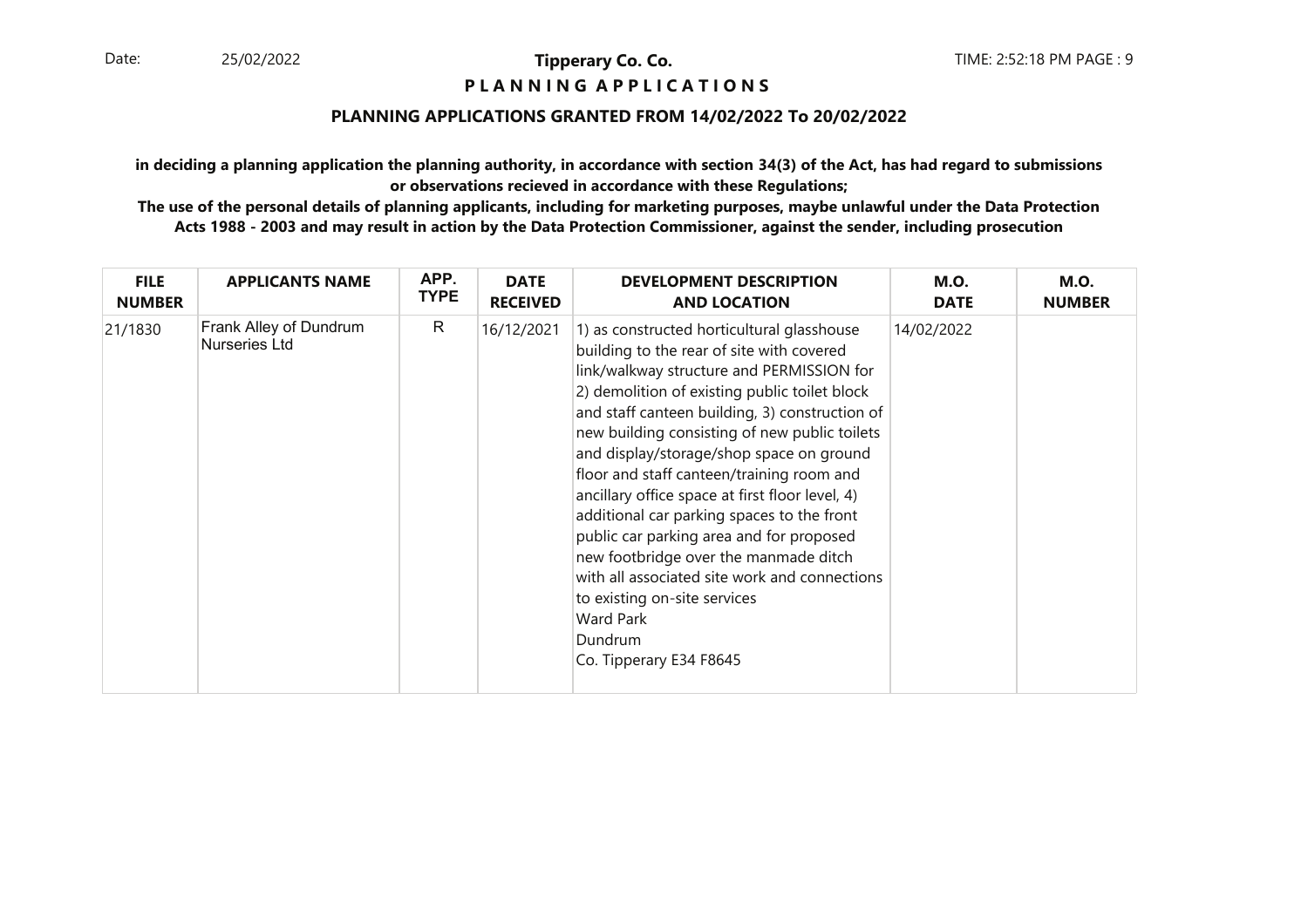### **P L A N N I N G A P P L I C A T I O N S**

### **PLANNING APPLICATIONS GRANTED FROM 14/02/2022 To 20/02/2022**

**in deciding a planning application the planning authority, in accordance with section 34(3) of the Act, has had regard to submissionsor observations recieved in accordance with these Regulations;**

| <b>FILE</b><br><b>NUMBER</b> | <b>APPLICANTS NAME</b> | APP.<br><b>TYPE</b> | <b>DATE</b><br><b>RECEIVED</b> | <b>DEVELOPMENT DESCRIPTION</b><br><b>AND LOCATION</b>                                                                                                                                                                                                                                                                                    | <b>M.O.</b><br><b>DATE</b> | <b>M.O.</b><br><b>NUMBER</b> |
|------------------------------|------------------------|---------------------|--------------------------------|------------------------------------------------------------------------------------------------------------------------------------------------------------------------------------------------------------------------------------------------------------------------------------------------------------------------------------------|----------------------------|------------------------------|
| 21/1831                      | Ciara Heffernan        | P                   | 16/12/2021                     | construction of a granny flat to the rear of<br>existing dwelling and permission to demolish<br>part of existing garage/shed and<br>replace/upgrade the existing septic tank and<br>percolation system with all associated site<br>work<br>Glengoole North<br>New Birmingham<br>Thurles, Co. Tipperary                                   | 14/02/2022                 |                              |
| 21/1832                      | Tara Pigs Farms Ltd    | P                   | 16/12/2021                     | the demolition of seven existing pig rearing<br>buildings, and for the erection of a new pig<br>rearing building to upgrade and replace<br>existing buildings, along with all associated<br>site works. All works take place within the<br>curtilage of an existing pig rearing facility<br>Castleblake E.D.<br>Graigue<br>co. Tipperary | 15/02/2022                 |                              |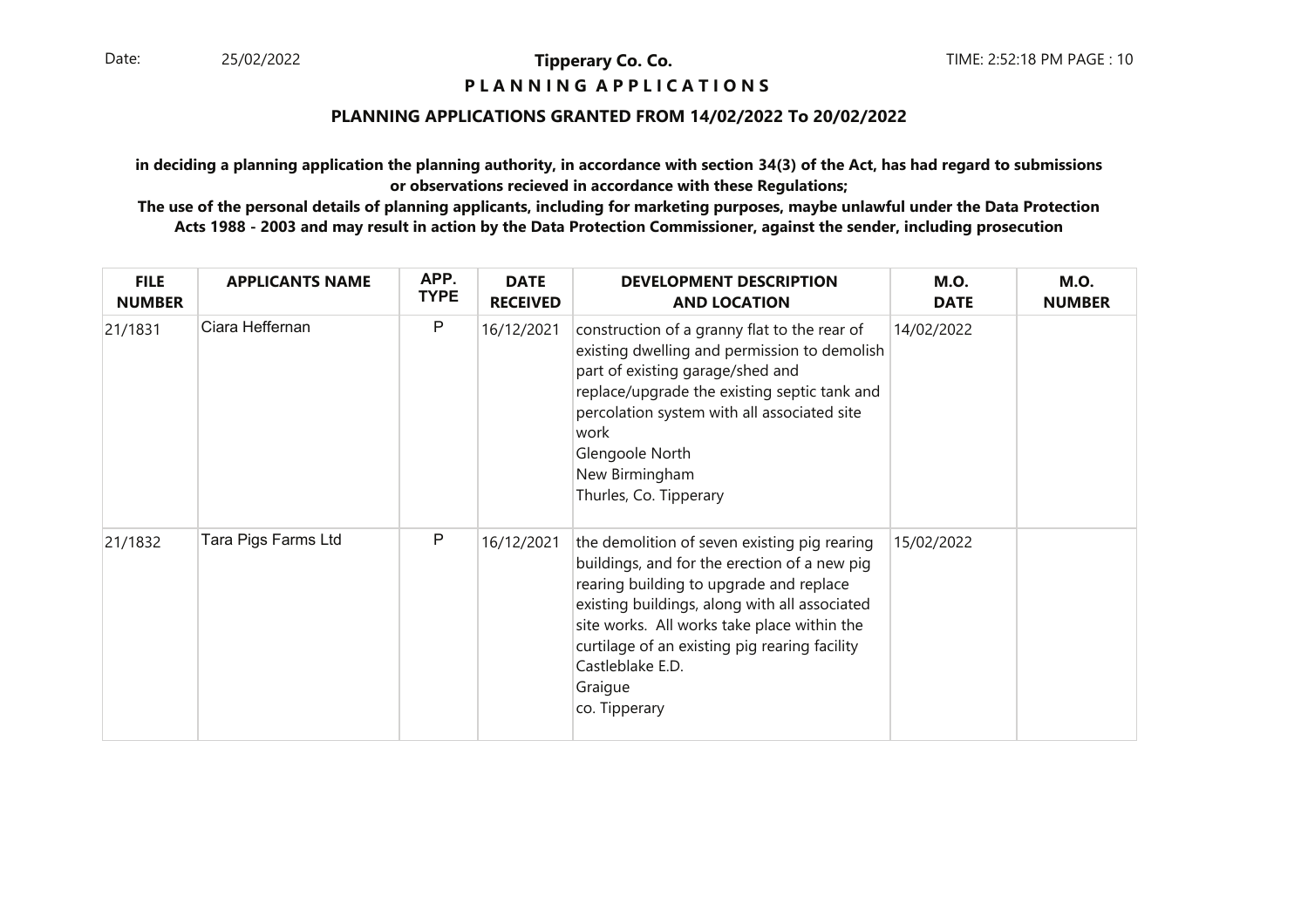### **P L A N N I N G A P P L I C A T I O N S**

### **PLANNING APPLICATIONS GRANTED FROM 14/02/2022 To 20/02/2022**

**in deciding a planning application the planning authority, in accordance with section 34(3) of the Act, has had regard to submissionsor observations recieved in accordance with these Regulations;**

| <b>FILE</b><br><b>NUMBER</b> | <b>APPLICANTS NAME</b>   | APP.<br><b>TYPE</b> | <b>DATE</b><br><b>RECEIVED</b> | <b>DEVELOPMENT DESCRIPTION</b><br><b>AND LOCATION</b>                                                                                                                                                                                                                                                                                     | <b>M.O.</b><br><b>DATE</b> | <b>M.O.</b><br><b>NUMBER</b> |
|------------------------------|--------------------------|---------------------|--------------------------------|-------------------------------------------------------------------------------------------------------------------------------------------------------------------------------------------------------------------------------------------------------------------------------------------------------------------------------------------|----------------------------|------------------------------|
| 21/1837                      | Conor O'Reilly           | $\mathsf{R}$        | 16/12/2021                     | unauthorised sun room to the south west<br>elevation of existing dwelling house and<br>elevational changes to existing dwelling<br>house and all associated site works<br><b>Belville</b><br>Templemore<br>Co. Tipperary                                                                                                                  | 15/02/2022                 |                              |
| 21/1838                      | Aiden and Aine O'Donnell | $\mathsf{R}$        | 17/12/2021                     | a) construction of front porch to dwelling, b)<br>installation of additional and amended<br>fenestration to dwelling, c) partly constructed<br>detached shed and d) PERMISSION for<br>completion of the partly completed shed to<br>the side of dwelling along with all associated<br>site works<br>Killinane<br>Thurles<br>Co. Tipperary | 17/02/2022                 |                              |
| 21/1845                      | Sarah Dillon             | P                   | 17/12/2021                     | construct a dwelling, entrance, wastewater<br>treatment system/percolation area and all<br>associated works<br>Breansha Beg<br>Tipperary<br>Co. Tipperary                                                                                                                                                                                 | 14/02/2022                 |                              |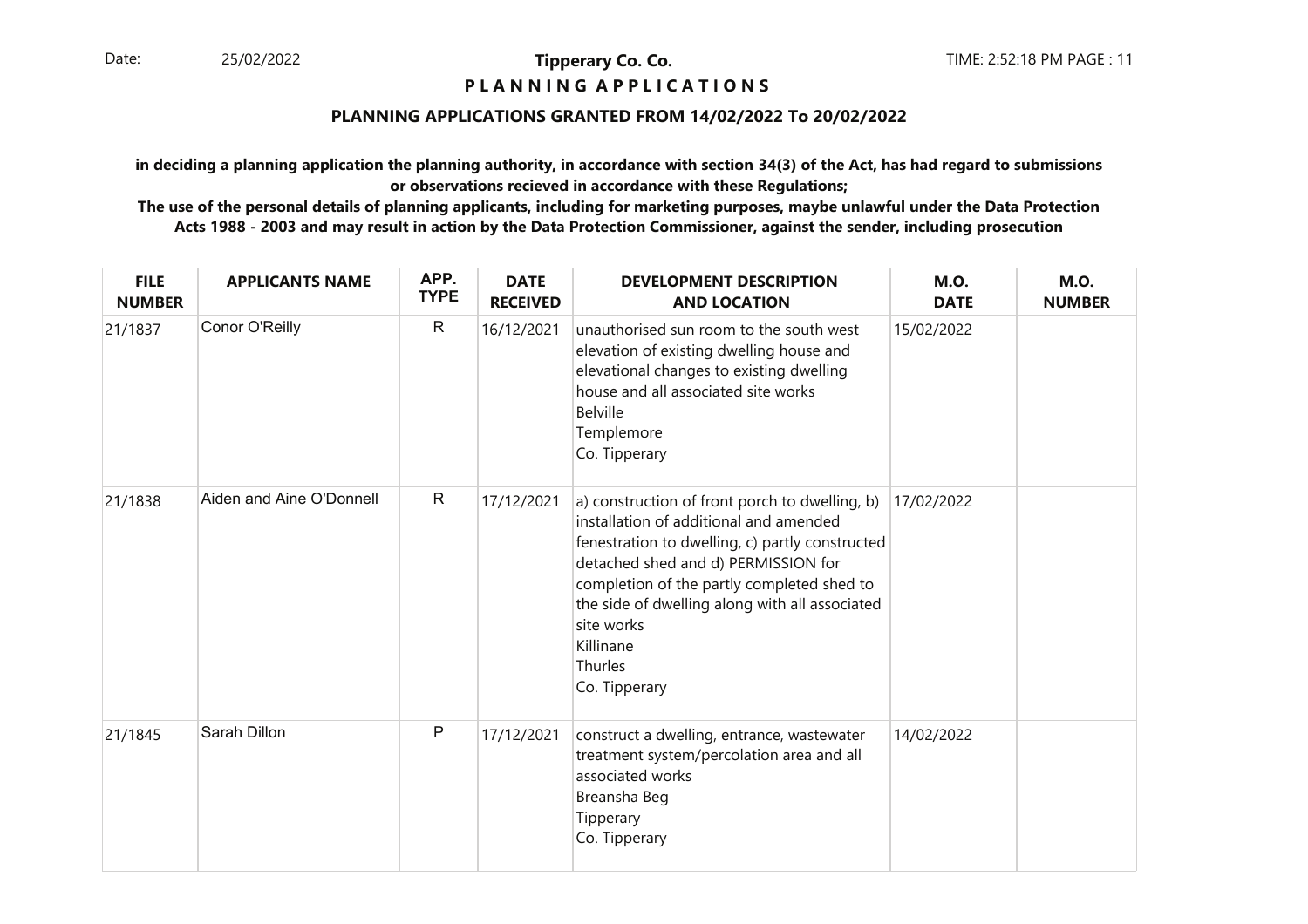### **P L A N N I N G A P P L I C A T I O N S**

### **PLANNING APPLICATIONS GRANTED FROM 14/02/2022 To 20/02/2022**

**in deciding a planning application the planning authority, in accordance with section 34(3) of the Act, has had regard to submissionsor observations recieved in accordance with these Regulations;**

| <b>FILE</b><br><b>NUMBER</b> | <b>APPLICANTS NAME</b>                   | APP.<br><b>TYPE</b> | <b>DATE</b><br><b>RECEIVED</b> | <b>DEVELOPMENT DESCRIPTION</b><br><b>AND LOCATION</b>                                                                                                                                                                                                                      | <b>M.O.</b><br><b>DATE</b> | <b>M.O.</b><br><b>NUMBER</b> |
|------------------------------|------------------------------------------|---------------------|--------------------------------|----------------------------------------------------------------------------------------------------------------------------------------------------------------------------------------------------------------------------------------------------------------------------|----------------------------|------------------------------|
| 21/1850                      | Vicky St.John and Kevin<br><b>Bolger</b> | $\mathsf P$         | 20/12/2021                     | new dormer dwelling, garage, septic tank<br>with effluent tratment system, site entrance<br>and associated site works on our lands<br><b>Priesttown Demesne</b><br>Drangan<br>Co. Tipperary                                                                                | 16/02/2022                 |                              |
| 21/1858                      | Jill O'Regan                             | $\mathsf{R}$        | 20/12/2021                     | to retain indefinitely the as constructed car<br>port extension to my garage, single-storey<br>extensions to the front and rear of my<br>dwelling, minor elevational changes and all<br>associated site development works<br>Mainstown<br>Carrick-on-Suir<br>Co. Tipperary | 17/02/2022                 |                              |
| 21/1860                      | Christina Ryan                           | $\mathsf{P}$        | 21/12/2021                     | an extension to existing dwelling house,<br>decommission existing septic tank, install<br>new septic tank and percolation area, all<br>associated site works as may be required<br>Camea<br>Kilfeacle<br>Co. Tipperary                                                     | 17/02/2022                 |                              |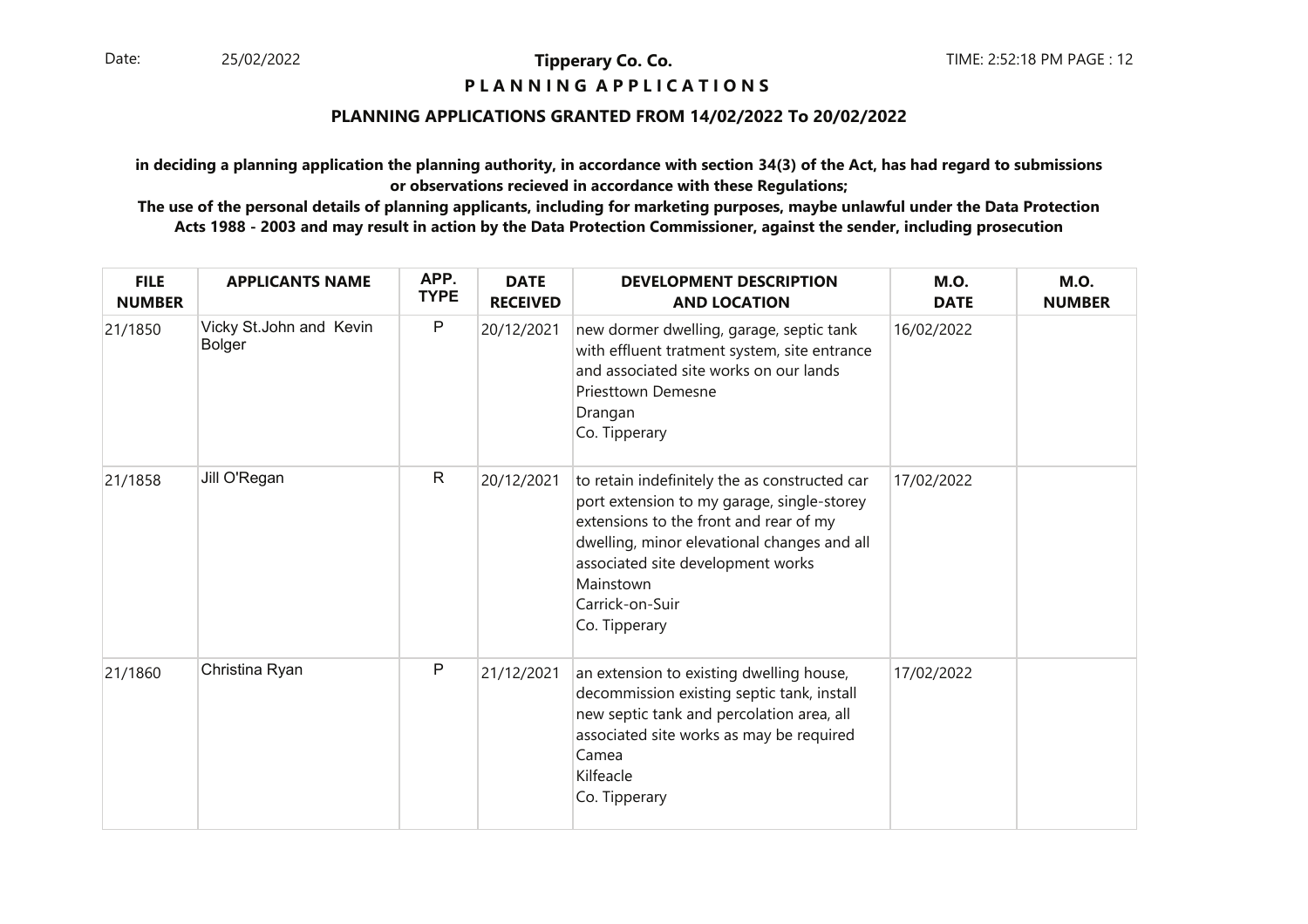### **P L A N N I N G A P P L I C A T I O N S**

### **PLANNING APPLICATIONS GRANTED FROM 14/02/2022 To 20/02/2022**

**in deciding a planning application the planning authority, in accordance with section 34(3) of the Act, has had regard to submissionsor observations recieved in accordance with these Regulations;**

| <b>FILE</b><br><b>NUMBER</b> | <b>APPLICANTS NAME</b>                                         | APP.<br><b>TYPE</b> | <b>DATE</b><br><b>RECEIVED</b> | <b>DEVELOPMENT DESCRIPTION</b><br><b>AND LOCATION</b>                                                                                                                                                                                                                                                                                                                            | <b>M.O.</b><br><b>DATE</b> | <b>M.O.</b><br><b>NUMBER</b> |
|------------------------------|----------------------------------------------------------------|---------------------|--------------------------------|----------------------------------------------------------------------------------------------------------------------------------------------------------------------------------------------------------------------------------------------------------------------------------------------------------------------------------------------------------------------------------|----------------------------|------------------------------|
| 21/1865                      | Claire Lonergan                                                | $\mathsf{R}$        | 21/12/2021                     | rear extension to dwelling<br>Middlequarter<br>Newcastle<br>Clonmel<br>Co. Tipperary                                                                                                                                                                                                                                                                                             | 17/02/2022                 |                              |
| 21/1876                      | <b>Catherine Gleeson</b>                                       | $\circ$             | 22/12/2021                     | to construct dwelling house, garage, waste<br>water treatment system, entrance, driveway<br>along with all ancillary site works<br>Johnstown<br>Puckane<br>Nenagh<br>Co. Tipperary.                                                                                                                                                                                              | 15/02/2022                 |                              |
| 21/1889                      | <b>Edmund Rice Secondary</b><br>Sch The Board of<br>Management | $\mathsf{P}$        | 23/12/2021                     | construction of a new single storey toilet<br>block extension to the East (side) of the<br>existing school, together with all associated<br>on site drainage connections and together<br>with all ancillary and associated site works on<br>the school grounds<br><b>Edmund Rice Secondary School</b><br>Mount St Nicholas<br>Pill Road Carrrick on suir<br>CoTipperary E32 PO39 | 17/02/2022                 |                              |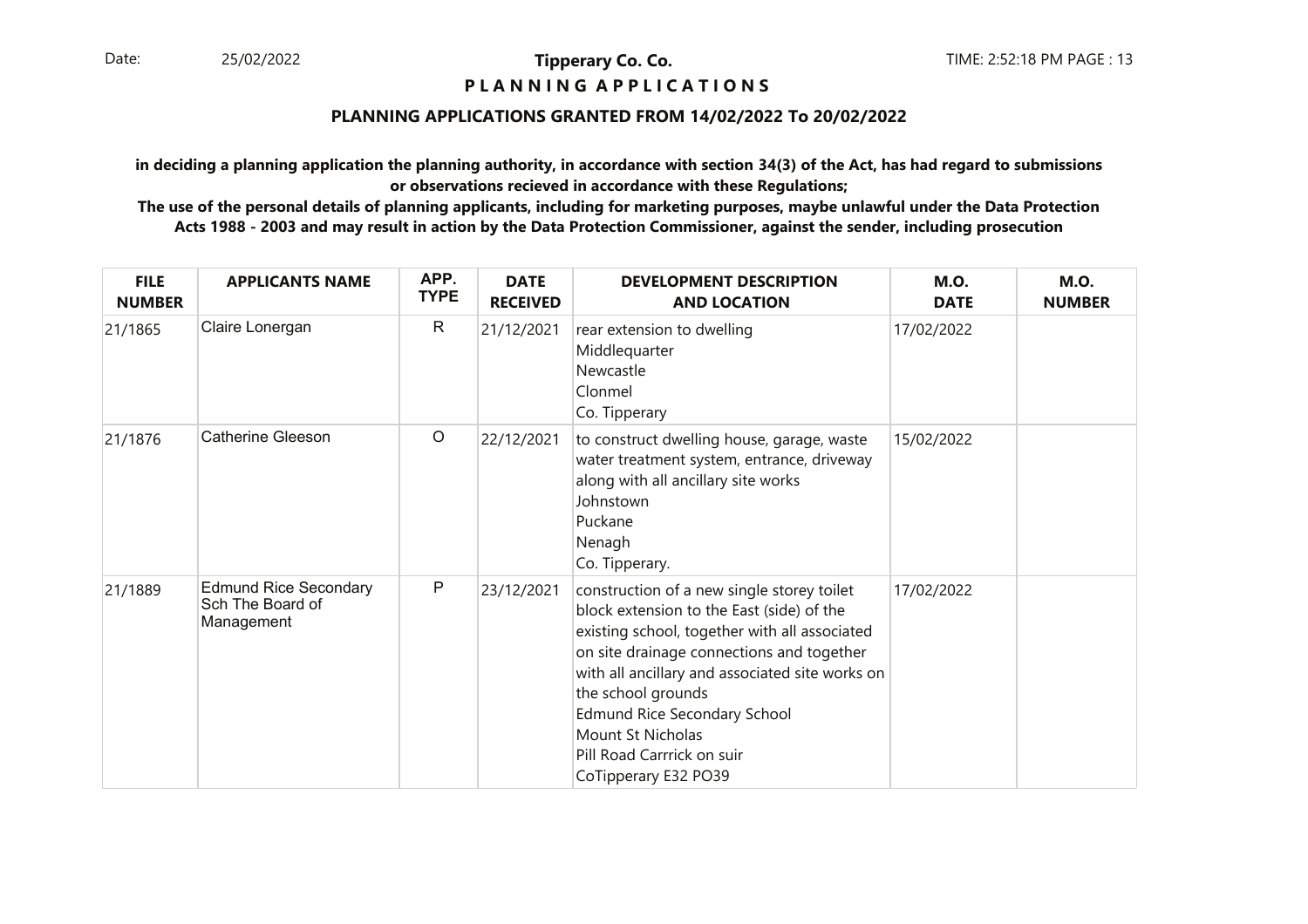### **P L A N N I N G A P P L I C A T I O N S**

### **PLANNING APPLICATIONS GRANTED FROM 14/02/2022 To 20/02/2022**

**in deciding a planning application the planning authority, in accordance with section 34(3) of the Act, has had regard to submissionsor observations recieved in accordance with these Regulations;**

 **The use of the personal details of planning applicants, including for marketing purposes, maybe unlawful under the Data ProtectionActs 1988 - 2003 and may result in action by the Data Protection Commissioner, against the sender, including prosecution**

**25Total:**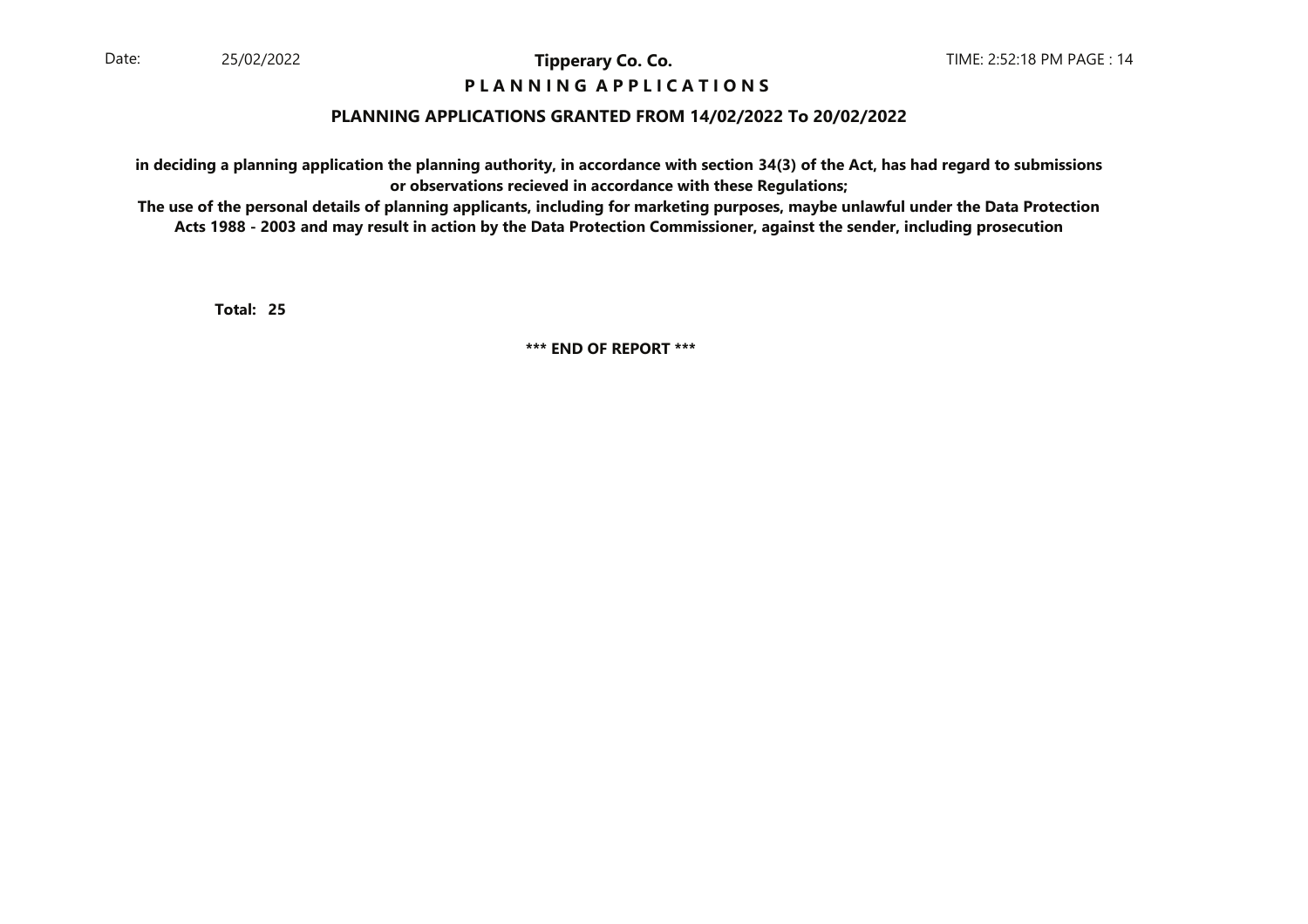#### **P L A N N I N G A P P L I C A T I O N S**

#### **PLANNING APPLICATIONS REFUSED FROM 14/02/2022 To 20/02/2022**

**in deciding a planning application the planning authority, in accordance with section 34(3) of the Act, has had regard to submissionsor observations recieved in accordance with these Regulations;**

 **The use of the personal details of planning applicants, including for marketing purposes, maybe unlawful under the Data ProtectionActs 1988 - 2003 and may result in action by the Data Protection Commissioner, against the sender, including prosecution**

| <b>FILE</b><br><b>NUMBER</b> | <b>APPLICANTS NAME</b>       | APP.<br><b>TYPE</b> | <b>DATE</b><br><b>RECEIVED</b> | DEVELOPMENT DESCRIPTION AND LOCATION                                                                                                                                                                                                                                                                                                                                                               | <b>M.O.</b><br><b>DATE</b> | <b>M.O.</b><br><b>NUMBER</b> |
|------------------------------|------------------------------|---------------------|--------------------------------|----------------------------------------------------------------------------------------------------------------------------------------------------------------------------------------------------------------------------------------------------------------------------------------------------------------------------------------------------------------------------------------------------|----------------------------|------------------------------|
| 21/1802                      | <b>Bigbin Waste Tech Ltd</b> | P                   | 14/12/2021                     | development will consist of placement of a pay-<br>to-use portable waste compactor for the<br>acceptance of residual and food waste and a pay-<br>to-use portable compactor for mixed dry<br>recyclables. This activity requires the developers<br>to possess a waste collection permit-certificate of<br>registration<br>Silver Stream Filling Station<br>Limerick Road<br>Co. Tipperary E34 AE20 | 15/02/2022                 |                              |

**1Total:**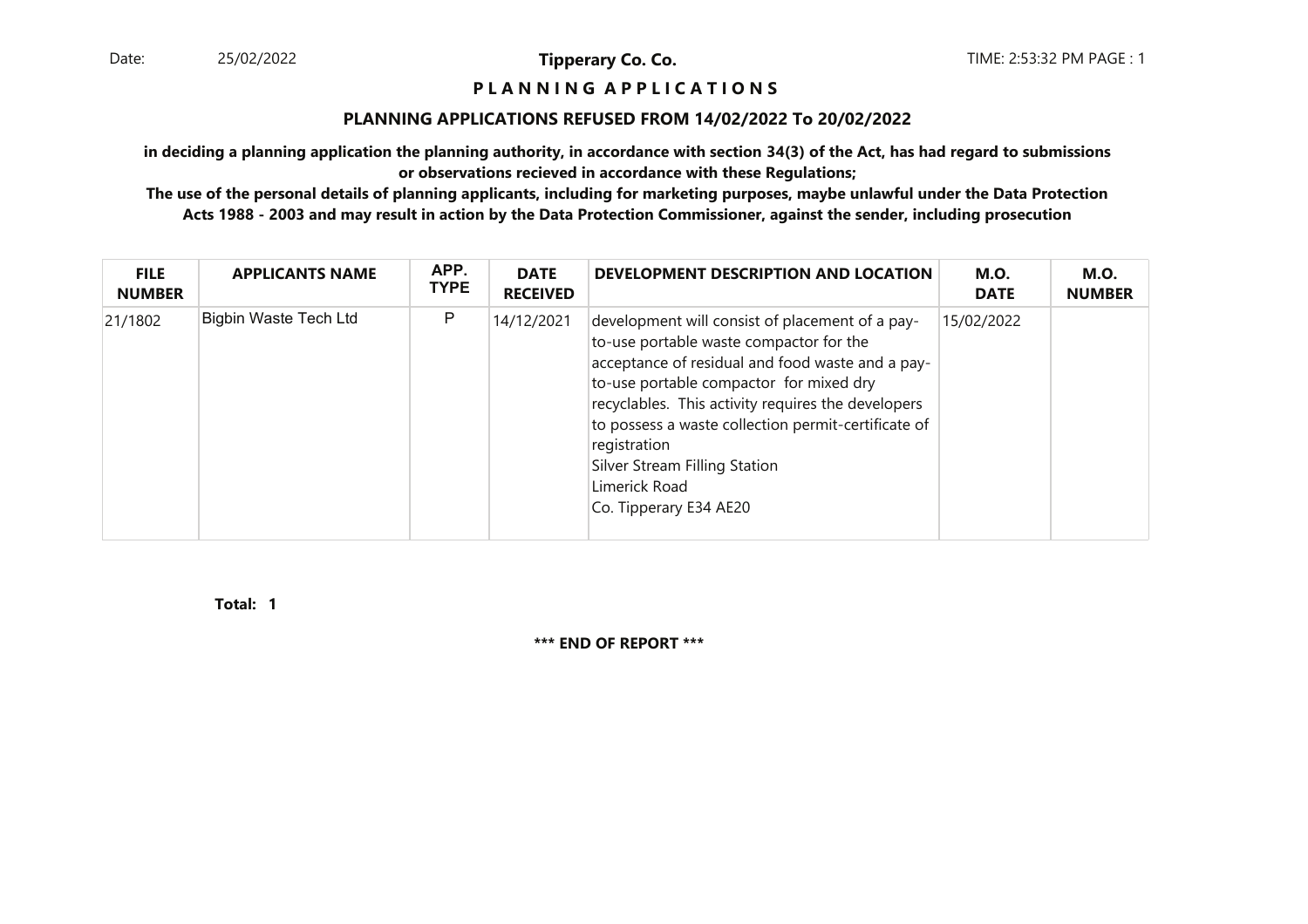### **P L A N N I N G A P P L I C A T I O N S**

#### **PLANNING APPLICATIONS REFUSED FROM 14/02/2022 To 20/02/2022**

**in deciding a planning application the planning authority, in accordance with section 34(3) of the Act, has had regard to submissionsor observations recieved in accordance with these Regulations;**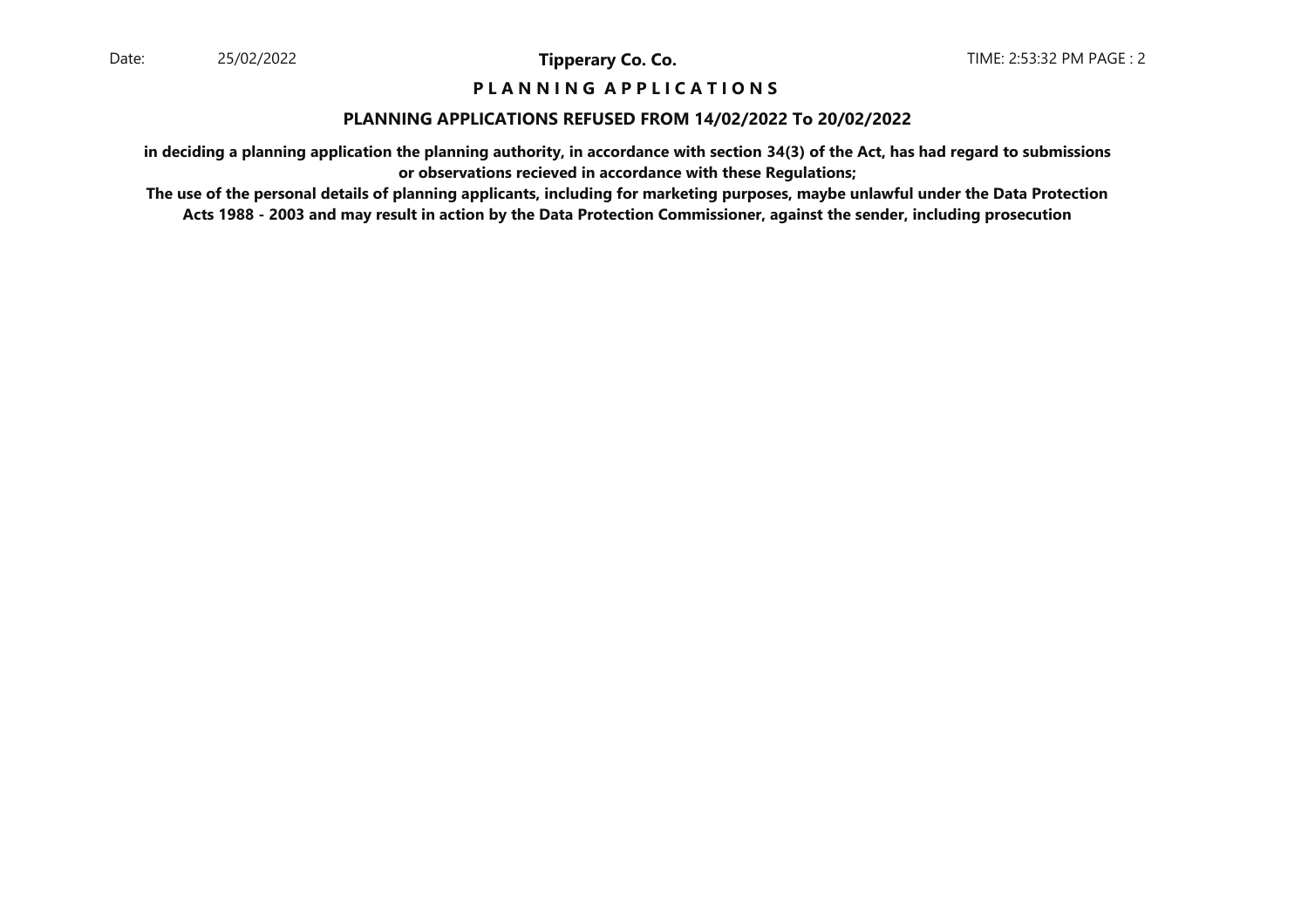Date: 25/02/2022 **Tipperary Co. Co. The Co. Co.** TIME: 2:51:35 PM PAGE : 1 25/02/2022

**Tipperary Co. Co.**

# **P L A N N I N G A P P L I C A T I O N S**

#### **FURTHER INFORMATION RECEIVED/VALIDATED APPLICATIONS FROM 14/02/2022 To 20/02/2022**

| <b>FILE</b><br><b>NUMBER</b> | <b>APPLICANTS NAME</b>                   | APP.<br><b>TYPE</b> | <b>DATE</b><br><b>INVALID</b> | <b>DATE</b><br><b>RECEIVED</b> |    | <b>DEVELOPMENT DESCRIPTION</b><br><b>AND LOCATION</b>                                                                                                                                                                                                                                                                                                                                                                                                                                                                                                                                                                                                                                                                                                                                                                                                                                                                                                                                                                                                                                                                                                                                                                                                                                                                                                                                                                                                                                                                                                                                                                |
|------------------------------|------------------------------------------|---------------------|-------------------------------|--------------------------------|----|----------------------------------------------------------------------------------------------------------------------------------------------------------------------------------------------------------------------------------------------------------------------------------------------------------------------------------------------------------------------------------------------------------------------------------------------------------------------------------------------------------------------------------------------------------------------------------------------------------------------------------------------------------------------------------------------------------------------------------------------------------------------------------------------------------------------------------------------------------------------------------------------------------------------------------------------------------------------------------------------------------------------------------------------------------------------------------------------------------------------------------------------------------------------------------------------------------------------------------------------------------------------------------------------------------------------------------------------------------------------------------------------------------------------------------------------------------------------------------------------------------------------------------------------------------------------------------------------------------------------|
| 21/282                       | <b>Herbert and Rebecca</b><br>Williamson | P                   |                               | 18/02/2022                     | F. | 1. The construction of a two-storey extension to the<br>front, side and rear of Ballytarsna Castle. 2. Material<br>change of use: A single storey storage building is to<br>be converted to residential accommodation for a<br>caretaker. The construction works will consist of<br>internal alterations and minor alterations to the<br>exterior of the building. 3. The construction of a bawn<br>wall consisting of a drystone wall, earth mound and<br>hedging. There will be restoration works at the<br>junction of the new bawn wall and ruined section of<br>bawn wall on the northern face of the castle exterior<br>wall. The eastern section of bawn wall is to include<br>entrance gates, stone built piers and archway. 4.<br>Further improvement works at the junction of the<br>existing bawn wall and the new bawn wall (this area<br>forms part of the southern section of bawn wall). The<br>ruined section of bawn wall (western section) is to be<br>rebuilt. 5. The replacement of the existing wastewater<br>treatment system with a certified wastewater<br>treatment system with pump chamber and a soil<br>polishing filter, to appropriate standards. 6.<br>Landscaping of the site consisting of hard<br>landscaping areas, courtyard, parking areas, planting<br>beds, trees, shrubbery and grass areas and all<br>associated site works. We note that Ballytarsna Castle<br>is listed as a National Monument (ID: TS00470) on the<br>Record of Monuments and Places. The Bawn at<br>Ballytarsna Castle is listed as a National Monument<br>(ID: TS04092) on the Record of Monuments and |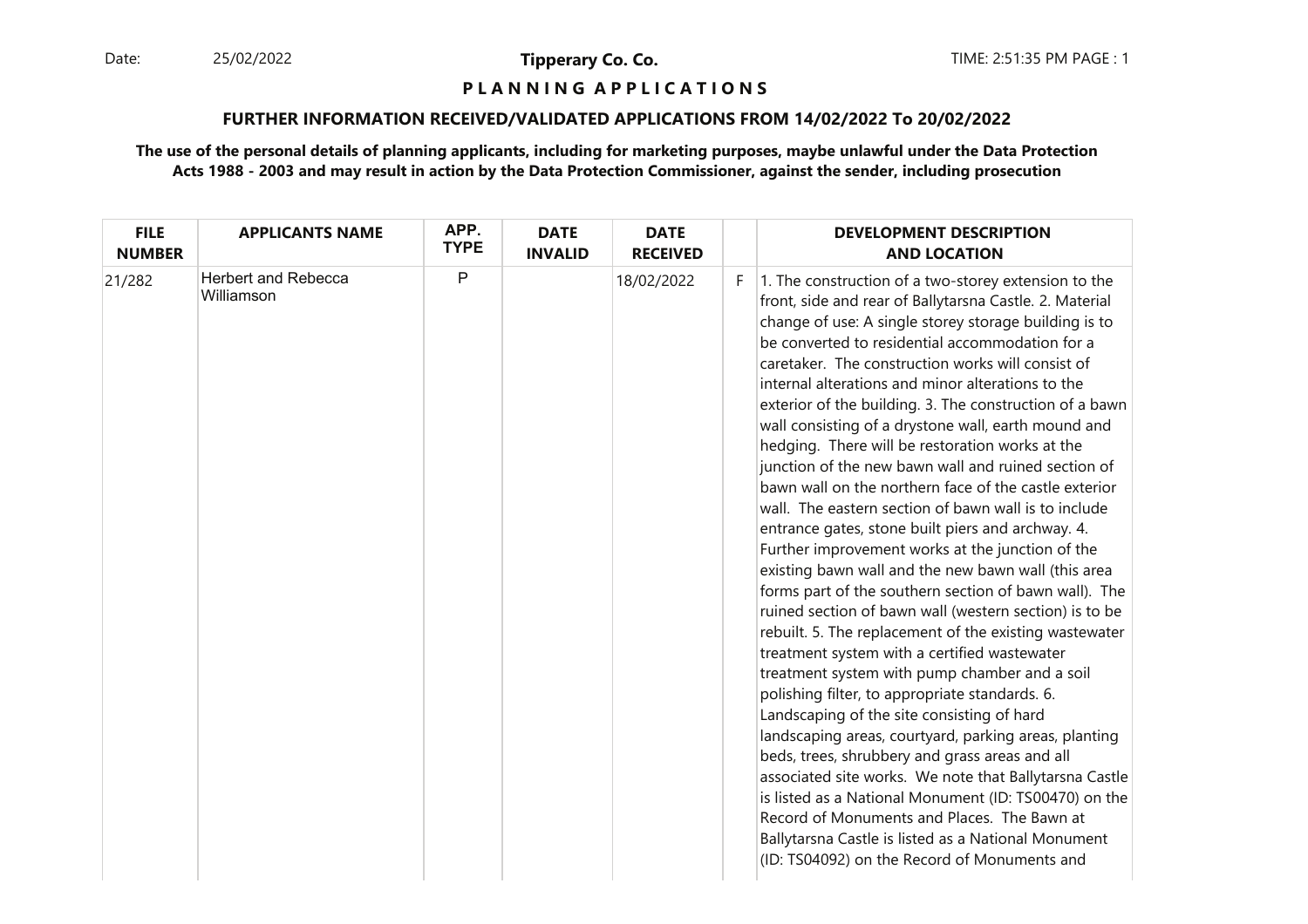Date: 25/02/2022 **Tipperary Co. Co. The Co. Co.** TIME: 2:51:35 PM PAGE : 2 25/02/2022

**Tipperary Co. Co.**

# **P L A N N I N G A P P L I C A T I O N S**

### **FURTHER INFORMATION RECEIVED/VALIDATED APPLICATIONS FROM 14/02/2022 To 20/02/2022**

|         |                               |              |                  | Places. Also, Ballytarsna Castle and Bawn is listed as a<br>Protected Structure (RPS Ref: S637) on the Record of<br><b>Protected Structures</b><br><b>Ballytarsna Castle</b><br>Ballytarsna<br>Cashel<br>Co. Tipperary                                                                       |
|---------|-------------------------------|--------------|------------------|----------------------------------------------------------------------------------------------------------------------------------------------------------------------------------------------------------------------------------------------------------------------------------------------|
| 21/910  | Cyril and Ailish Darmody      | $\mathsf{R}$ | 16/02/2022<br>F. | existing farm access road and existing hard surface<br>yard and PERMISSION to relocate the existing<br>agricultural entrance to provide a new agricultural<br>entrance and for agricultural shed and all associated<br>site works<br>Drumgower<br>Horse and Jockey<br>Thurles, Co. Tipperary |
| 21/1248 | <b>Ruth Kennedy</b>           | P            | 14/02/2022<br>F. | construction of a new dwelling, new site entrance and<br>all associated site works including a new septic tank<br>system and percolation area<br>Glassdrum Upper<br>Cappawhite<br>Co. Tipperary                                                                                              |
| 21/1249 | Deirdre White and Ian Furlong | $\mathsf{P}$ | 14/02/2022<br>F. | construction of a new dwelling, new site entrance and<br>all associated site works including a new septic tank<br>system and percolation area<br>Glassdrum Upper<br>Cappawhite<br>Co. Tipperary                                                                                              |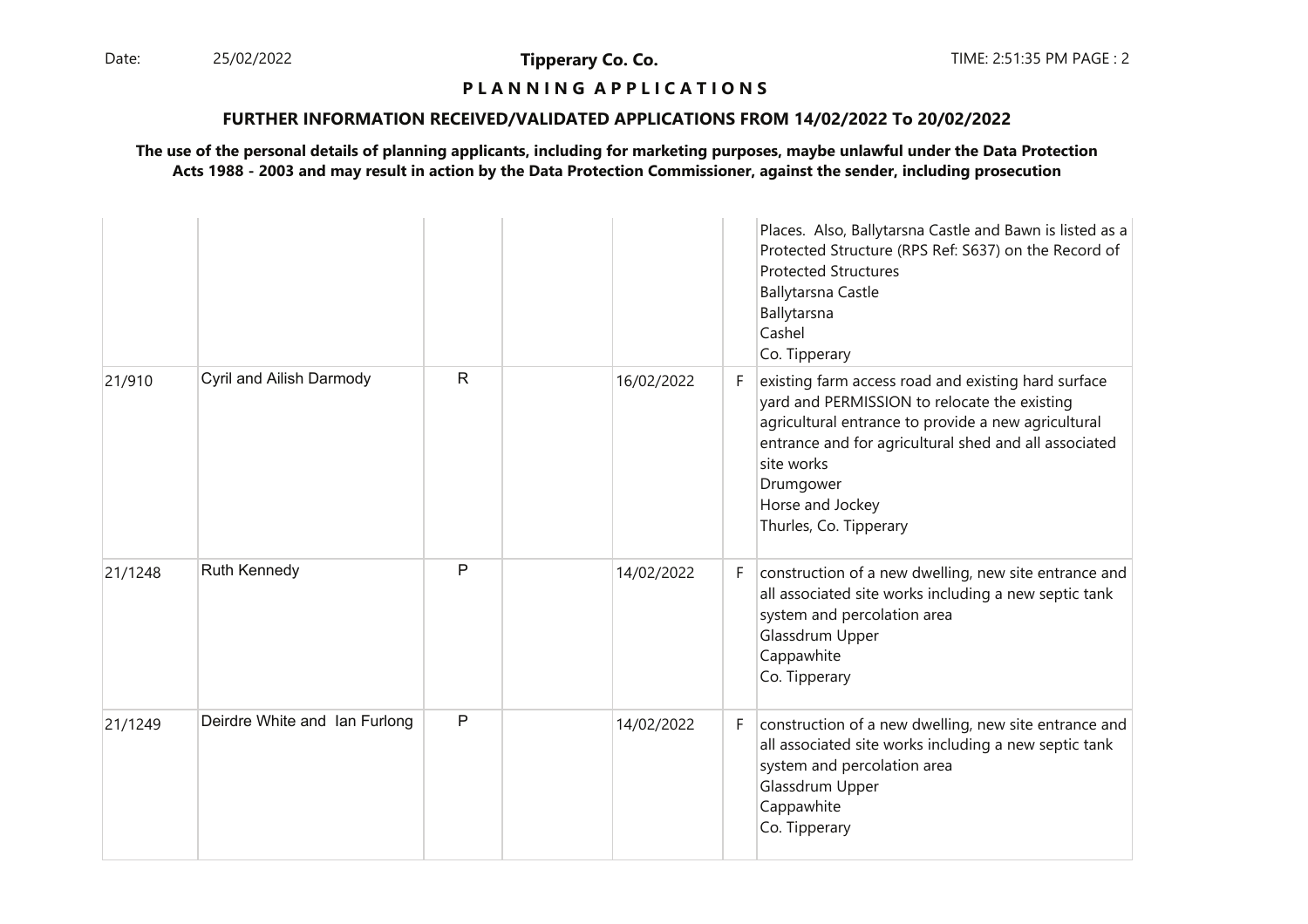Date: 25/02/2022 **Tipperary Co. Co. The Co. Co.** TIME: 2:51:35 PM PAGE : 3 25/02/2022

**Tipperary Co. Co.**

# **P L A N N I N G A P P L I C A T I O N S**

### **FURTHER INFORMATION RECEIVED/VALIDATED APPLICATIONS FROM 14/02/2022 To 20/02/2022**

| <b>FILE</b><br><b>NUMBER</b> | <b>APPLICANTS NAME</b>           | APP.<br><b>TYPE</b> | <b>DATE</b><br><b>INVALID</b> | <b>DATE</b><br><b>RECEIVED</b> |    | <b>DEVELOPMENT DESCRIPTION</b><br><b>AND LOCATION</b>                                                                                                                                                                                                                                                                              |
|------------------------------|----------------------------------|---------------------|-------------------------------|--------------------------------|----|------------------------------------------------------------------------------------------------------------------------------------------------------------------------------------------------------------------------------------------------------------------------------------------------------------------------------------|
| 21/1304                      | Maurice and Bernadette<br>Whelan | $\mathsf{R}$        |                               | 15/02/2022                     | F. | detached garage and for change of use of part of the<br>detached garage to workshop for use by our son<br>Conor Whelan as a part time hurley making workshop<br>Ballynagrana<br>Carrick-on-Suir<br>Co. Tipperary                                                                                                                   |
| 21/1451                      | Margaret Carroll O'Donnell       | P                   |                               | 18/02/2022                     | F. | demolish existing derelict house and for permission<br>for new dwelling with attached garage using existing<br>entrance, wastewater treatment system with<br>percolation area and all associated site works<br>Rockforest<br>Knock<br>Roscrea<br>Co Tipperary                                                                      |
| 21/1485                      | Patrick & Anne Mulcahy           | P                   |                               | 14/02/2022                     | F. | a) construction of a new, single-storey detached<br>dwelling to side garden of existing single storey<br>detached dwelling, b) new vehicular site entrance, c)<br>new connections to existing public utilities, d) new<br>boundary treatments, e) all associated site works<br>Poulakerry<br>Kilsheelan<br>Clonmel<br>Co Tipperary |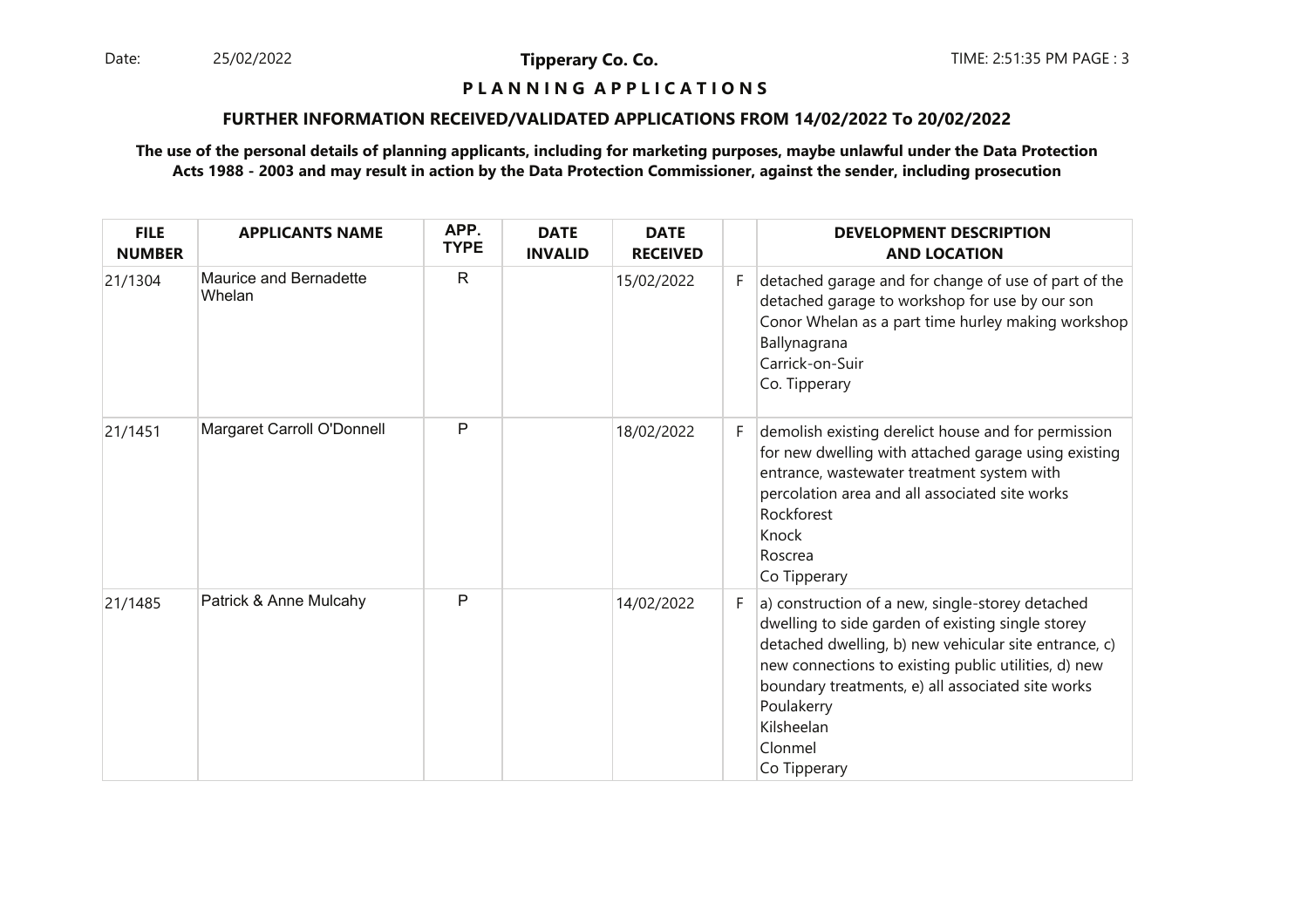Date: 25/02/2022 **Tipperary Co. Co. The Co. Co.** TIME: 2:51:35 PM PAGE : 4 25/02/2022

**Tipperary Co. Co.**

# **P L A N N I N G A P P L I C A T I O N S**

### **FURTHER INFORMATION RECEIVED/VALIDATED APPLICATIONS FROM 14/02/2022 To 20/02/2022**

| <b>FILE</b><br><b>NUMBER</b> | <b>APPLICANTS NAME</b> | APP.<br><b>TYPE</b> | <b>DATE</b><br><b>INVALID</b> | <b>DATE</b><br><b>RECEIVED</b> |    | <b>DEVELOPMENT DESCRIPTION</b><br><b>AND LOCATION</b>                                                                                                                                                                                                                                                                                                                                                                                                                                                                                                                                                      |
|------------------------------|------------------------|---------------------|-------------------------------|--------------------------------|----|------------------------------------------------------------------------------------------------------------------------------------------------------------------------------------------------------------------------------------------------------------------------------------------------------------------------------------------------------------------------------------------------------------------------------------------------------------------------------------------------------------------------------------------------------------------------------------------------------------|
| 21/1489                      | Margaret O'Meara       | P                   |                               | 18/02/2022                     | F. | new dormer type dwelling house with adjoining<br>domestic garage, entrance on site, waste water<br>treatment system, percolation area and all associated<br>site works<br>Kilkeary<br>Nenagh<br>Co. Tipperary                                                                                                                                                                                                                                                                                                                                                                                              |
| 21/1497                      | Liam O'Neill           | $\mathsf{R}$        |                               | 18/02/2022                     | F  | (a) Retention of existing milking parlour, dairy and<br>calving shed (b) Retention of extended cubicle shed<br>(c) Permission to construct a calf rearing shed (d)<br>Permission to construct 2 no. silage pits and a<br>dungstead (e) Permission to construct underground<br>slatted slurry storage tanks with a roofed feeding<br>passage overhead (f) Permission for a new drafting<br>and handling area adjacent to existing milking<br>parlour, extended collecting yard and an<br>underground slatted soiled water tank and all<br>associated siteworks<br>Roesborough<br>Tipperary<br>Co. Tipperary |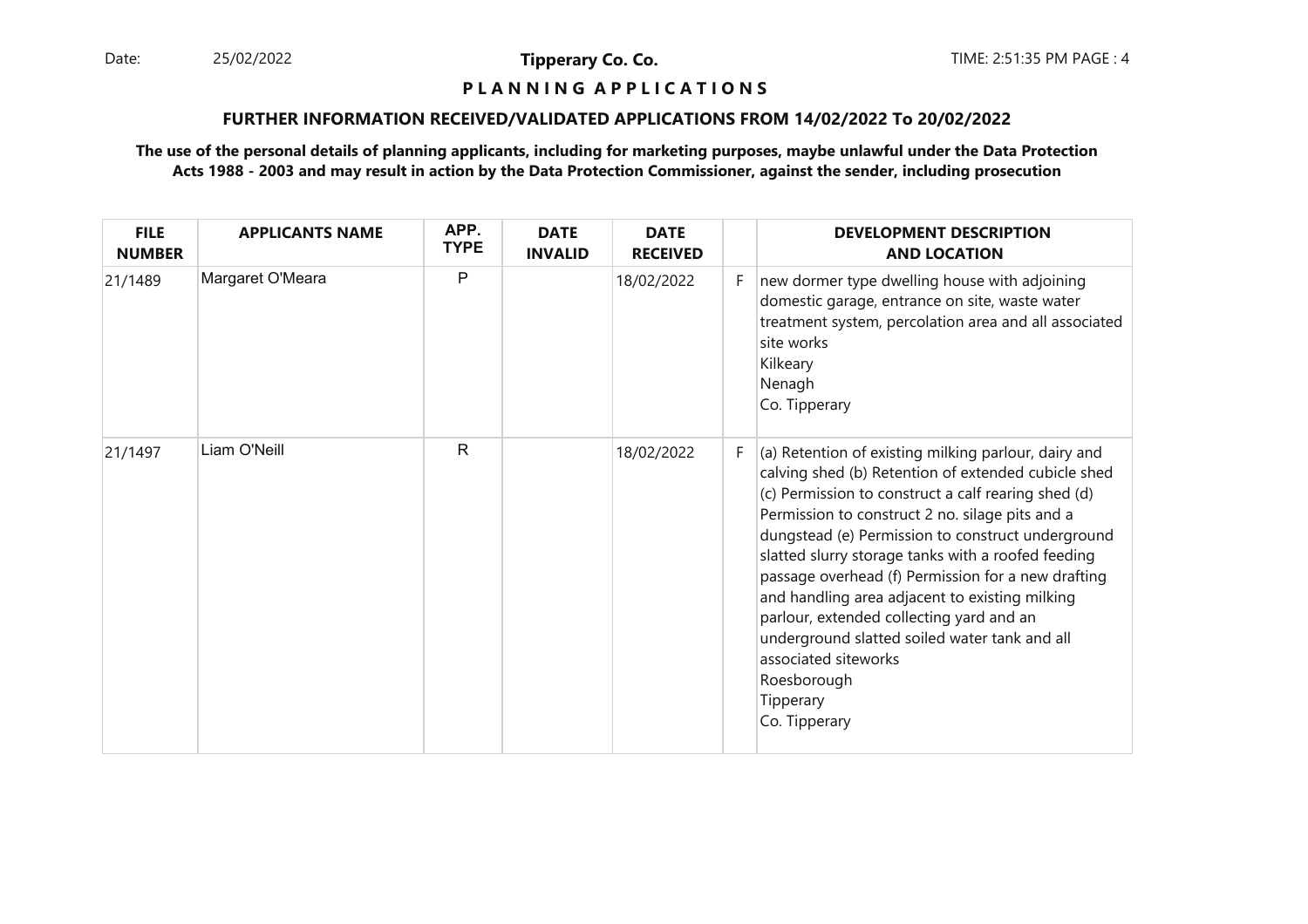Date: 25/02/2022 **Tipperary Co. Co. The Co. Co.** TIME: 2:51:35 PM PAGE : 5 25/02/2022

**Tipperary Co. Co.**

# **P L A N N I N G A P P L I C A T I O N S**

### **FURTHER INFORMATION RECEIVED/VALIDATED APPLICATIONS FROM 14/02/2022 To 20/02/2022**

| <b>FILE</b><br><b>NUMBER</b> | <b>APPLICANTS NAME</b>         | APP.<br><b>TYPE</b> | <b>DATE</b><br><b>INVALID</b> | <b>DATE</b><br><b>RECEIVED</b> |    | <b>DEVELOPMENT DESCRIPTION</b><br><b>AND LOCATION</b>                                                                                                                              |
|------------------------------|--------------------------------|---------------------|-------------------------------|--------------------------------|----|------------------------------------------------------------------------------------------------------------------------------------------------------------------------------------|
| 21/1641                      | Claire Morrissey & Peter Doyle | $\mathsf{P}$        |                               | 15/02/2022                     | F. | a new dwelling house, entrance and waste water<br>treatment system with all associated site works<br>Castlefogarty<br>Ballycahill<br>Thurles<br>Co Tipperary                       |
| 21/1677                      | Oliver and Mary Walsh          | P                   |                               | 16/02/2022                     | F. | construct a new two storey dwelling, connection to<br>public services and new domestic garage with all<br>associated site works<br>The Green<br>Cashel<br>Co. Tipperary            |
| 21/1690                      | Joseph Connolly                | P                   |                               | 15/02/2022                     | F. | construct a dwelling house, entrance, driveway,<br>treatment system, percolation area and all associated<br>site development works<br>Cathaganstown<br>Killenaule<br>Co. Tipperary |
| 21/1735                      | Fr. Michael Toomey             | P                   |                               | 15/02/2022                     | F. | construct a new waste water treatment system to<br>serve an existing dwelling and all associated site<br>development works<br>Clashganny West<br>Newcastle<br>Co. Tipperary        |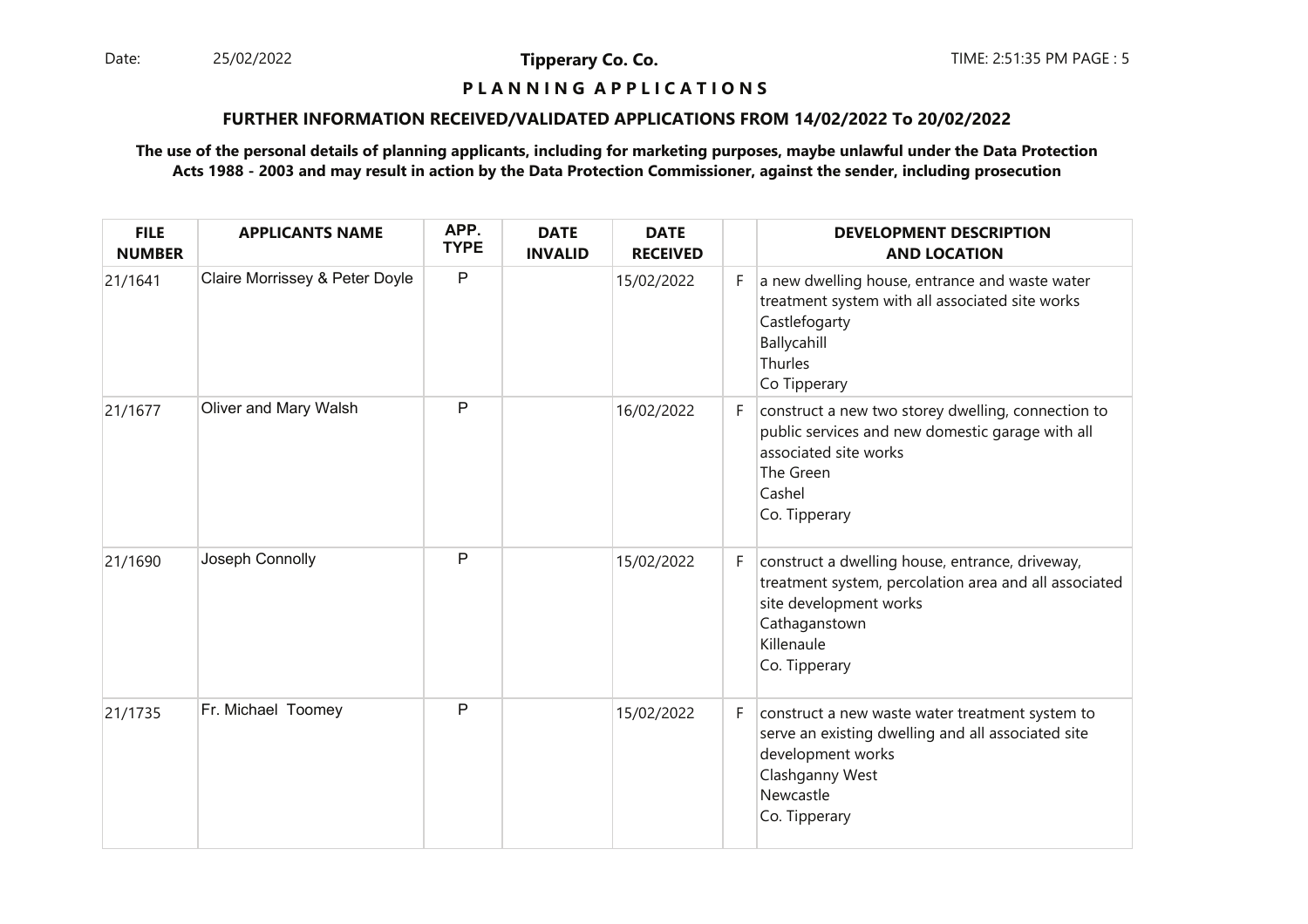Date: 25/02/2022 **Tipperary Co. Co. The Co. Co.** TIME: 2:51:35 PM PAGE : 6 25/02/2022

**Tipperary Co. Co.**

#### **P L A N N I N G A P P L I C A T I O N S**

### **FURTHER INFORMATION RECEIVED/VALIDATED APPLICATIONS FROM 14/02/2022 To 20/02/2022**

### **The use of the personal details of planning applicants, including for marketing purposes, maybe unlawful under the Data ProtectionActs 1988 - 2003 and may result in action by the Data Protection Commissioner, against the sender, including prosecution**

| <b>FILE</b><br><b>NUMBER</b> | <b>APPLICANTS NAME</b>                | APP.<br><b>TYPE</b> | <b>DATE</b><br><b>INVALID</b> | <b>DATE</b><br><b>RECEIVED</b> |    | <b>DEVELOPMENT DESCRIPTION</b><br><b>AND LOCATION</b>                                                                                                                                                       |
|------------------------------|---------------------------------------|---------------------|-------------------------------|--------------------------------|----|-------------------------------------------------------------------------------------------------------------------------------------------------------------------------------------------------------------|
| 21/1840                      | Sara Darcy and Damien Mann            | $\circ$             |                               | 18/02/2022                     | F. | dwelling house, garage, waste water treatment<br>system, entrance, driveway along with all ancillary site<br> works <br>Tullaheady<br>Nenagh<br>Co. Tipperary                                               |
| 21/1854                      | Danielle (Maher) and Kieran<br>O'Dowd | P                   |                               | 15/02/2022                     | F. | construction of new dwelling with a new entrance, a<br>new garage, a new well, a new septic tank and<br>percolation area and all associated site works<br>Sallsquarter<br>Horse and Jokcey<br>Co. Tipperary |

**15Total:**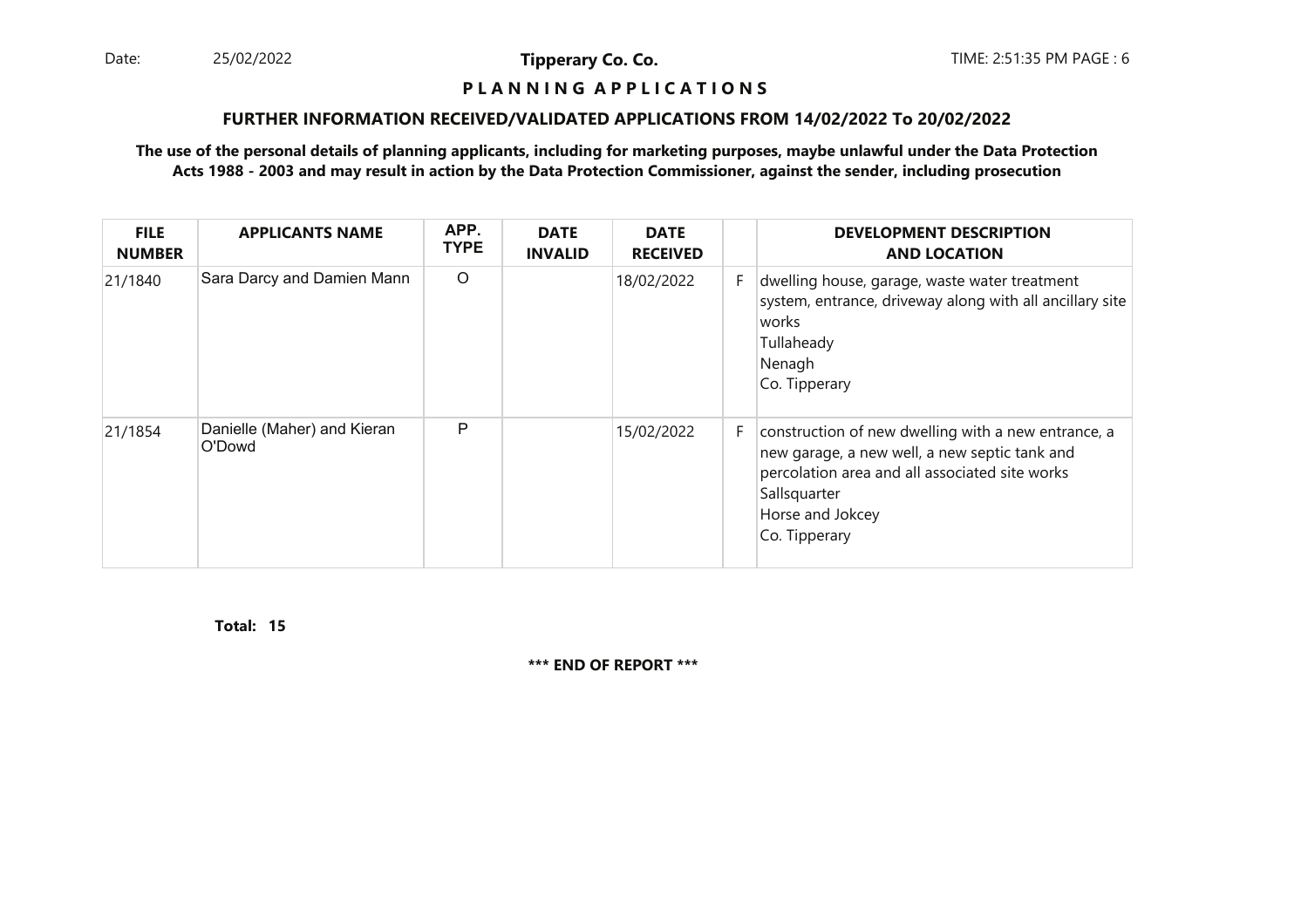## **P L A N N I N G A P P L I C A T I O N S**

### **INVALID APPLICATIONS FROM 14/02/2022 To 20/02/2022**

| <b>FILE</b><br><b>NUMBER</b> | <b>APPLICANTS NAME</b>            | APP.<br><b>TYPE</b> | <b>DATE</b><br><b>INVALID</b> | DEVELOPMENT DESCRIPTION AND LOCATION                                                                                                                                                                                                                                                                   |
|------------------------------|-----------------------------------|---------------------|-------------------------------|--------------------------------------------------------------------------------------------------------------------------------------------------------------------------------------------------------------------------------------------------------------------------------------------------------|
| 22/100                       | Paraic and Laura Caplis           | P                   | 15/02/2022                    | demolition of existing substandard house and erection of a<br>replacement dwelling house using existing entrance, installation<br>of an effluent treatment system and percolation area and carry<br>out associated site works<br>Lackamore<br>Newport<br>Co. Tipperary                                 |
| 22/103                       | Madeline Cleary and John Leinster | P                   | 15/02/2022                    | a) demolition of existing shed at side of house, b) construction<br>of new extension to side of house, c) conversion of attic space to<br>living accommodation in including provision of new roof lights<br>and d) associated ancillary site works<br>9 Ballygraigue Estate<br>Nenagh<br>Co. Tipperary |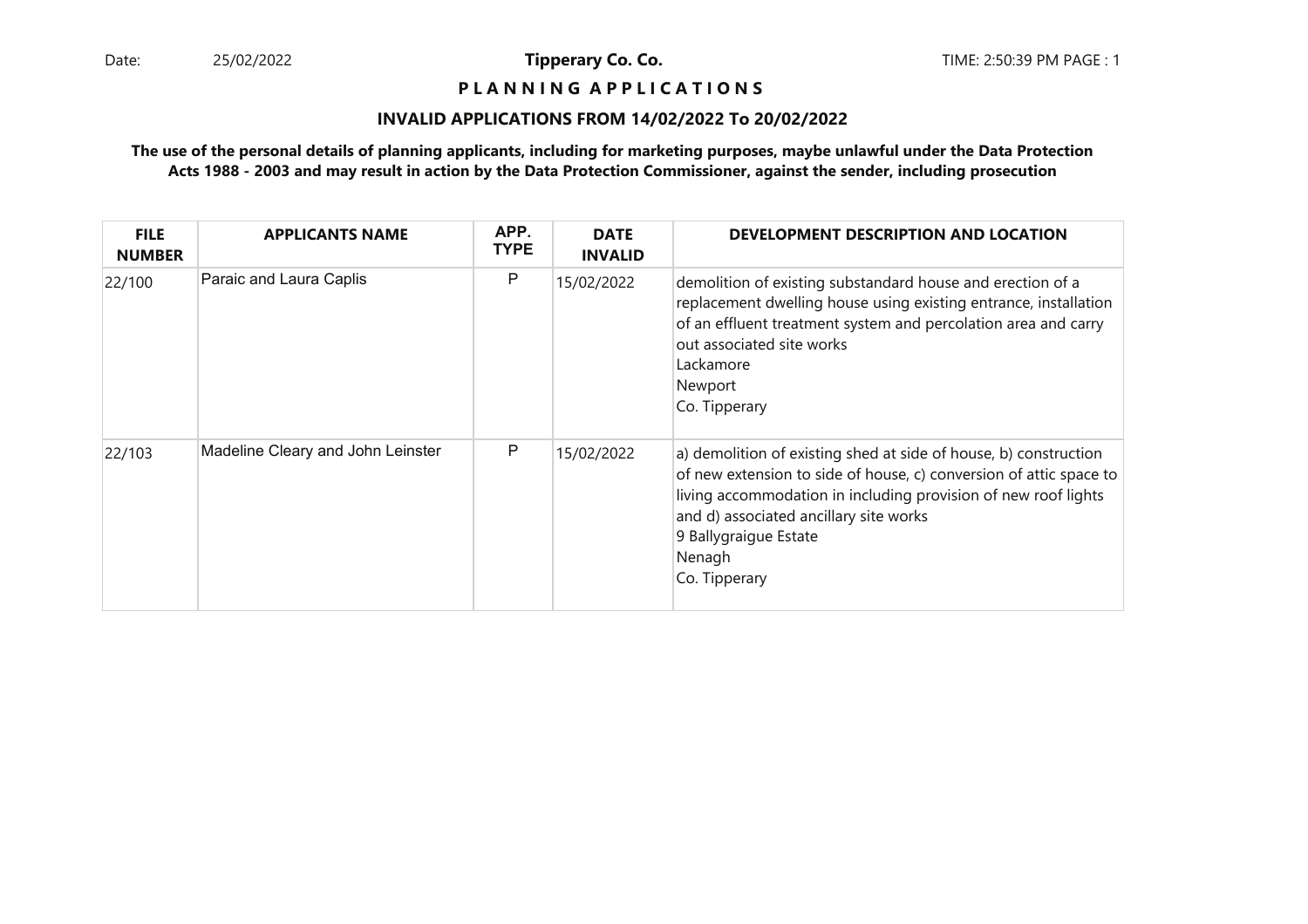**P L A N N I N G A P P L I C A T I O N S** 

### **INVALID APPLICATIONS FROM 14/02/2022 To 20/02/2022**

| <b>FILE</b><br><b>NUMBER</b> | <b>APPLICANTS NAME</b>   | APP.<br><b>TYPE</b> | <b>DATE</b><br><b>INVALID</b> | DEVELOPMENT DESCRIPTION AND LOCATION                                                                                                                                                                                                                                                                                                                                                                                                                                                                                                                                                                                                                                          |
|------------------------------|--------------------------|---------------------|-------------------------------|-------------------------------------------------------------------------------------------------------------------------------------------------------------------------------------------------------------------------------------------------------------------------------------------------------------------------------------------------------------------------------------------------------------------------------------------------------------------------------------------------------------------------------------------------------------------------------------------------------------------------------------------------------------------------------|
| 22/109                       | Monaraha Solar Farm Ltd  | ${\sf P}$           | 15/02/2022                    | proposed development seeks to amend the solar farm permitted<br>on the site under Tipperary County Council Reg. Ref. 16/600565<br>and Reg. Ref. 20/46 and consists of a revised solar PV panel<br>arrangement resulting in an increase in the overall panel<br>footprint extent; a reconfigured internal access route network<br>resulting in a decrease to the overall network length; the<br>reduction in the number of transformer stations from 16 no. to 5<br>no. and the provision of string inverters to the rear of panel<br>arrays. It is also proposed to reduce the previously permitted<br>maximum export capacity to 19 MW<br>Monaraha<br>Cahir<br>Co. Tipperary |
| 22/113                       | <b>Flamewell Limited</b> | $\mathsf{P}$        | 14/02/2022                    | the proposed development will consist of the construction of 3<br>no. warehousing/light industrial units (with a floor area of<br>1029sqm for building 1, a floor area of 1430 sqm for building 2<br>and a floor area of 1430 sqm for building 3, parking spaces and<br>all associated services. In addition, Flamewell Limited intend to<br>apply for a change of use for the existing cottage on the<br>development from domestic to office use<br>Ard Gaoithe<br>Lawlesstown<br>Clonmel<br>Co. Tipperary                                                                                                                                                                   |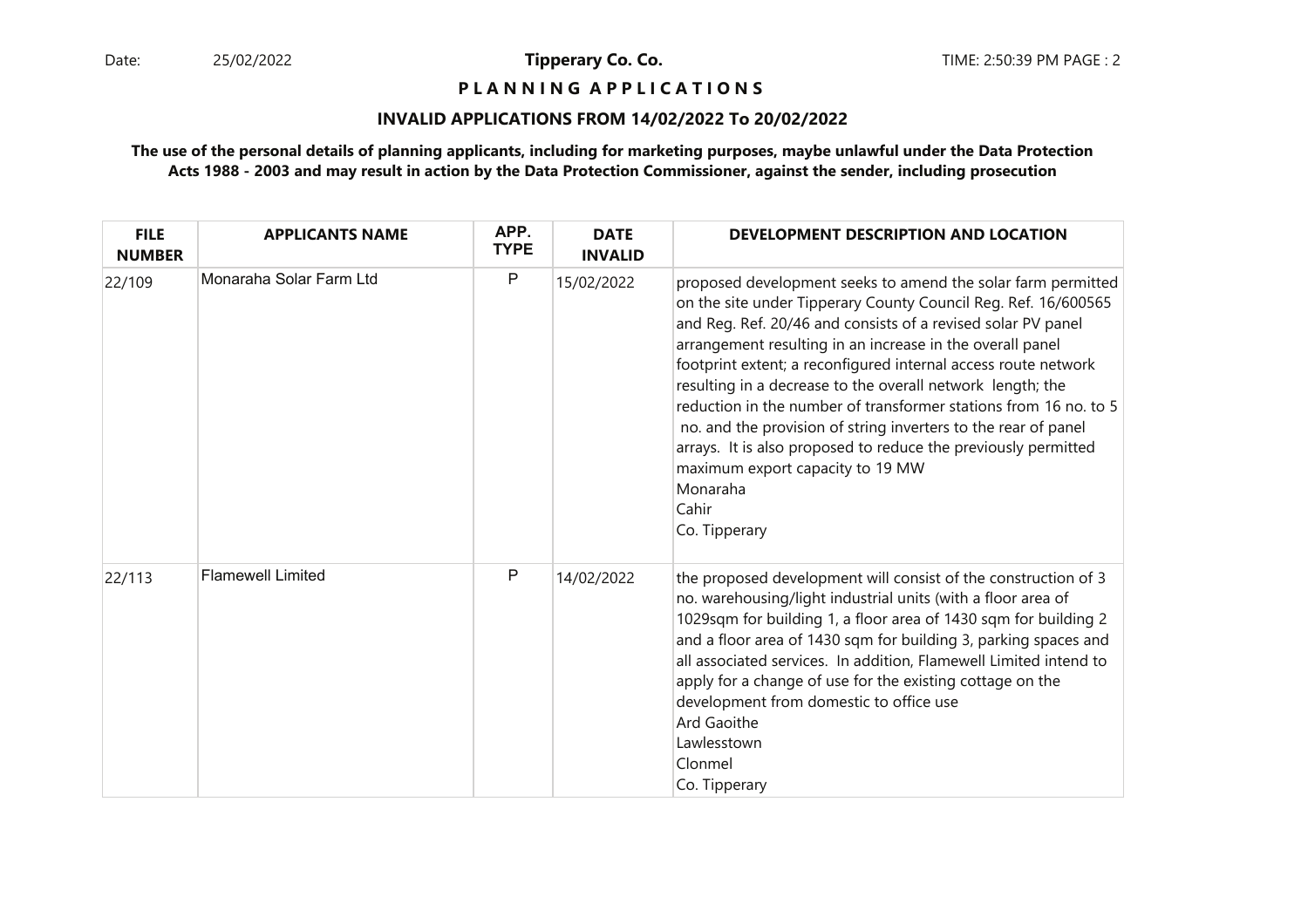**P L A N N I N G A P P L I C A T I O N S** 

### **INVALID APPLICATIONS FROM 14/02/2022 To 20/02/2022**

| <b>FILE</b><br><b>NUMBER</b> | <b>APPLICANTS NAME</b>              | APP.<br><b>TYPE</b> | <b>DATE</b><br><b>INVALID</b> | DEVELOPMENT DESCRIPTION AND LOCATION                                                                                                                                                                                                                                                                                                                                                                                                                                                                                                                                                                                                                                                                                                                                                                                                                                                                                                                                                                                                                                                                                                                                                                                                                                                                                                                                                                                                                                                                                                                                                               |
|------------------------------|-------------------------------------|---------------------|-------------------------------|----------------------------------------------------------------------------------------------------------------------------------------------------------------------------------------------------------------------------------------------------------------------------------------------------------------------------------------------------------------------------------------------------------------------------------------------------------------------------------------------------------------------------------------------------------------------------------------------------------------------------------------------------------------------------------------------------------------------------------------------------------------------------------------------------------------------------------------------------------------------------------------------------------------------------------------------------------------------------------------------------------------------------------------------------------------------------------------------------------------------------------------------------------------------------------------------------------------------------------------------------------------------------------------------------------------------------------------------------------------------------------------------------------------------------------------------------------------------------------------------------------------------------------------------------------------------------------------------------|
| 22/117                       | Bluemont Developments (Nenagh) Ltd. | $\mathsf{P}$        | 16/02/2022                    | a healthcare and medical related development across 3 no.<br>blocks, comprising the following: a) a 3 storey HSE Primary Care<br>Building consisting of treatment rooms, offices, meeting rooms,<br>staff and ancillary rooms, GP doctor surgeries, dental surgery,<br>plant and refuse stores with a plant area also at roof level, b) a 1-<br>2 storey Tusla and HSE outpatient department building<br>consisting of treatment rooms, offices, meeting rooms, staff and<br>ancillary rooms, ancillary outdoor children's play area to the<br>Tusla building, GP surgery, plant, refuse stores with a plant room<br>at roof level, c) there will also be a single storey detached<br>ancillary medical/medicine dispensary unit, d) the proposed<br>development will also comprise of 250 no. surface level car<br>parking spaces, 76 no. surface level bicycle parking spaces, 26<br>no. surface level motorcycle parking spaces with access control<br>barriers to parking areas, 1 no. ESB substation, street lighting,<br>landscaping, boundary treatment provision of footpath and<br>cycle paths, signage and all associated site development,<br>drainage and engineering works necessary to facilitate the<br>development, the provision of new vehicular, pedestrian and<br>cycle access from the R498 Tyone road and the demolition of<br>the existing detached ESB building and former rugby club<br>changing rooms along with all associated structures that are<br>located on the site<br>former Nenagh Rugby Club grounds<br>Tyone Road, (R498)<br>Farnmurry, Nenagh, Co. Tipperary |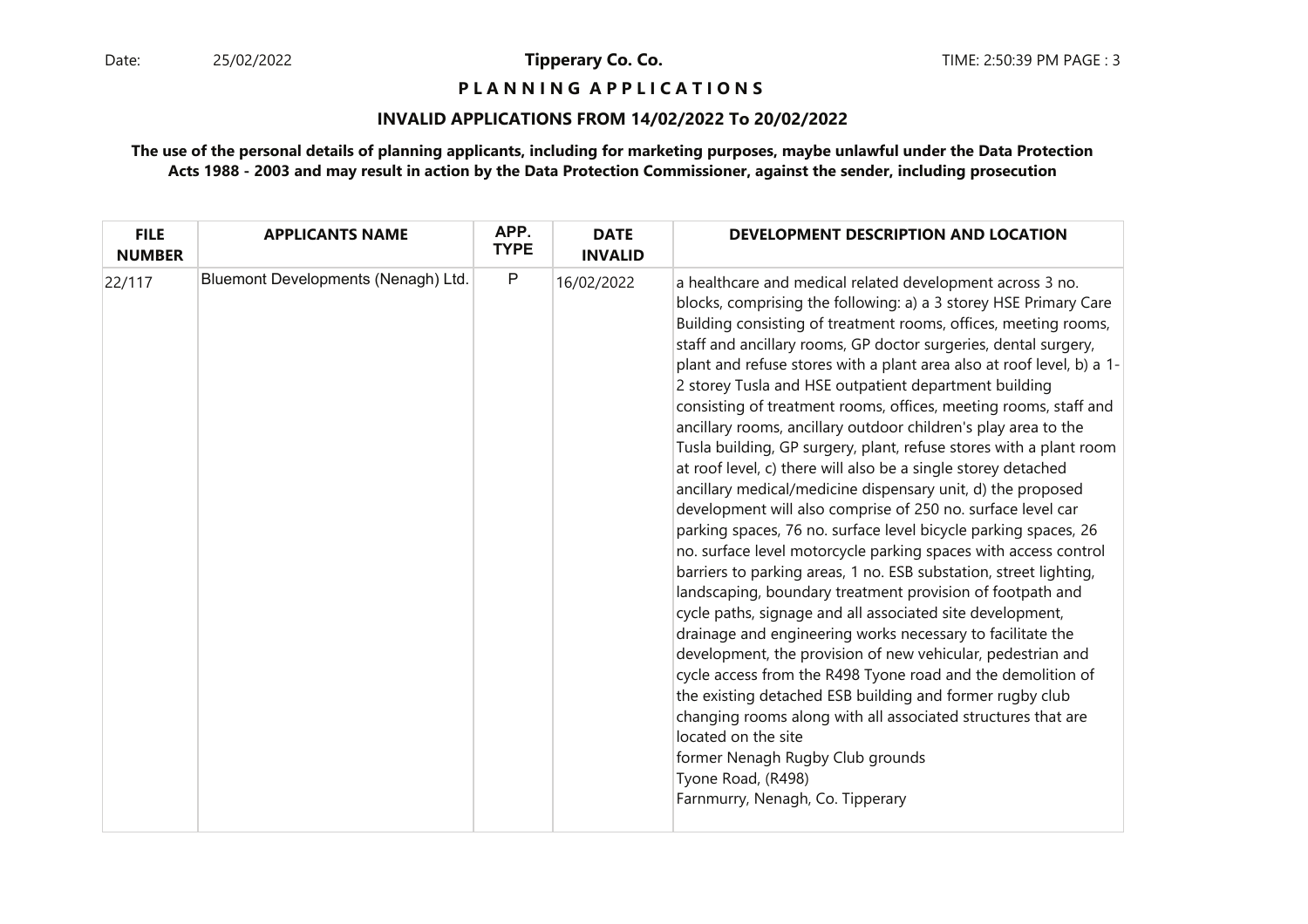### **P L A N N I N G A P P L I C A T I O N S**

### **INVALID APPLICATIONS FROM 14/02/2022 To 20/02/2022**

| <b>FILE</b><br><b>NUMBER</b> | <b>APPLICANTS NAME</b> | APP.<br><b>TYPE</b> | <b>DATE</b><br><b>INVALID</b> | DEVELOPMENT DESCRIPTION AND LOCATION                                                                                                                                                                                                                                                                                                             |
|------------------------------|------------------------|---------------------|-------------------------------|--------------------------------------------------------------------------------------------------------------------------------------------------------------------------------------------------------------------------------------------------------------------------------------------------------------------------------------------------|
| 22/122                       | Lough Derg Marina Ltd  | $\circ$             | 17/02/2022                    | (i) provision of 8 no. detached dwelling units, (ii) a substantial<br>area of public parkland and (iii) all associated site works<br>Lakeview<br>Cullenagh<br>Ballina, Co. Tipperary                                                                                                                                                             |
| 22/124                       | Sonya Cullen           | $\mathsf{R}$        | 16/02/2022                    | Of (1) a single storey front porch, (2) a single storey flat roof side<br>extension, (3) a single storey lean-to rear extension, (4) an attic<br>conversion with skylight windows to front and rear of dwelling,<br>(5) 2 no. single storey outbuildings to rear of the existing<br>dwelling<br>Corbally<br>Clonoulty<br>Cashel<br>Co. Tipperary |
| 22/127                       | Silvermines GAA Club   | P                   | 17/02/2022                    | a.) construction of training hall, b.) extension to and<br>reorganisation of dressing rooms, c.) kitchenette and d.)<br>associated ancillary site works<br><b>GAA Complex</b><br>Pollanorman<br>Dolla<br>Nenagh                                                                                                                                  |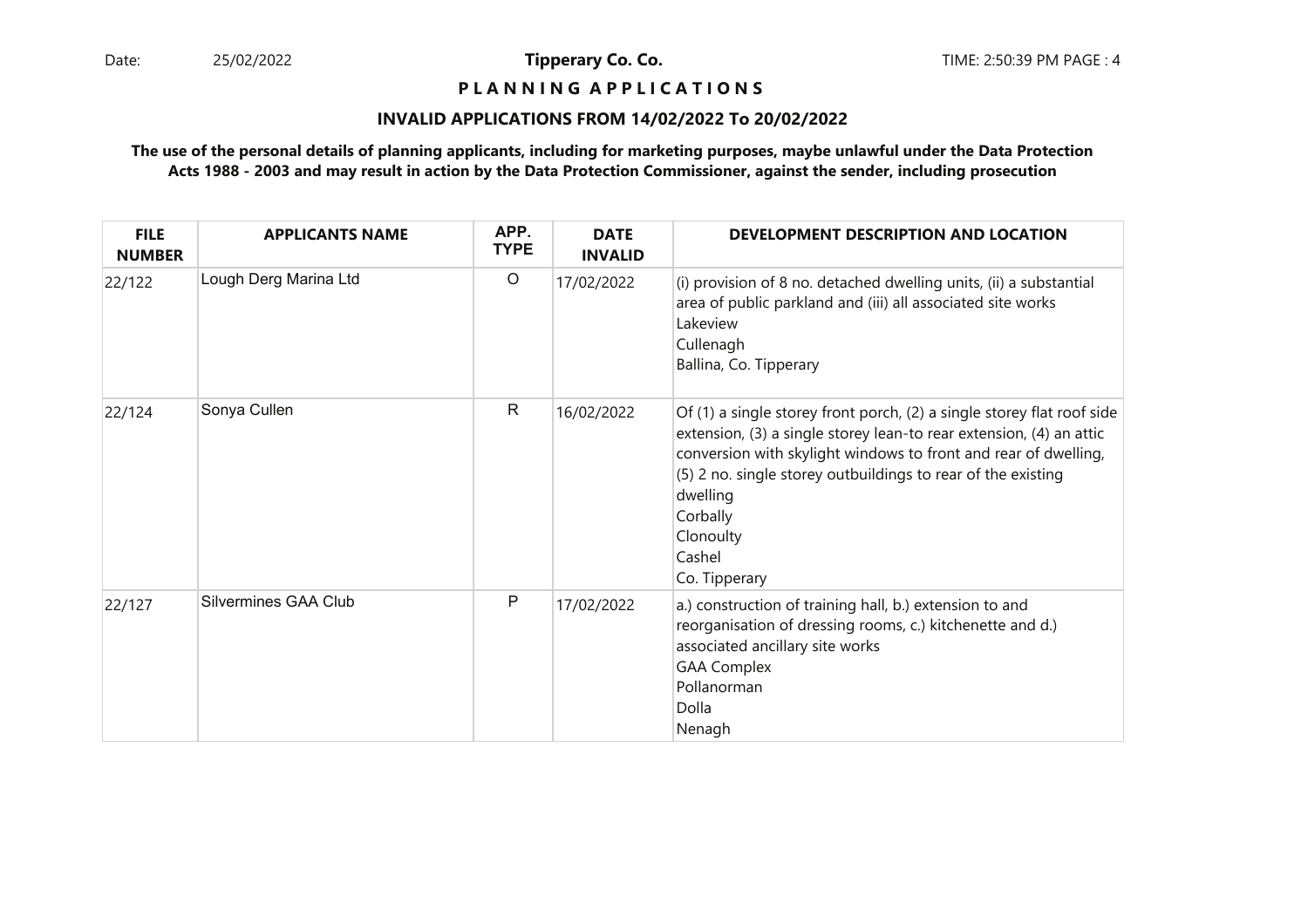# **P L A N N I N G A P P L I C A T I O N S**

### **INVALID APPLICATIONS FROM 14/02/2022 To 20/02/2022**

| 22/129   | William & Christine Butler | R | 17/02/2022 | To retain indefinitely the domestic garage, attached store and<br>separate stable block constructed to the north and west of<br>dwelling<br>Ballaghboy<br><b>Ballinure</b><br>Thurles                                                                                                                                                                                                                                                                                                                                                                                                                                                                                                                                                                                                                                                                                                                                                                                                                                                            |
|----------|----------------------------|---|------------|--------------------------------------------------------------------------------------------------------------------------------------------------------------------------------------------------------------------------------------------------------------------------------------------------------------------------------------------------------------------------------------------------------------------------------------------------------------------------------------------------------------------------------------------------------------------------------------------------------------------------------------------------------------------------------------------------------------------------------------------------------------------------------------------------------------------------------------------------------------------------------------------------------------------------------------------------------------------------------------------------------------------------------------------------|
| 22/60021 | <b>Thomas Carbery</b>      | R | 18/02/2022 | to Retain Indefinitely my existing Single Storey Log Cabin<br>Dwelling Unit and for Planning Permission for the installation of<br>a new On-Site Septic Tank and Percolation Area and all<br><b>Associated Site Works</b><br>Figlash<br>Carrick On Suir<br>Co.Tipperary<br>E32CF76                                                                                                                                                                                                                                                                                                                                                                                                                                                                                                                                                                                                                                                                                                                                                               |
| 22/60056 | Camida Ltd                 | P | 14/02/2022 | works to and within the curtilage of 2 no protected structures at<br>no 3 Anglesea Street Clonmel (rps 6 NIAH 22117098) and No 16<br>New Quay (Bellevue Place) Clonmel (NIAH 22117110)<br>No 3 Anglesea Street - existing Sankeys Lane extension:<br>amendments to existing rear extension of modern construction<br>(PA 1392) linked to No 3 Anglesea Street (PA4591) on Sankeys<br>Lane including ;a) removal of pitched roof and b) increasing<br>height of external walls to create new flat roof which will be<br>partly roof garden and will accommodate an air to water heat<br>pump and will be accessed from second floor level of No 3<br>Anglesea Street, c) alterations to elevations both at Sankey's<br>Lane and south facade including replacement of all existing pvc<br>windows, installation of glass balustrades to roof garden and<br>installation of new windows and entrance door at ground floor<br>Sankeys Lane elevation. No 3 Anglesea Street main building<br>NIAH 22117098 ; The proposal also involves work to No 3 |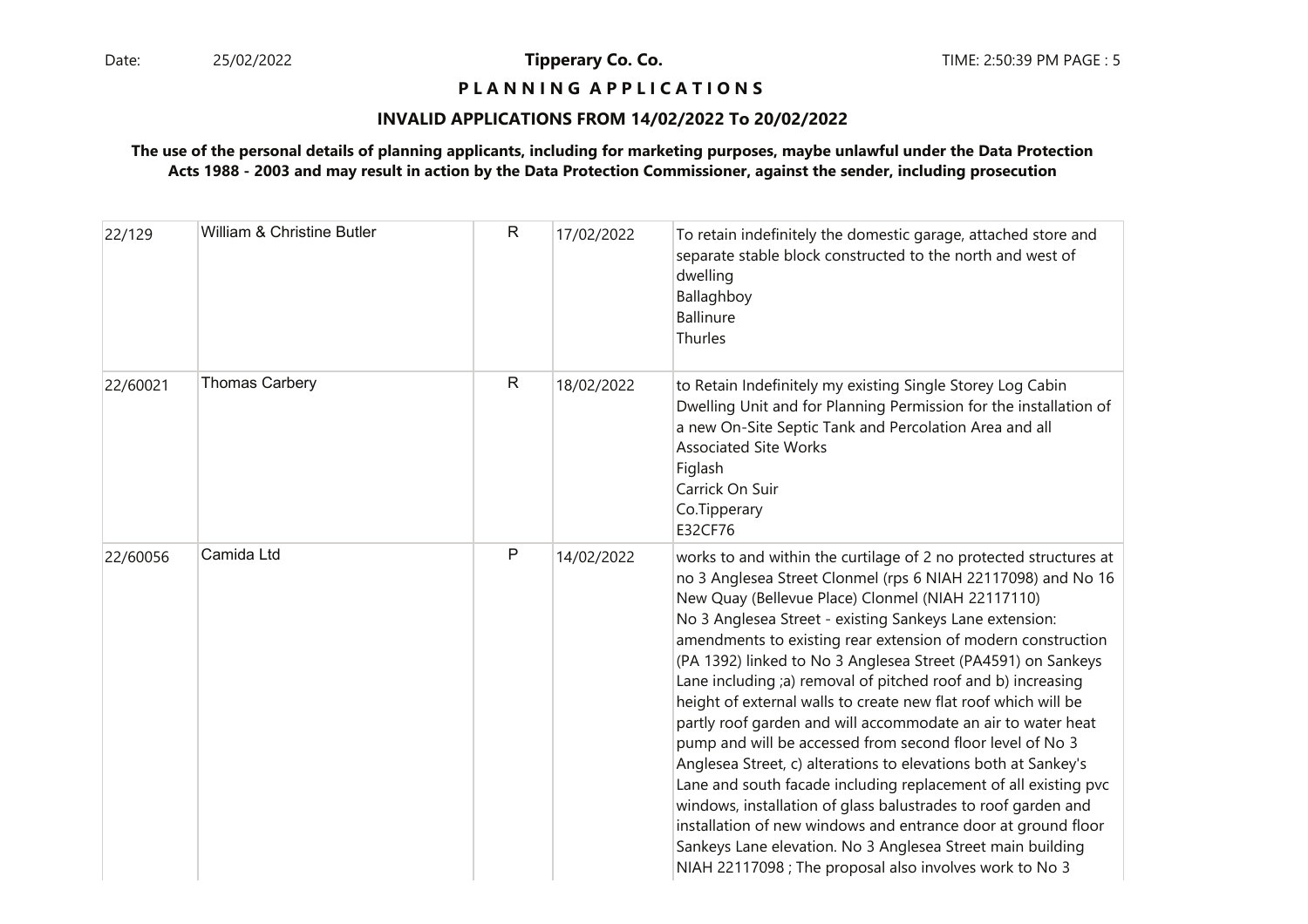#### **P L A N N I N G A P P L I C A T I O N S**

### **INVALID APPLICATIONS FROM 14/02/2022 To 20/02/2022**

|          |               |   |            | Anglesea Street which is a protected structure including; d)<br>fitting of smoke vent to the roof over stairwell, e) formation of<br>new opening to rear elevation at second floor to allow access to<br>proposed flat roof and relocation of window to allow for same, f)<br>re-arrangement of internal layout to address current Building<br>Regulation, Fire Safety and operational compliance and g)<br>conservation based repair and refurbishment works to existing<br>building fabric to allow for necessary upgrade, stabilisation and<br>maintenance of the protected structure. No 16 New Quay (NIAH<br>22117110); The proposal involves works to the existing<br>protected structure at No. 16 New Quay (ref p 14/550030)<br>including; h) the creation of a new opening to form an internal<br>link in the party wall between stables building no 16 and rear<br>extension of 3 Anglesea Street i) forming window in existing<br>stable door opening on Sankeys Lane with sliding timber door. j)<br>forming sliding door opening in place of windows in recently<br>constructed courtyard wall and k) associated site works and<br>services.<br>3 Anglesea Street and 16 New Quay<br>Clonmel<br>Co Tipperary<br>E91D6C5 |
|----------|---------------|---|------------|--------------------------------------------------------------------------------------------------------------------------------------------------------------------------------------------------------------------------------------------------------------------------------------------------------------------------------------------------------------------------------------------------------------------------------------------------------------------------------------------------------------------------------------------------------------------------------------------------------------------------------------------------------------------------------------------------------------------------------------------------------------------------------------------------------------------------------------------------------------------------------------------------------------------------------------------------------------------------------------------------------------------------------------------------------------------------------------------------------------------------------------------------------------------------------------------------------------------------------------|
| 22/60057 | Ciara Mockler | P | 14/02/2022 | construct a new dwelling and garage, with a new entrance and<br>new septic tank and percolation area and a new well and all<br>associated site works at Coldfields, Thurles, Co. Tipperary<br>Coldfields<br>Thurles<br>Co. Tipperary<br>E41C8C9                                                                                                                                                                                                                                                                                                                                                                                                                                                                                                                                                                                                                                                                                                                                                                                                                                                                                                                                                                                      |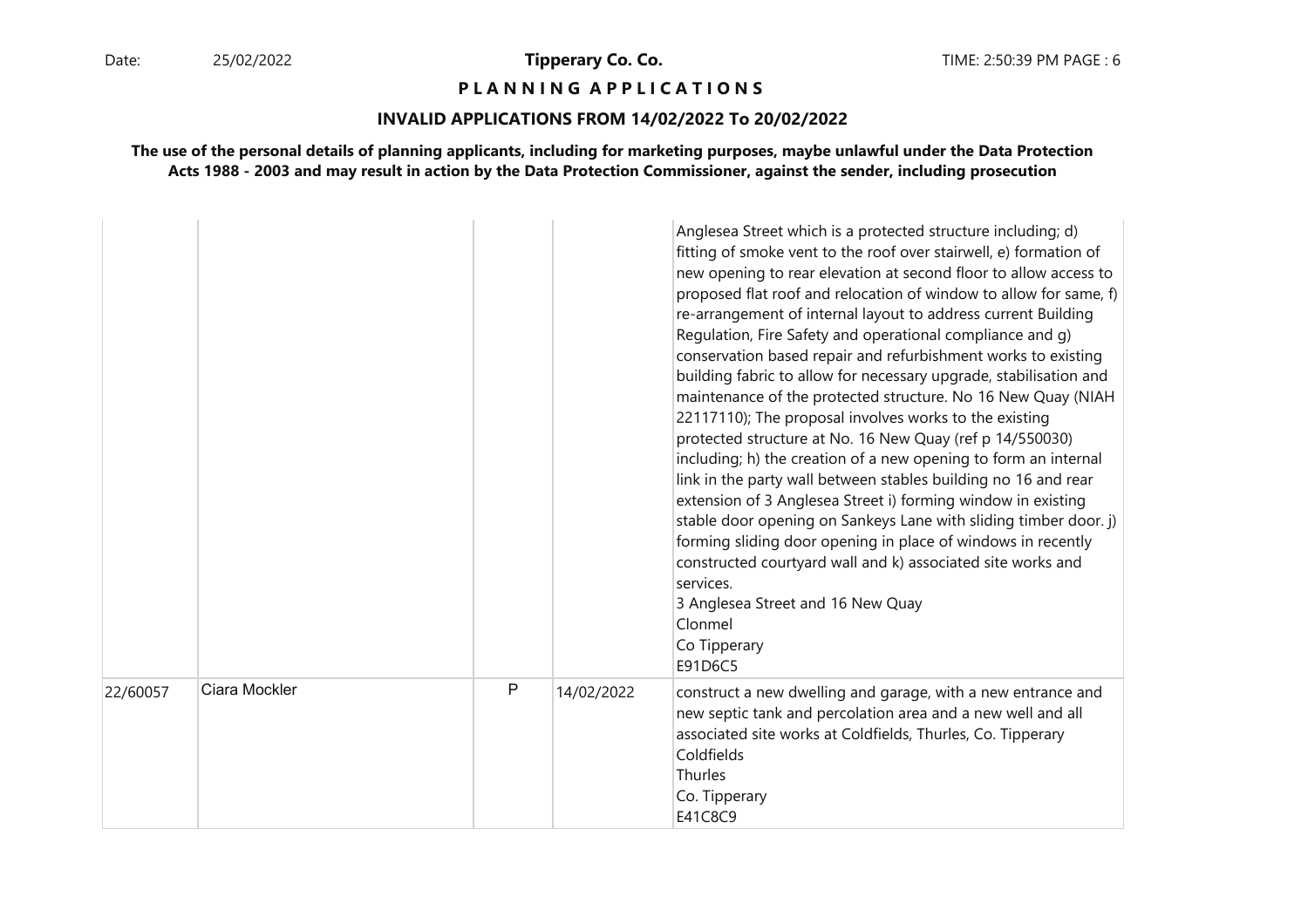### **P L A N N I N G A P P L I C A T I O N S**

#### **INVALID APPLICATIONS FROM 14/02/2022 To 20/02/2022**

| 22/60059 | Ciara Mockler | P | 15/02/2022 | a new dwelling and garage, with a new entrance and new septic<br>tank and percolation area and a new well and all associated site<br>works at Coldfields, Thurles, Co. Tipperary<br>Coldfields<br>Thurles<br>Co. Tipperary<br>E41C8C9                                                                                                                                                                                                                                                                                                                                                                                                                                                                                                                                                                                                                                                                                                                                                                                                                                                                                                                                                                                                                                                                                                                                                                                                                                                                                                                                                              |
|----------|---------------|---|------------|----------------------------------------------------------------------------------------------------------------------------------------------------------------------------------------------------------------------------------------------------------------------------------------------------------------------------------------------------------------------------------------------------------------------------------------------------------------------------------------------------------------------------------------------------------------------------------------------------------------------------------------------------------------------------------------------------------------------------------------------------------------------------------------------------------------------------------------------------------------------------------------------------------------------------------------------------------------------------------------------------------------------------------------------------------------------------------------------------------------------------------------------------------------------------------------------------------------------------------------------------------------------------------------------------------------------------------------------------------------------------------------------------------------------------------------------------------------------------------------------------------------------------------------------------------------------------------------------------|
| 22/60060 | Camida Ltd    | P | 15/02/2022 | works to and within the curtilage of 2 no protected structures at<br>no 3 Anglesea Street Clonmel (rps 6 NIAH 22117098) and No 16<br>New Quay (Bellevue Place) Clonmel (NIAH 22117110) No 3<br>Anglesea Street - existing Sankeys Lane extension: amendments<br>to existing rear extension of modern construction (PA 1392)<br>linked to No 3 Anglesea Street (PA4591) on Sankeys Lane<br>including ;a) removal of pitched roof and b) increasing height of<br>external walls to create new flat roof which will be partly roof<br>garden and will accommodate an air to water heat pump and<br>will be accessed from second floor level of No 3 Anglesea Street,<br>c) alterations to elevations both at Sankey's Lane and south<br>facade including replacement of all existing pvc windows,<br>installation of glass balustrades to roof garden and installation<br>of new windows and entrance door at ground floor Sankeys<br>Lane elevation. No 3 Anglesea Street main building NIAH<br>22117098 ; The proposal also involves work to No 3 Anglesea<br>Street which is a protected structure including; d) fitting of<br>smoke vent to the roof over stairwell, e) formation of new<br>opening to rear elevation at second floor to allow access to<br>proposed flat roof and relocation of window to allow for same, f)<br>re-arrangement of internal layout to address current Building<br>Regulation, Fire Safety and operational compliance and g)<br>conservation based repair and refurbishment works to existing<br>building fabric to allow for necessary upgrade, stabilisation and |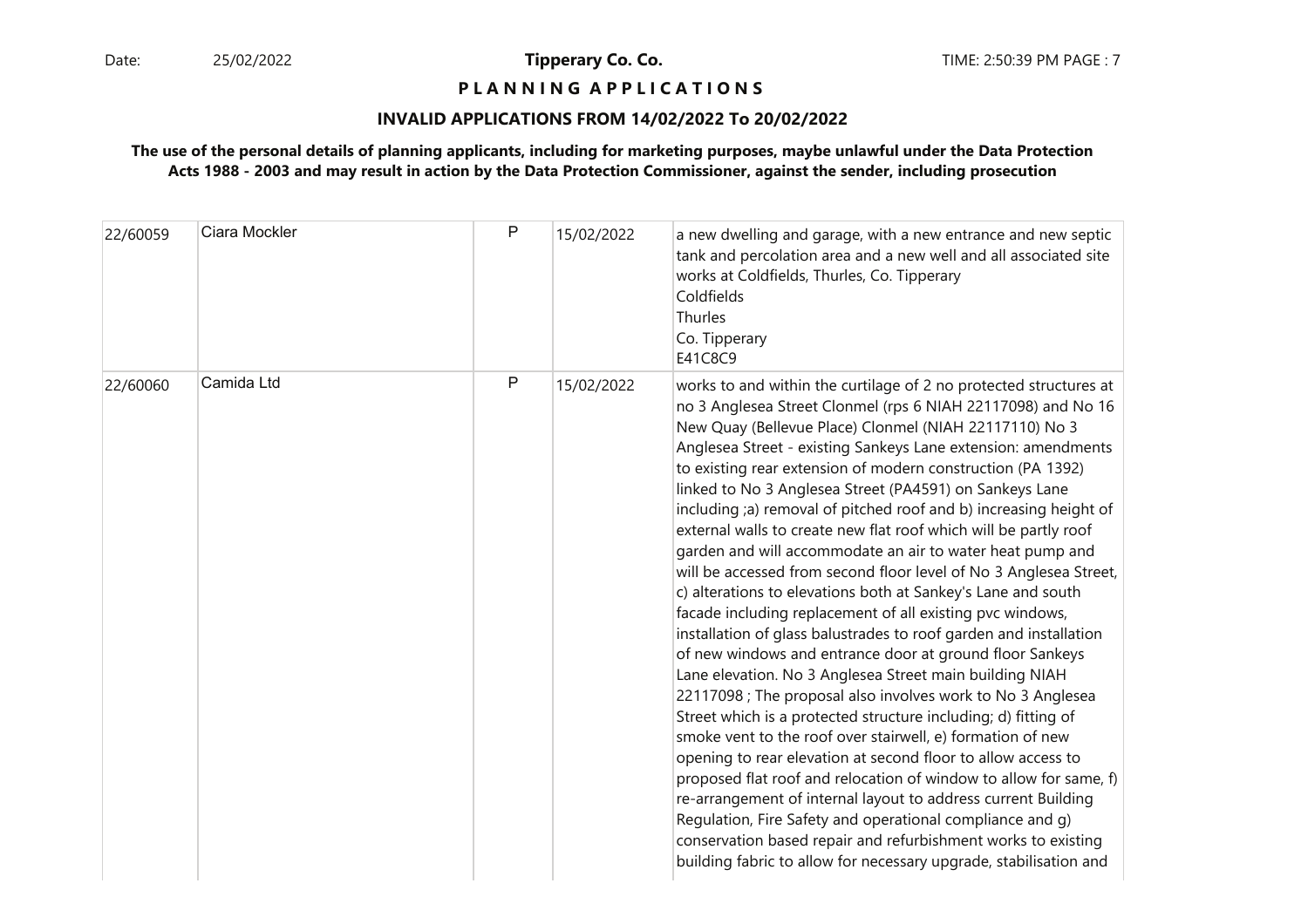### **P L A N N I N G A P P L I C A T I O N S**

### **INVALID APPLICATIONS FROM 14/02/2022 To 20/02/2022**

|          |                       |   |            | maintenance of the protected structure. No 16 New Quay (ref p<br>14/550030) including; h) the creation of a new opening to form<br>an internal link in the party wall between stables building no 16<br>and rear extension of 3 Anlglesea Street i) forming window in<br>existing stable door opening on Sankeys Lane with sliding<br>timber door. j) forming sliding door opening in place of windows<br>in recently constructed courtyard wall and k) associated site<br>works and services.<br>3 Anglesea Street and 16 New Quay<br>Clonmel<br>Co Tipperary<br>E91D6C5 |
|----------|-----------------------|---|------------|---------------------------------------------------------------------------------------------------------------------------------------------------------------------------------------------------------------------------------------------------------------------------------------------------------------------------------------------------------------------------------------------------------------------------------------------------------------------------------------------------------------------------------------------------------------------------|
| 22/60061 | Sara Gleeson          | P | 15/02/2022 | a dwelling house, detached garage, entrance, effluent treatment<br>system together with all associated site works<br>Galbertstown Lower,<br>Holycross<br>Thurles                                                                                                                                                                                                                                                                                                                                                                                                          |
| 22/60062 | Thomas & Mary Mullins | R | 18/02/2022 | domestic garage to the north side of my dwelling and an<br>extension to the southern side of our dwelling house<br>incorporating a utility room and storeroom with all associated<br>siteworks<br>Grallagh<br>Ballinure,<br>Thurles, Co. Tipperary<br>E41W897                                                                                                                                                                                                                                                                                                             |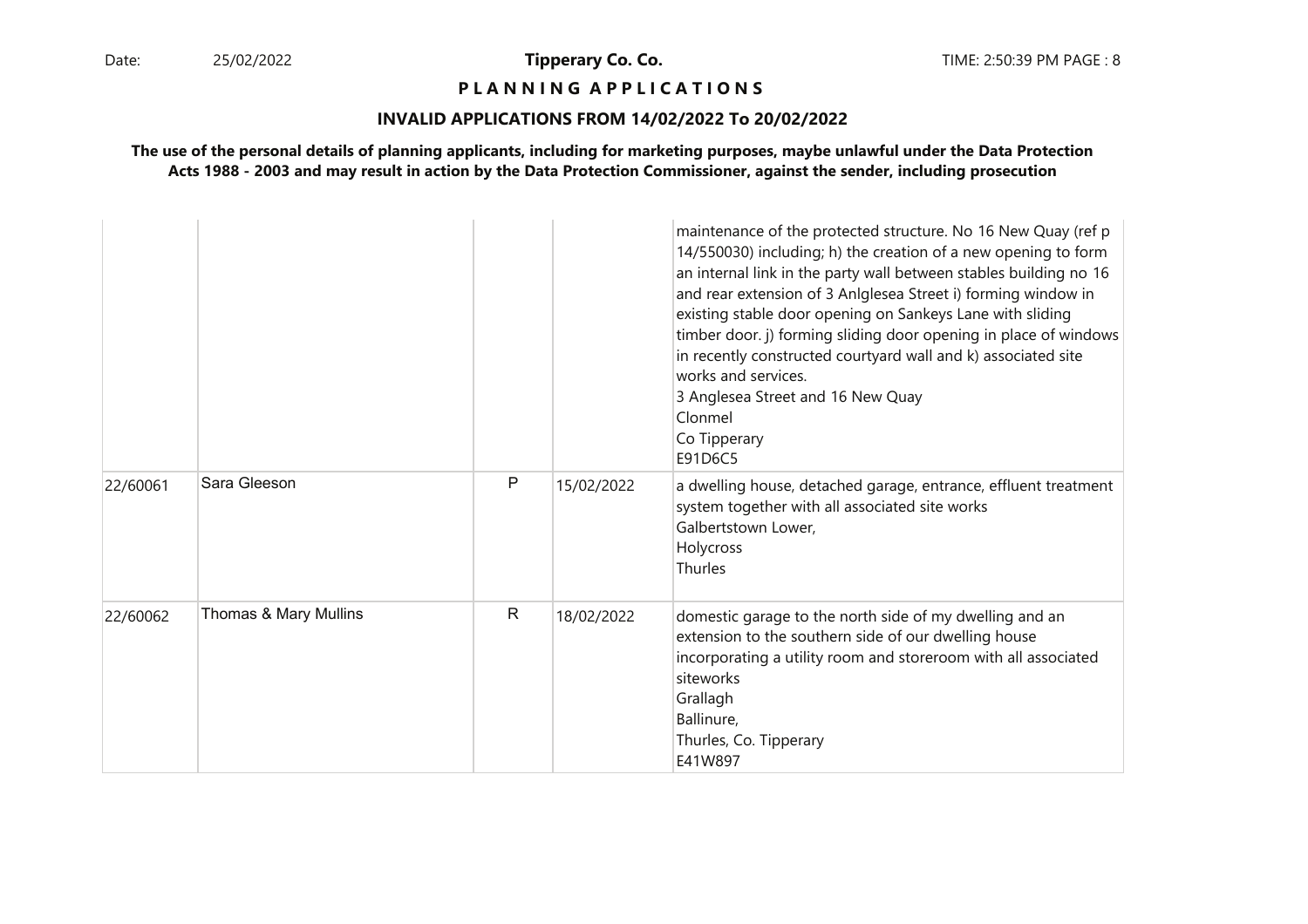## **P L A N N I N G A P P L I C A T I O N S**

### **INVALID APPLICATIONS FROM 14/02/2022 To 20/02/2022**

### **The use of the personal details of planning applicants, including for marketing purposes, maybe unlawful under the Data ProtectionActs 1988 - 2003 and may result in action by the Data Protection Commissioner, against the sender, including prosecution**

| <b>FILE</b><br><b>NUMBER</b> | <b>APPLICANTS NAME</b>    | APP.<br><b>TYPE</b> | <b>DATE</b><br><b>INVALID</b> | DEVELOPMENT DESCRIPTION AND LOCATION                                                                                                                                                                               |
|------------------------------|---------------------------|---------------------|-------------------------------|--------------------------------------------------------------------------------------------------------------------------------------------------------------------------------------------------------------------|
| 22/60065                     | Paki O Halloran           | P                   | 18/02/2022                    | for garage, renovate existing cottage and extend to the rear and<br>right hand side and all associated site works.<br>Gotinstown<br>Co. Tipperary<br>Co. Tipperary                                                 |
| 22/60066                     | Emma Fanning              | P                   | 18/02/2022                    | a new dwelling house, new entrance and driveway, effluent<br>treatment system and percolation area, all associated siteworks<br>and boundary alterations as may be required<br>Surville<br>Golden<br>Co Tipperary. |
| 22/60069                     | Pairc Rua Investments Ltd | Р                   | 18/02/2022                    | This development will consist of a loose and slatted house with<br>underground slurry storage and all associated site works.<br>Monagee,<br>Cashel,<br>Co.Tipperary                                                |

**19Total:**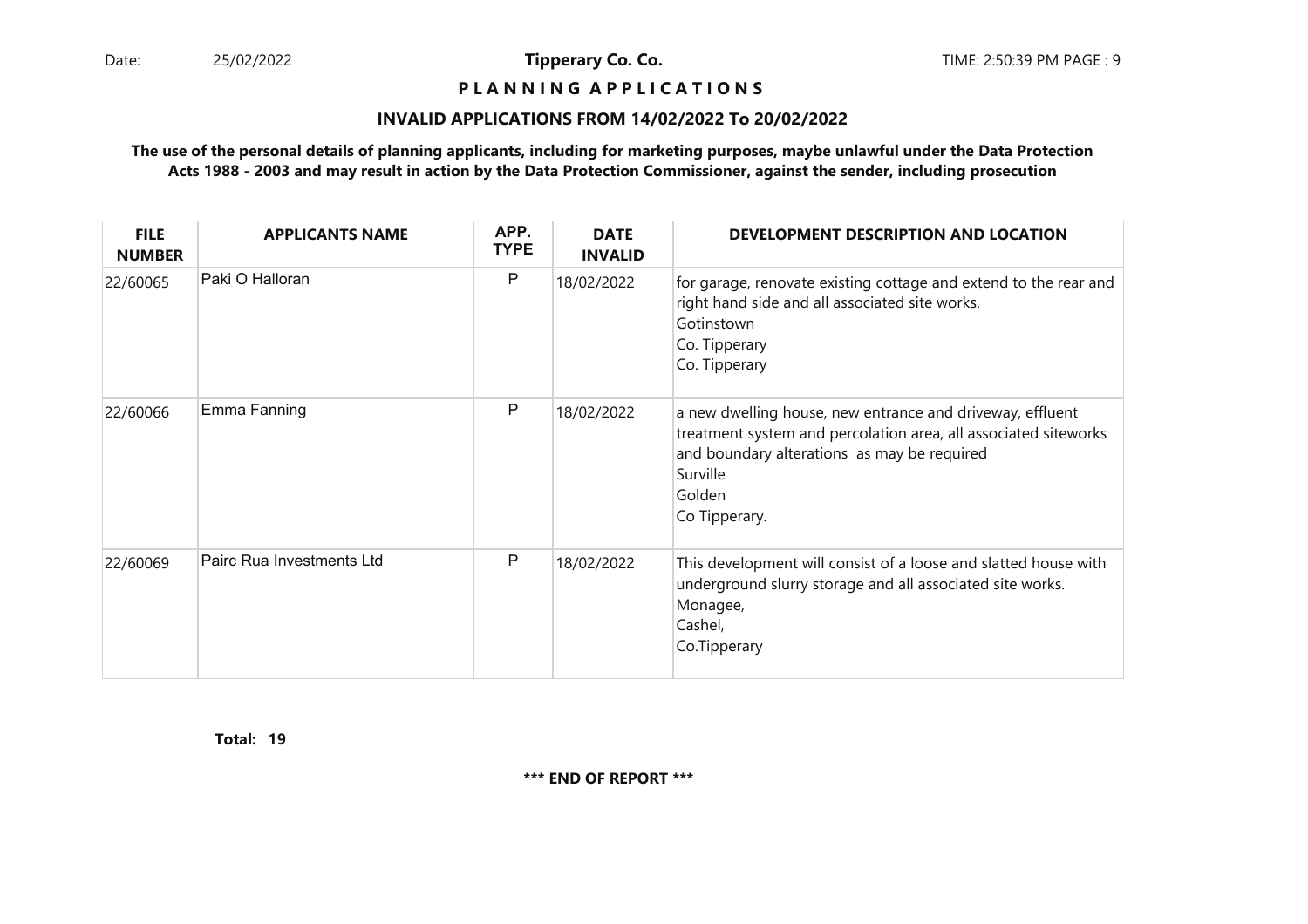# **P L A N N I N G A P P L I C A T I O N S**

# **EIAR - NIS REPORTS REQUESTED FROM 14/02/2022 To 20/02/2022**

| <b>FILE</b>   | <b>NAME</b><br>`A NIT<br>ADDI I <i>c</i> | A D D<br>AFI<br><b>TVDE</b> | ?eaues: | . .<br>Article | <b>LOCATION</b><br>DEVI<br>CRIPTION<br>DES.<br>AND<br>OPMENT |
|---------------|------------------------------------------|-----------------------------|---------|----------------|--------------------------------------------------------------|
| <b>NUMBER</b> |                                          |                             | Date    | Number         |                                                              |

**0Total:**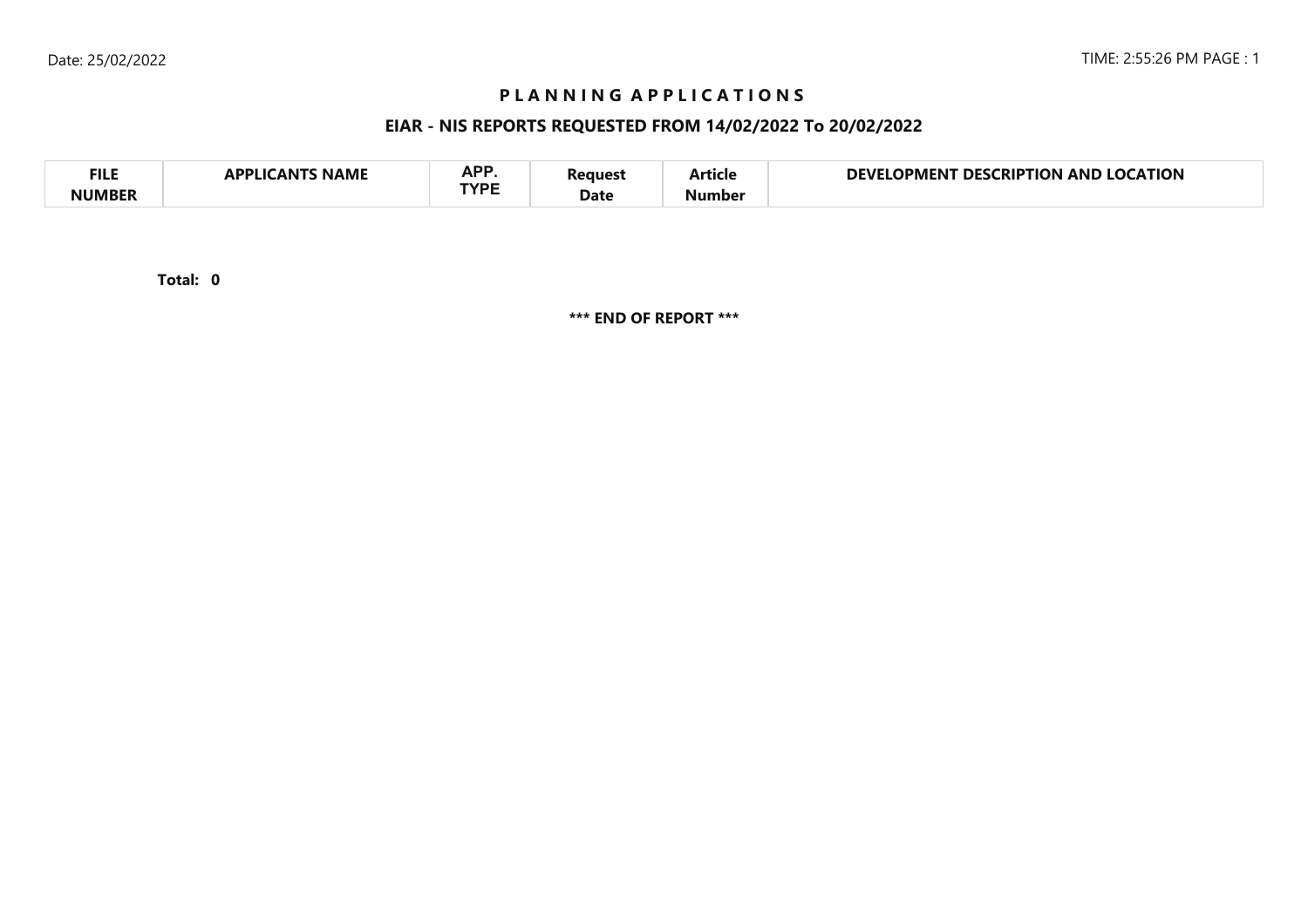# **P L A N N I N G A P P L I C A T I O N S**

# **EIAR - NIS REPORTS RECEIVED FROM 14/02/2022 To 20/02/2022**

| <b>FILE</b><br><b>NUMBER</b> | <b>APPLICANTS NAME</b> | APP.<br><b>TYPE</b> | <b>Received</b><br><b>Date</b> | <b>Article Number</b> | DEVELOPMENT DESCRIPTION AND LOCATION                                                                                                                                                                                                                                                                                         |
|------------------------------|------------------------|---------------------|--------------------------------|-----------------------|------------------------------------------------------------------------------------------------------------------------------------------------------------------------------------------------------------------------------------------------------------------------------------------------------------------------------|
| 22/131                       | Summit Solar Ltd       | P                   | 17/02/2022                     | 177                   | The development will consist of the construction of Solar PV development<br>comprising photovoltaic panels laid out in arrays over a total development<br>site area of ca. 54.5 ha, the construction of a 38KV substation (ca. 114.4m2<br>$x$ 4.75m tall), a transfor<br>Kyleagarry, Ballyryan East and Gortdrum<br>Donohill |

**1Total:**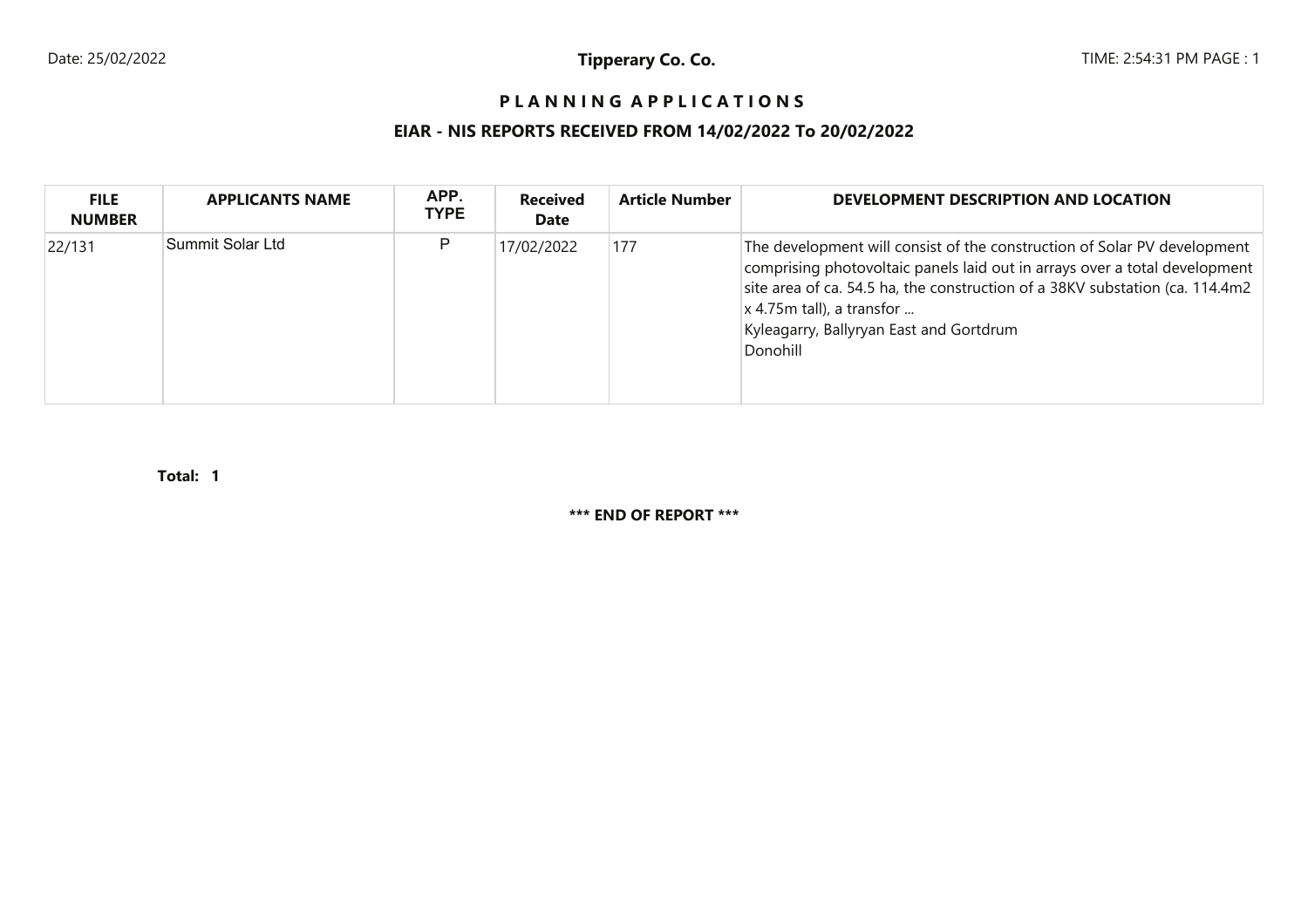# **A N B O R D P L E A N Á L A**

# **APPEALS NOTIFIED FROM 14/02/2022 To 20/02/2022**

| <b>FILE</b>   | <b>APPLICANTS NAME</b>                                  | APP.        | <b>DECISION</b> | L.A. | <b>DEVELOPMENT DESCRIPTION</b>                                                                                                                                                   | <b>B.P. DATE</b> |
|---------------|---------------------------------------------------------|-------------|-----------------|------|----------------------------------------------------------------------------------------------------------------------------------------------------------------------------------|------------------|
| <b>NUMBER</b> | <b>AND ADDRESS</b>                                      | <b>TYPE</b> | <b>DATE</b>     | DEC. | <b>AND LOCATION</b>                                                                                                                                                              |                  |
| 21/1518       | Paddy Grace<br>Coolkereen<br>Toomevara<br>Co. Tipperary | O           | 07/12/2021      | C    | construction of dwelling house, garage, waste water treatment<br>system, entrance, driveway along with all ancillary site works<br>Shanbally<br>Norwood<br>Nenagh, Co. Tipperary | 16/02/2022       |

**Total: 1**